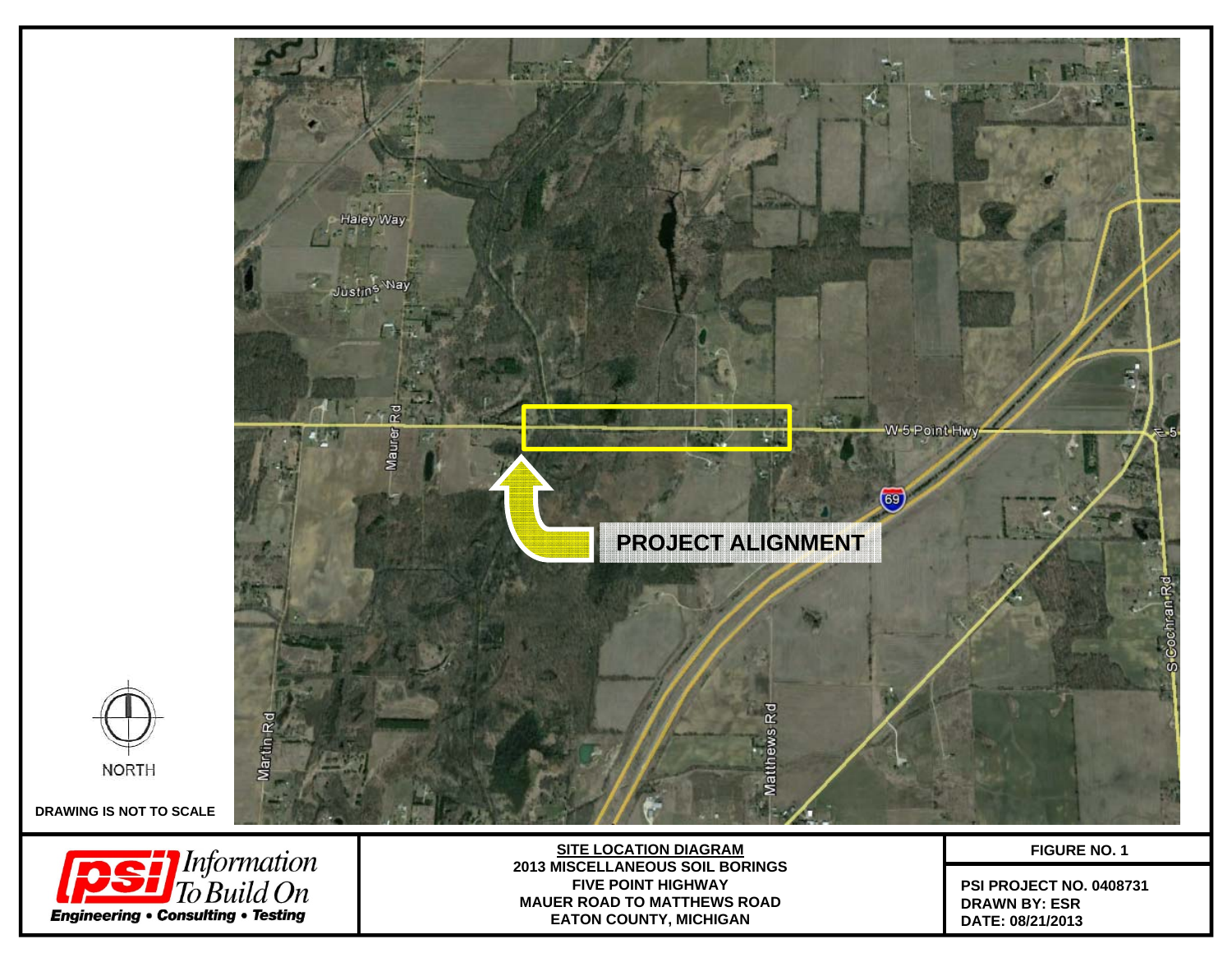



**APPROXIMATE BORING LOCATION**

**DRAWING IS NOT TO SCALE**



**BORING LOCATION DIAGRAM 2013 MISCELLANEOUS SOIL BORINGSFIVE POINT HIGHWAYMAUER ROAD TO MATTHEWS ROAD EATON COUNTY, MICHIGAN**

**FIGURE NO. 2**

**PSI PROJECT NO. 0408731 DRAWN BY: ESRDATE: 08/21/2013**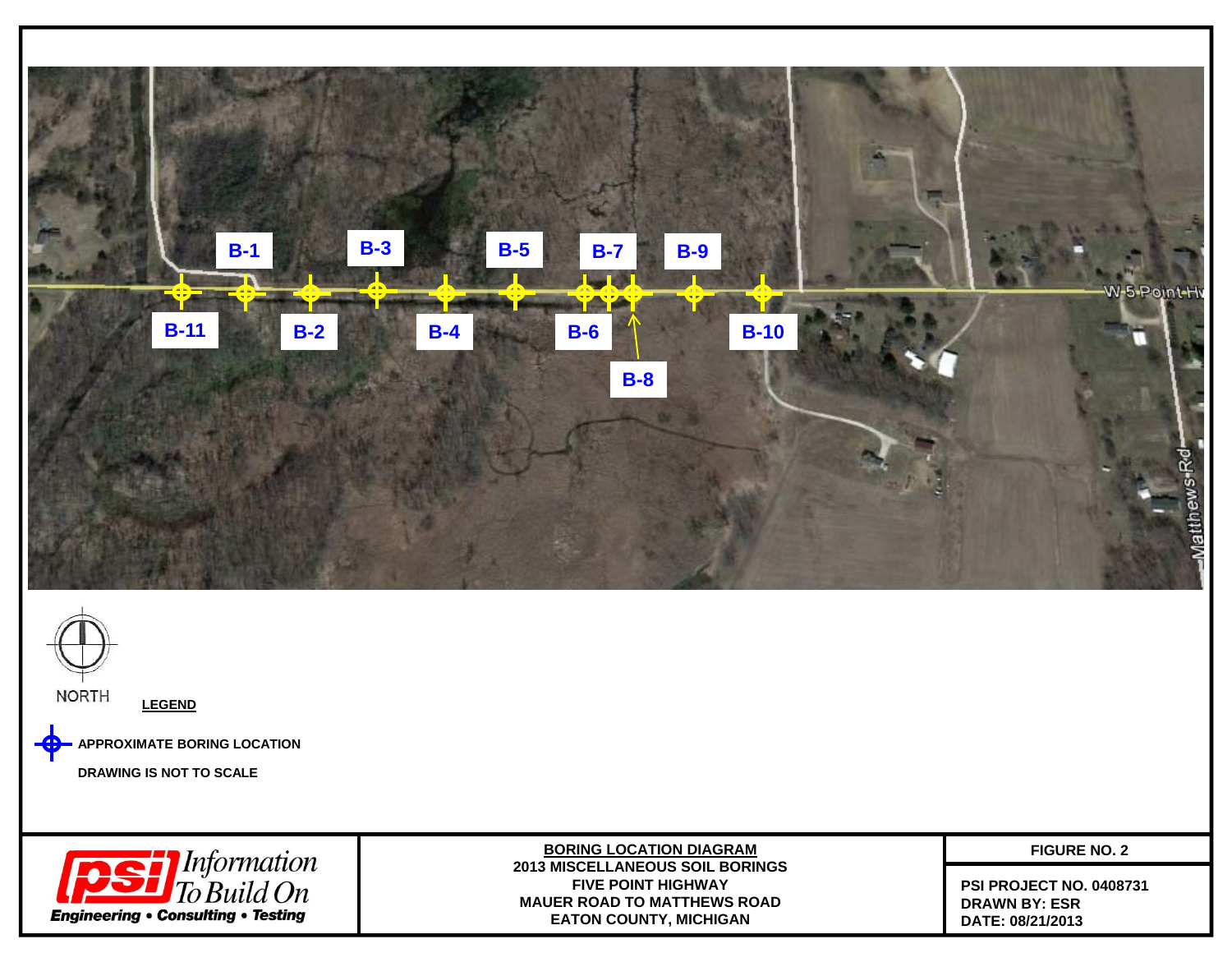|                                     | <b>DATE STARTED:</b> |                                     |                    |                |                   | 8/12/13                                    | <b>DRILL COMPANY:</b>                                                                                                                  | PSI                        |                                              |                 |                                         |                             |                                                | <b>BORING B-01</b>                                      |                              |
|-------------------------------------|----------------------|-------------------------------------|--------------------|----------------|-------------------|--------------------------------------------|----------------------------------------------------------------------------------------------------------------------------------------|----------------------------|----------------------------------------------|-----------------|-----------------------------------------|-----------------------------|------------------------------------------------|---------------------------------------------------------|------------------------------|
| DATE COMPLETED:<br>COMPLETION DEPTH |                      |                                     |                    |                |                   | 8/12/13<br>26.5 ft                         | DRILLER: E. Motcheck LOGGED BY: E. Motcheck<br><b>DRILL RIG:</b>                                                                       | <b>CME-55</b>              |                                              |                 |                                         | $\overline{\mathcal{Y}}$    | <b>While Drilling</b>                          |                                                         | 8 feet                       |
| BENCHMARK: N/A                      |                      |                                     |                    |                |                   |                                            | DRILLING METHOD:                                                                                                                       |                            | 3 1/4" HSA                                   |                 | Water                                   | $\blacktriangledown$        | Upon Completion                                |                                                         | N/A                          |
| ELEVATION: ____________             |                      |                                     |                    |                |                   | N/A                                        | SAMPLING METHOD:                                                                                                                       |                            | SS                                           |                 |                                         | $\mathbf{\Sigma}$           | Wet Cave Depth                                 |                                                         | 9 feet                       |
| <b>LATITUDE:</b>                    |                      |                                     |                    |                |                   | <u> 1980 - Johann Barbara, martxa al</u>   | HAMMER TYPE: _______                                                                                                                   | Automatic                  |                                              |                 |                                         | <b>BORING LOCATION:</b>     |                                                |                                                         |                              |
|                                     | <b>LONGITUDE:</b>    |                                     |                    |                |                   |                                            | EFFICIENCY ___________                                                                                                                 | N/A                        |                                              |                 |                                         | See Boring Location Diagram |                                                |                                                         |                              |
| <b>STATION:</b>                     |                      |                                     | $3+00$             |                |                   | OFFSET:<br>5' R                            | <b>REVIEWED BY:</b>                                                                                                                    | S. Rahe                    |                                              |                 |                                         |                             |                                                |                                                         |                              |
| <b>REMARKS: None</b>                |                      |                                     |                    |                |                   |                                            |                                                                                                                                        |                            |                                              |                 |                                         |                             |                                                |                                                         |                              |
|                                     |                      |                                     |                    |                |                   |                                            |                                                                                                                                        |                            |                                              | $\aleph$        |                                         | STANDARD PENETRATION        | <b>TEST DATA</b><br>N in blows/ft <sup>©</sup> |                                                         |                              |
| Elevation (feet)                    | Depth, (feet)        | Graphic Log                         | <b>Sample Type</b> | Sample No.     | Recovery (inches) |                                            | <b>MATERIAL DESCRIPTION</b>                                                                                                            | <b>USCS Classification</b> | SPT Blows per 6-inch (SS)                    | Moisture,       | $\overline{\phantom{0}}$                | $\times$ Moisture           | 25<br>STRENGTH, tsf                            | <b>Z</b> PL<br>LL.<br>50                                | Additional<br>Remarks        |
|                                     | 0                    |                                     |                    |                |                   | 7.5" ASPHALT                               |                                                                                                                                        |                            |                                              |                 | I٥                                      | $\triangle$ Qu              | 2.0                                            | $*$ Qp<br>4.0                                           |                              |
|                                     |                      |                                     |                    | 1              | 18                | GRAVEL, moist (FILL)<br>Clay, moist (FILL) | 5.5" Brown fine to medium SAND WITH<br>Brown fine to medium SAND, trace Gravel, trace<br>Gray fine to medium SAND, trace Gravel, trace | <b>SP</b><br><b>SP</b>     | $5 - 8 - 8$<br>$N = 16$                      | 13              |                                         | ⊚                           |                                                |                                                         |                              |
|                                     | 5                    |                                     |                    | $\overline{2}$ | $\overline{2}$    | Silt, moist (FILL)                         |                                                                                                                                        | <b>SP</b>                  | $10-11-8$<br>$N=19$                          |                 |                                         | ⊚                           |                                                |                                                         | Drove stone; low<br>recovery |
|                                     |                      | さち<br>$\underline{\Delta L_{\ell}}$ |                    | 3              | 18                |                                            | Dark brown PEAT, very moist to wet (PT)                                                                                                | PT                         | W-O-H<br>$N=0$                               | 143             |                                         |                             |                                                | >>Ж                                                     |                              |
|                                     | $-10$                | $\frac{\sqrt{1}}{2}$                |                    | 4              | 18                | loose (SP/pt)                              | Gray fine to medium SAND and PEAT, wet, very                                                                                           |                            | $2 - 1 - 2$<br>$N=3$                         | 58              |                                         |                             |                                                | >>∦                                                     |                              |
|                                     | 15                   |                                     |                    | 5              | 18                |                                            |                                                                                                                                        | SP/PT                      | $1 - 1 - 2$<br>$N=3$                         | 47              |                                         |                             |                                                | $\times$                                                |                              |
|                                     | 20                   |                                     |                    | 6              | 18                |                                            | Brown fine SAND, trace peat, wet, loose (SP)                                                                                           | <b>SP</b>                  | $1 - 2 - 2$<br>$N=4$                         | 90              | O)                                      |                             |                                                | >>Ж                                                     |                              |
|                                     | 25                   |                                     |                    | 7<br>8         | 18<br>18          | loose (SP)                                 | Gray fine SAND, occasional peat seams, wet,                                                                                            | <b>SP</b>                  | $2 - 2 - 2$<br>$N=4$<br>$4 - 4 - 4$<br>$N=8$ | 30<br>29        | 0                                       | ලා                          | $\times$<br>$\times$                           |                                                         |                              |
|                                     |                      |                                     |                    |                |                   | ground surface.                            | Boring terminated 26.5 feet below existing                                                                                             |                            |                                              |                 |                                         |                             |                                                |                                                         |                              |
|                                     | <b>psi</b>           |                                     |                    |                |                   | Lansing, MI 48911                          | Professional Service Industries, Inc.<br>3120 Sovereign Drive, Suite C<br>Telephone: (517) 394-5700                                    |                            |                                              | <b>PROJECT:</b> | <b>PROJECT NO.:</b><br><b>LOCATION:</b> |                             |                                                | 0408731<br>Five Point Highway<br>Eaton County, Michigan | 2013 Miscellaneous Borings   |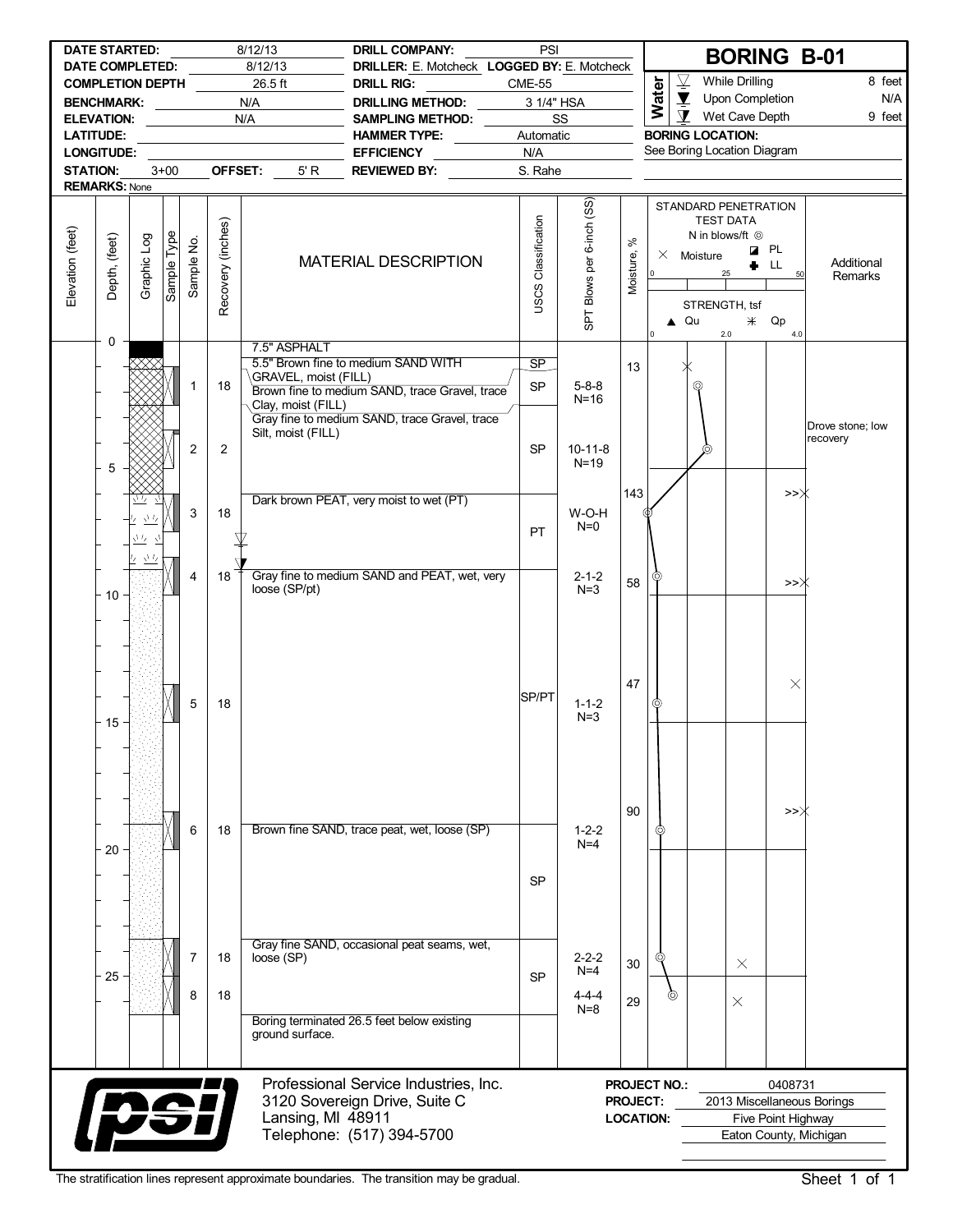|                  | <b>DATE STARTED:</b>                              |                                                                        |             |            |                   | 8/12/13                                    |                                      |                   | <b>DRILL COMPANY:</b>                                                                                                                 | PSI                         |                           |                                     |                     |                                           |                                                      |                    |         | <b>BORING B-02</b>           |
|------------------|---------------------------------------------------|------------------------------------------------------------------------|-------------|------------|-------------------|--------------------------------------------|--------------------------------------|-------------------|---------------------------------------------------------------------------------------------------------------------------------------|-----------------------------|---------------------------|-------------------------------------|---------------------|-------------------------------------------|------------------------------------------------------|--------------------|---------|------------------------------|
|                  | <b>DATE COMPLETED:</b>                            |                                                                        |             |            |                   | 8/12/13<br>$21.5$ ft                       |                                      |                   | DRILLER: E. Motcheck LOGGED BY: E. Motcheck                                                                                           |                             |                           |                                     |                     | $\overline{\underline{\nabla}}$           | <b>While Drilling</b>                                |                    |         | 18.5 feet                    |
|                  | <b>COMPLETION DEPTH</b><br>BENCHMARK: ___________ |                                                                        |             |            |                   | N/A                                        |                                      | <b>DRILL RIG:</b> | <b>DRILLING METHOD:</b>                                                                                                               | <b>CME-55</b><br>3 1/4" HSA |                           |                                     | Water               | $\blacktriangledown$                      |                                                      | Upon Completion    |         | $2.5$ feet                   |
|                  | ELEVATION: ___________                            |                                                                        |             |            |                   | N/A                                        |                                      |                   | SAMPLING METHOD:                                                                                                                      | SS                          |                           |                                     |                     | $\mathbf T$                               |                                                      | Wet Cave Depth     |         | 3 feet                       |
|                  | <b>LATITUDE:</b>                                  |                                                                        |             |            |                   | <u> 1990 - Johann Barn, mars ann an t-</u> |                                      |                   | <b>HAMMER TYPE:</b>                                                                                                                   | Automatic                   |                           |                                     |                     | <b>BORING LOCATION:</b>                   |                                                      |                    |         |                              |
|                  | <b>LONGITUDE:</b>                                 |                                                                        |             |            |                   |                                            |                                      |                   | EFFICIENCY __________                                                                                                                 | N/A                         |                           |                                     |                     | See Boring Location Diagram               |                                                      |                    |         |                              |
| <b>STATION:</b>  |                                                   |                                                                        | $5 + 00$    |            | OFFSET:           |                                            | 5' R                                 |                   | REVIEWED BY:                                                                                                                          | S. Rahe                     |                           |                                     |                     |                                           |                                                      |                    |         |                              |
|                  | <b>REMARKS: None</b>                              |                                                                        |             |            |                   |                                            |                                      |                   |                                                                                                                                       |                             |                           |                                     |                     |                                           |                                                      |                    |         |                              |
| Elevation (feet) | Depth, (feet)                                     | Graphic Log                                                            | ed∧⊥ əldure | Sample No. | Recovery (inches) |                                            |                                      |                   | <b>MATERIAL DESCRIPTION</b>                                                                                                           | USCS Classification         | SPT Blows per 6-inch (SS) | $\aleph$<br>Moisture,               | 0                   | STANDARD PENETRATION<br>$\times$ Moisture | <b>TEST DATA</b><br>N in blows/ft <sup>©</sup><br>25 | <b>Z</b> PL<br>LL  | 50      | Additional<br>Remarks        |
|                  |                                                   |                                                                        |             |            |                   |                                            |                                      |                   |                                                                                                                                       |                             |                           |                                     |                     | ▲ Qu                                      | STRENGTH, tsf                                        | $*$<br>Qp          |         |                              |
|                  | 0                                                 |                                                                        |             |            |                   |                                            | 5" ASPHALT                           |                   |                                                                                                                                       |                             |                           |                                     | 0                   |                                           | 2.0                                                  |                    | $4.0\,$ |                              |
|                  |                                                   | 业                                                                      |             | 1          | 18                | $\blacktriangledown$ (FILL)                | moist (FILL)                         |                   | 7" Brown fine to medium SAND WITH GRAVEL,<br>Gray fine to medium SAND, trace Gravel, moist<br>Dark brown CLAYEY PEAT, very moist (PT) | <b>SP</b><br>SP             | $3 - 2 - 3$<br>$N=5$      | 35                                  | ⊚                   |                                           |                                                      | $\times$           |         |                              |
|                  | 5                                                 | $\sqrt{l_{Z}}$<br>$\sqrt{L}$<br>17<br>$\underline{\Lambda^I\nu}$<br>さち |             | 2          | $\mathbf{1}$      |                                            |                                      |                   |                                                                                                                                       | PT                          | $2 - 1 - 1$<br>$N=2$      |                                     |                     |                                           |                                                      |                    |         | Drove stone: low<br>recovery |
|                  |                                                   |                                                                        |             | 3          | 18                |                                            | seams, wet, very loose (SP)          |                   | Gray fine to medium SAND, occasional peat                                                                                             | <b>SP</b>                   | $1 - 2 - 1$<br>$N=3$      | 38                                  |                     |                                           |                                                      |                    |         |                              |
|                  | $-10$                                             |                                                                        |             | 4          | 18                |                                            |                                      |                   | Dark gray fine to medium SAND, trace Gravel,<br>occasional peat seams, wet, very loose (SP)                                           |                             | $2 - 1 - 1$<br>$N=2$      | 40                                  |                     |                                           |                                                      | $\times$           |         |                              |
|                  | - 15                                              |                                                                        |             | 5          | 18                |                                            |                                      |                   |                                                                                                                                       | SP                          | $2 - 1 - 1$<br>$N=2$      | 23                                  | (ට)                 |                                           | $\times$                                             |                    |         |                              |
|                  | 20                                                |                                                                        |             | 6          | 18                |                                            | Gravel, wet, loose (SP)              |                   | Brownish gray fine to medium SAND, trace                                                                                              | <b>SP</b>                   | $1 - 2 - 3$<br>$N=5$      | 16                                  | ⊚                   | $\times$                                  |                                                      |                    |         |                              |
|                  |                                                   |                                                                        |             | 7          | 18                | loose (SP)                                 |                                      |                   | Gray fine to coarse SAND WITH GRAVEL, wet,<br>Boring terminated 21.5 feet below existing                                              | <b>SP</b>                   | $2 - 3 - 3$<br>$N=6$      | 10                                  | $\phi^{\times}$     |                                           |                                                      |                    |         |                              |
|                  |                                                   |                                                                        |             |            |                   |                                            | ground surface.<br>Lansing, MI 48911 |                   | Professional Service Industries, Inc.<br>3120 Sovereign Drive, Suite C                                                                |                             |                           | <b>PROJECT:</b><br><b>LOCATION:</b> | <b>PROJECT NO.:</b> |                                           |                                                      | Five Point Highway | 0408731 | 2013 Miscellaneous Borings   |
|                  | <b>pei</b>                                        |                                                                        |             |            |                   |                                            | Telephone: (517) 394-5700            |                   |                                                                                                                                       |                             |                           |                                     |                     |                                           |                                                      |                    |         | Eaton County, Michigan       |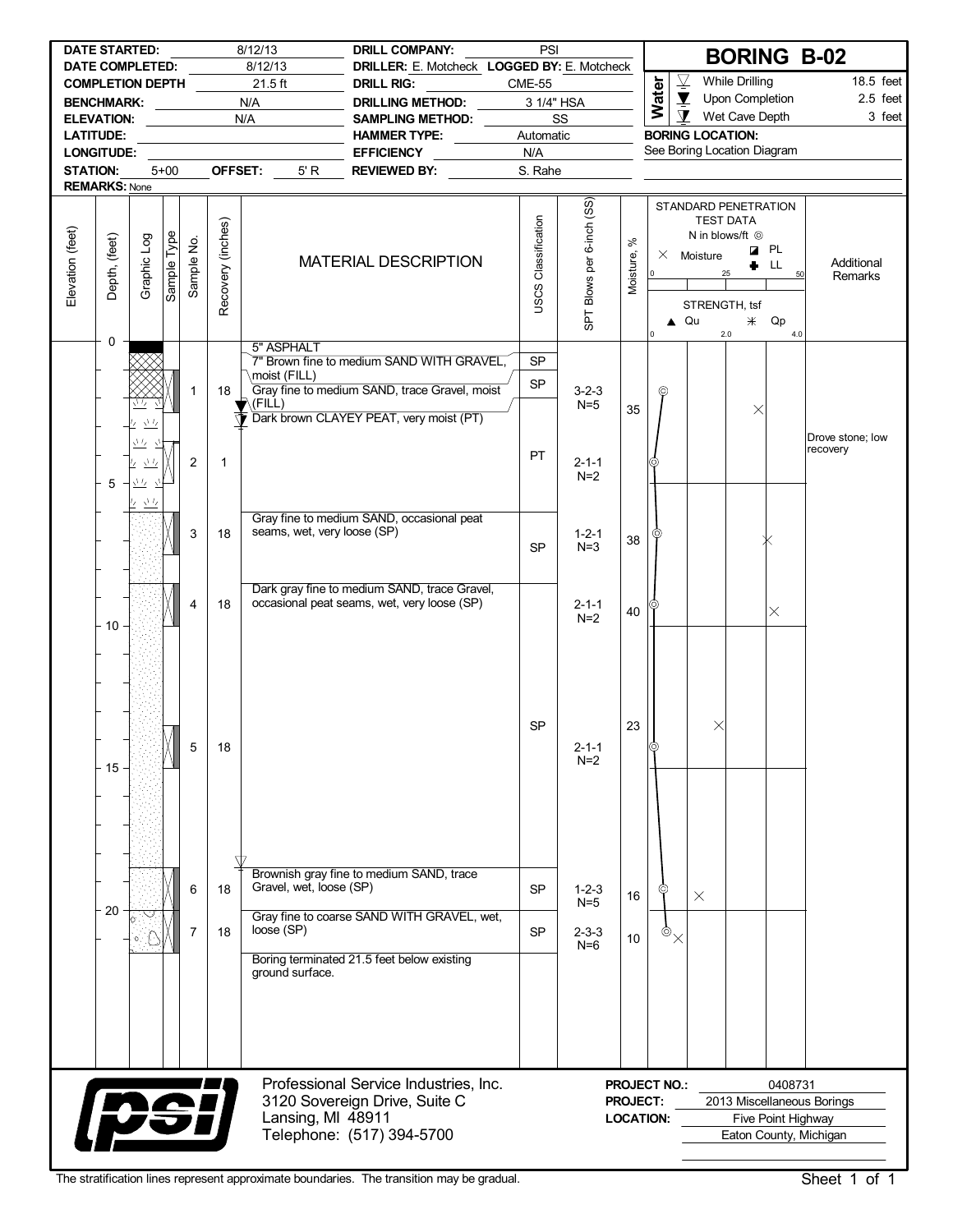|                  | <b>DATE STARTED:</b><br>DATE COMPLETED: |             |             |                         |                   | 8/12/13<br>8/12/13                                                                                                                                                                                  | <b>DRILL COMPANY:</b><br>DRILLER: E. Motcheck LOGGED BY: E. Motcheck                            | PSI                 |                           |                 |                  |                          |                                                                   | <b>BORING B-03</b>         |            |
|------------------|-----------------------------------------|-------------|-------------|-------------------------|-------------------|-----------------------------------------------------------------------------------------------------------------------------------------------------------------------------------------------------|-------------------------------------------------------------------------------------------------|---------------------|---------------------------|-----------------|------------------|--------------------------|-------------------------------------------------------------------|----------------------------|------------|
|                  | <b>COMPLETION DEPTH</b>                 |             |             |                         |                   | 36.5 ft                                                                                                                                                                                             | <b>DRILL RIG:</b>                                                                               | <b>CME-55</b>       |                           |                 |                  | $\overline{\mathcal{L}}$ | <b>While Drilling</b>                                             |                            | 2 feet     |
|                  | <b>BENCHMARK:</b>                       |             |             |                         |                   | N/A                                                                                                                                                                                                 | <b>DRILLING METHOD:</b>                                                                         |                     | 3 1/4" HSA                |                 | Water            | $\blacktriangledown$     | Upon Completion                                                   |                            | N/A        |
|                  |                                         |             |             |                         |                   | N/A                                                                                                                                                                                                 | SAMPLING METHOD:                                                                                |                     | SS                        |                 |                  | $\mathbf{\Sigma}$        | Wet Cave Depth                                                    |                            | 5 feet     |
|                  | <b>LATITUDE:</b>                        |             |             |                         |                   | $\mathcal{L}^{\mathcal{L}}(\mathcal{L}^{\mathcal{L}})$ and $\mathcal{L}^{\mathcal{L}}(\mathcal{L}^{\mathcal{L}})$ . Then the contribution of $\mathcal{L}^{\mathcal{L}}(\mathcal{L}^{\mathcal{L}})$ | <b>HAMMER TYPE:</b>                                                                             | Automatic           |                           |                 |                  |                          | <b>BORING LOCATION:</b>                                           |                            |            |
|                  | <b>LONGITUDE:</b>                       |             |             |                         |                   |                                                                                                                                                                                                     | EFFICIENCY __________                                                                           | N/A                 |                           |                 |                  |                          | See Boring Location Diagram                                       |                            |            |
| <b>STATION:</b>  |                                         |             | $7+00$      |                         | OFFSET:           | 5' R                                                                                                                                                                                                | <b>REVIEWED BY:</b>                                                                             | S. Rahe             |                           |                 |                  |                          |                                                                   |                            |            |
|                  | <b>REMARKS: None</b>                    |             |             |                         |                   |                                                                                                                                                                                                     |                                                                                                 |                     |                           |                 |                  |                          |                                                                   |                            |            |
|                  |                                         |             |             |                         | Recovery (inches) |                                                                                                                                                                                                     |                                                                                                 | USCS Classification | SPT Blows per 6-inch (SS) |                 |                  |                          | STANDARD PENETRATION<br><b>TEST DATA</b><br>N in blows/ft $\odot$ |                            |            |
|                  |                                         |             |             |                         |                   |                                                                                                                                                                                                     |                                                                                                 |                     |                           | వి              |                  |                          |                                                                   | <b>Z</b> PL                |            |
|                  |                                         |             |             |                         |                   |                                                                                                                                                                                                     | <b>MATERIAL DESCRIPTION</b>                                                                     |                     |                           |                 |                  | $\times$ Moisture        | ۰                                                                 | LL.                        | Additional |
| Elevation (feet) | Depth, (feet)                           | Graphic Log | Sample Type | Sample No.              |                   |                                                                                                                                                                                                     |                                                                                                 |                     |                           | Moisture,       | l o              |                          |                                                                   | 50                         | Remarks    |
|                  |                                         |             |             |                         |                   |                                                                                                                                                                                                     |                                                                                                 |                     |                           |                 |                  |                          | STRENGTH, tsf                                                     |                            |            |
|                  |                                         |             |             |                         |                   |                                                                                                                                                                                                     |                                                                                                 |                     |                           |                 |                  | $\triangle$ Qu           |                                                                   | $\divideontimes$ Qp        |            |
|                  | 0                                       |             |             |                         |                   |                                                                                                                                                                                                     |                                                                                                 |                     |                           |                 | $\mathbf 0$      |                          | 2.0                                                               | 4.0                        |            |
|                  | 5" ASPHALT                              |             |             |                         |                   |                                                                                                                                                                                                     |                                                                                                 | SP                  |                           |                 |                  |                          |                                                                   |                            |            |
|                  |                                         |             |             |                         |                   | 18 $\forall$ moist (FILL)                                                                                                                                                                           | 7" Brown fine to medium SAND WITH GRAVEL,                                                       | <b>SP</b>           |                           |                 |                  |                          |                                                                   |                            |            |
|                  |                                         |             |             | 1                       |                   |                                                                                                                                                                                                     | Brown fine to medium SAND, trace Gravel, trace                                                  |                     | $1 - 1 - 3$<br>$N=4$      | 41              | ⊚                |                          |                                                                   | $\times$                   |            |
|                  |                                         | ぃち          |             |                         |                   | peat, moist to wet (FILL)                                                                                                                                                                           |                                                                                                 | PT.                 |                           |                 |                  |                          |                                                                   |                            |            |
|                  |                                         |             |             |                         |                   |                                                                                                                                                                                                     | Dark gray CLAYEY PEAT, very moist (PT)                                                          |                     |                           |                 |                  |                          |                                                                   |                            |            |
|                  | 5                                       |             |             | $\overline{\mathbf{c}}$ | $18 +$            |                                                                                                                                                                                                     | Gray fine to medium SAND, trace Gravel,<br>$\frac{1}{2}$ occasional peat seams, wet, loose (SP) |                     | $5 - 3 - 2$<br>$N=5$      | 24              | ⊚                |                          |                                                                   |                            |            |
|                  |                                         |             |             |                         |                   |                                                                                                                                                                                                     |                                                                                                 |                     |                           |                 |                  |                          |                                                                   |                            |            |
|                  |                                         |             |             |                         |                   |                                                                                                                                                                                                     |                                                                                                 |                     |                           | 26              |                  |                          |                                                                   |                            |            |
|                  |                                         |             |             | 3                       | 18                |                                                                                                                                                                                                     |                                                                                                 |                     | $4 - 3 - 3$<br>$N=6$      |                 | ⊚                |                          |                                                                   |                            |            |
|                  |                                         |             |             |                         |                   |                                                                                                                                                                                                     |                                                                                                 |                     |                           |                 |                  |                          |                                                                   |                            |            |
|                  | 4<br>18                                 |             |             |                         |                   |                                                                                                                                                                                                     |                                                                                                 |                     |                           | 23              |                  |                          | $\times$                                                          |                            |            |
|                  | 10                                      |             |             |                         |                   |                                                                                                                                                                                                     |                                                                                                 |                     | $4 - 3 - 3$<br>$N=6$      |                 | ⊚                |                          |                                                                   |                            |            |
|                  |                                         |             |             |                         |                   |                                                                                                                                                                                                     |                                                                                                 |                     |                           |                 |                  |                          |                                                                   |                            |            |
|                  |                                         |             |             |                         |                   |                                                                                                                                                                                                     |                                                                                                 | <b>SP</b>           |                           |                 |                  |                          |                                                                   |                            |            |
|                  |                                         |             |             |                         |                   |                                                                                                                                                                                                     |                                                                                                 |                     |                           |                 |                  |                          |                                                                   |                            |            |
|                  |                                         |             |             |                         |                   |                                                                                                                                                                                                     |                                                                                                 |                     |                           |                 |                  |                          |                                                                   |                            |            |
|                  |                                         |             |             |                         |                   |                                                                                                                                                                                                     |                                                                                                 |                     |                           | 24              |                  |                          |                                                                   |                            |            |
|                  |                                         |             |             | 5                       | 18                |                                                                                                                                                                                                     |                                                                                                 |                     | $3 - 3 - 1$               |                 | ⊚                |                          |                                                                   |                            |            |
|                  | 15                                      |             |             |                         |                   |                                                                                                                                                                                                     |                                                                                                 |                     | $N=4$                     |                 |                  |                          |                                                                   |                            |            |
|                  |                                         |             |             |                         |                   |                                                                                                                                                                                                     |                                                                                                 |                     |                           |                 |                  |                          |                                                                   |                            |            |
|                  |                                         |             |             |                         |                   |                                                                                                                                                                                                     |                                                                                                 |                     |                           |                 |                  |                          |                                                                   |                            |            |
|                  |                                         |             |             |                         |                   |                                                                                                                                                                                                     |                                                                                                 |                     |                           |                 |                  |                          |                                                                   |                            |            |
|                  |                                         |             |             |                         |                   |                                                                                                                                                                                                     | Light gray MARL, trace shells, very moist (OL)                                                  |                     |                           |                 |                  |                          |                                                                   |                            |            |
|                  |                                         |             |             | 6                       | 18                |                                                                                                                                                                                                     |                                                                                                 |                     | $3 - 1 - 1$               | 80              |                  |                          |                                                                   | >>                         |            |
|                  | 20                                      |             |             |                         |                   |                                                                                                                                                                                                     |                                                                                                 |                     | $N=2$                     |                 |                  |                          |                                                                   |                            |            |
|                  |                                         |             |             |                         |                   |                                                                                                                                                                                                     |                                                                                                 |                     |                           |                 |                  |                          |                                                                   |                            |            |
|                  |                                         |             |             |                         |                   |                                                                                                                                                                                                     |                                                                                                 | OL                  |                           |                 |                  |                          |                                                                   |                            |            |
|                  |                                         |             |             |                         |                   |                                                                                                                                                                                                     |                                                                                                 |                     |                           |                 |                  |                          |                                                                   |                            |            |
|                  |                                         |             |             |                         |                   |                                                                                                                                                                                                     |                                                                                                 |                     |                           | 47              |                  |                          |                                                                   | $\times$                   |            |
|                  |                                         |             |             | 7                       | 18                |                                                                                                                                                                                                     |                                                                                                 |                     | W-O-H                     |                 |                  |                          |                                                                   |                            |            |
|                  | 25                                      |             |             |                         |                   | to high plastic (CH)                                                                                                                                                                                | Gray FAT CLAY, very moist, very soft, medium                                                    |                     | $N=0$                     |                 |                  |                          |                                                                   |                            |            |
|                  |                                         |             |             |                         |                   |                                                                                                                                                                                                     |                                                                                                 |                     |                           |                 |                  |                          |                                                                   |                            |            |
|                  |                                         |             |             |                         |                   |                                                                                                                                                                                                     |                                                                                                 |                     |                           |                 |                  |                          |                                                                   |                            |            |
|                  |                                         |             |             |                         |                   |                                                                                                                                                                                                     |                                                                                                 |                     |                           |                 |                  |                          |                                                                   |                            |            |
|                  |                                         |             |             |                         |                   |                                                                                                                                                                                                     |                                                                                                 |                     |                           | 25              |                  |                          |                                                                   |                            |            |
|                  | 18<br>8                                 |             |             |                         |                   |                                                                                                                                                                                                     |                                                                                                 | CH                  | 2/18"                     |                 |                  |                          |                                                                   |                            |            |
|                  |                                         |             |             |                         |                   |                                                                                                                                                                                                     |                                                                                                 |                     | $N=1$                     |                 |                  |                          |                                                                   |                            |            |
|                  |                                         |             |             |                         |                   |                                                                                                                                                                                                     |                                                                                                 |                     |                           |                 |                  |                          |                                                                   |                            |            |
|                  |                                         |             |             |                         |                   |                                                                                                                                                                                                     |                                                                                                 |                     |                           |                 |                  |                          |                                                                   |                            |            |
|                  |                                         |             |             |                         |                   |                                                                                                                                                                                                     |                                                                                                 |                     |                           |                 |                  |                          |                                                                   |                            |            |
|                  |                                         |             |             |                         |                   |                                                                                                                                                                                                     |                                                                                                 |                     |                           |                 |                  |                          | ×                                                                 |                            |            |
|                  |                                         |             |             |                         |                   |                                                                                                                                                                                                     | <b>Continued Next Page</b>                                                                      |                     |                           |                 |                  |                          |                                                                   |                            |            |
|                  |                                         |             |             |                         |                   |                                                                                                                                                                                                     | Professional Service Industries, Inc.                                                           |                     |                           |                 | PROJECT NO.:     |                          |                                                                   | 0408731                    |            |
|                  |                                         |             |             |                         |                   |                                                                                                                                                                                                     | 3120 Sovereign Drive, Suite C                                                                   |                     |                           | <b>PROJECT:</b> |                  |                          |                                                                   | 2013 Miscellaneous Borings |            |
|                  |                                         | <b>09</b>   |             |                         |                   | Lansing, MI 48911                                                                                                                                                                                   |                                                                                                 |                     |                           |                 | <b>LOCATION:</b> |                          |                                                                   | Five Point Highway         |            |
|                  |                                         |             |             |                         |                   | Telephone: (517) 394-5700                                                                                                                                                                           |                                                                                                 |                     |                           |                 |                  |                          | Eaton County, Michigan                                            |                            |            |
|                  |                                         |             |             |                         |                   |                                                                                                                                                                                                     |                                                                                                 |                     |                           |                 |                  |                          |                                                                   |                            |            |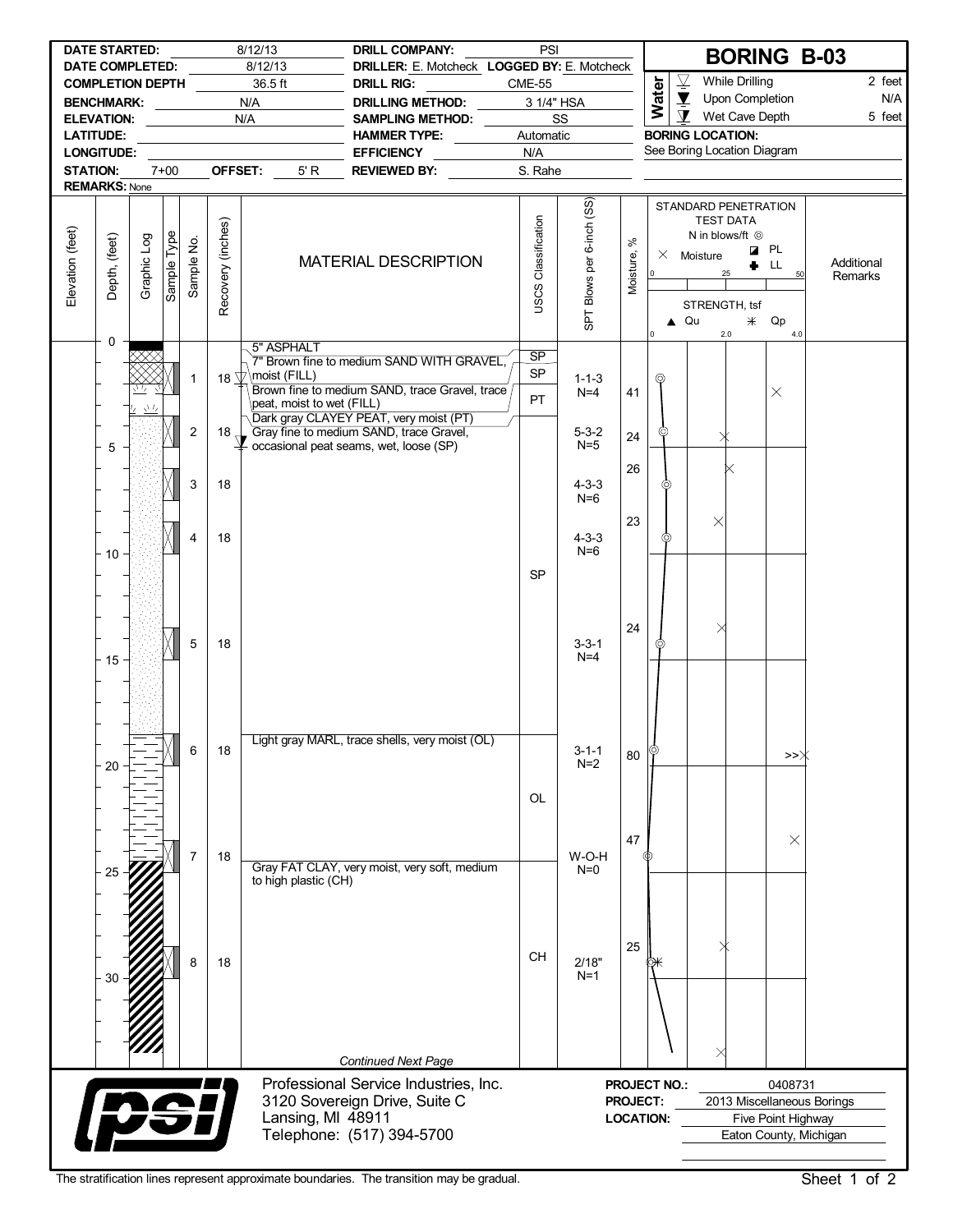|                  | <b>DATE STARTED:</b>                              |             |             |            |                   | 8/12/13                       | <b>DRILL COMPANY:</b>                                            |               | PSI                        |                           |                 | <b>BORING B-03</b>                                                                                                                                                                                                                                 |
|------------------|---------------------------------------------------|-------------|-------------|------------|-------------------|-------------------------------|------------------------------------------------------------------|---------------|----------------------------|---------------------------|-----------------|----------------------------------------------------------------------------------------------------------------------------------------------------------------------------------------------------------------------------------------------------|
|                  | <b>DATE COMPLETED:</b><br><b>COMPLETION DEPTH</b> |             |             |            |                   | 8/12/13<br>36.5 ft            | DRILLER: E. Motcheck LOGGED BY: E. Motcheck<br><b>DRILL RIG:</b> | <b>CME-55</b> |                            |                           |                 | $\overline{\mathcal{L}}$<br><b>While Drilling</b><br>2 feet                                                                                                                                                                                        |
|                  | <b>BENCHMARK:</b>                                 |             |             |            |                   | N/A                           | DRILLING METHOD: _____                                           |               |                            | 3 1/4" HSA                |                 | Water<br>$\blacktriangledown$<br>Upon Completion<br>N/A                                                                                                                                                                                            |
|                  | <b>ELEVATION:</b>                                 |             |             |            |                   | N/A                           | SAMPLING METHOD:                                                 |               |                            | SS                        |                 | $\mathbf{\Sigma}$<br>Wet Cave Depth<br>5 feet                                                                                                                                                                                                      |
|                  | <b>LATITUDE:</b>                                  |             |             |            |                   |                               | HAMMER TYPE:                                                     |               | Automatic                  |                           |                 | <b>BORING LOCATION:</b>                                                                                                                                                                                                                            |
|                  | <b>LONGITUDE:</b>                                 |             |             |            |                   |                               | <b>EFFICIENCY</b>                                                | N/A           |                            |                           |                 | See Boring Location Diagram                                                                                                                                                                                                                        |
| <b>STATION:</b>  |                                                   |             | $7 + 00$    |            | OFFSET:           | 5' R                          | REVIEWED BY:                                                     |               | S. Rahe                    |                           |                 |                                                                                                                                                                                                                                                    |
|                  | <b>REMARKS: None</b>                              |             |             |            |                   |                               |                                                                  |               |                            |                           |                 |                                                                                                                                                                                                                                                    |
| Elevation (feet) | Depth, (feet)                                     | Graphic Log | Sample Type | Sample No. | Recovery (inches) |                               | <b>MATERIAL DESCRIPTION</b>                                      |               | <b>USCS Classification</b> | SPT Blows per 6-inch (SS) | వ్<br>Moisture, | STANDARD PENETRATION<br><b>TEST DATA</b><br>N in blows/ft $\odot$<br><b>Z</b> PL<br>$\times$ Moisture<br>Additional<br>LL.<br>۰<br>$ 0 \rangle$<br>25<br>50<br>Remarks<br>STRENGTH, tsf<br>$\triangle$ Qu<br>$*$<br>Qp<br>4.0<br>$\mathbf 0$<br>30 |
|                  |                                                   |             |             | 9          | 18                |                               |                                                                  |               | <b>CH</b>                  | $1 - 1 - 8$               | 23              | ⊚                                                                                                                                                                                                                                                  |
|                  | 35                                                |             |             |            |                   | \non-plastic (SM)             | Gray fine SILTY SAND, trace Gravel, wet, loose,                  |               | SM                         | $N=9$                     | 9               |                                                                                                                                                                                                                                                    |
|                  |                                                   |             |             | 10         | 18                |                               | Gray fine to coarse SAND WITH GRAVEL, wet,                       |               | <b>SP</b>                  | $5 - 4 - 4$               |                 | ർ                                                                                                                                                                                                                                                  |
|                  |                                                   |             |             |            |                   | loose (SP)<br>ground surface. | Boring terminated 36.5 feet below existing                       |               |                            | $N=8$                     |                 |                                                                                                                                                                                                                                                    |
|                  |                                                   |             |             |            |                   |                               | Professional Service Industries, Inc.                            |               |                            |                           |                 | <b>PROJECT NO.:</b><br>0408731                                                                                                                                                                                                                     |
|                  |                                                   |             |             |            |                   |                               | 3120 Sovereign Drive, Suite C                                    |               |                            |                           |                 | PROJECT:<br>2013 Miscellaneous Borings                                                                                                                                                                                                             |
|                  |                                                   |             |             |            |                   | Lansing, MI 48911             |                                                                  |               |                            |                           |                 | <b>LOCATION:</b><br>Five Point Highway                                                                                                                                                                                                             |
|                  | <b>PSi</b>                                        |             |             |            |                   |                               | Telephone: (517) 394-5700                                        |               |                            |                           |                 | Eaton County, Michigan                                                                                                                                                                                                                             |

J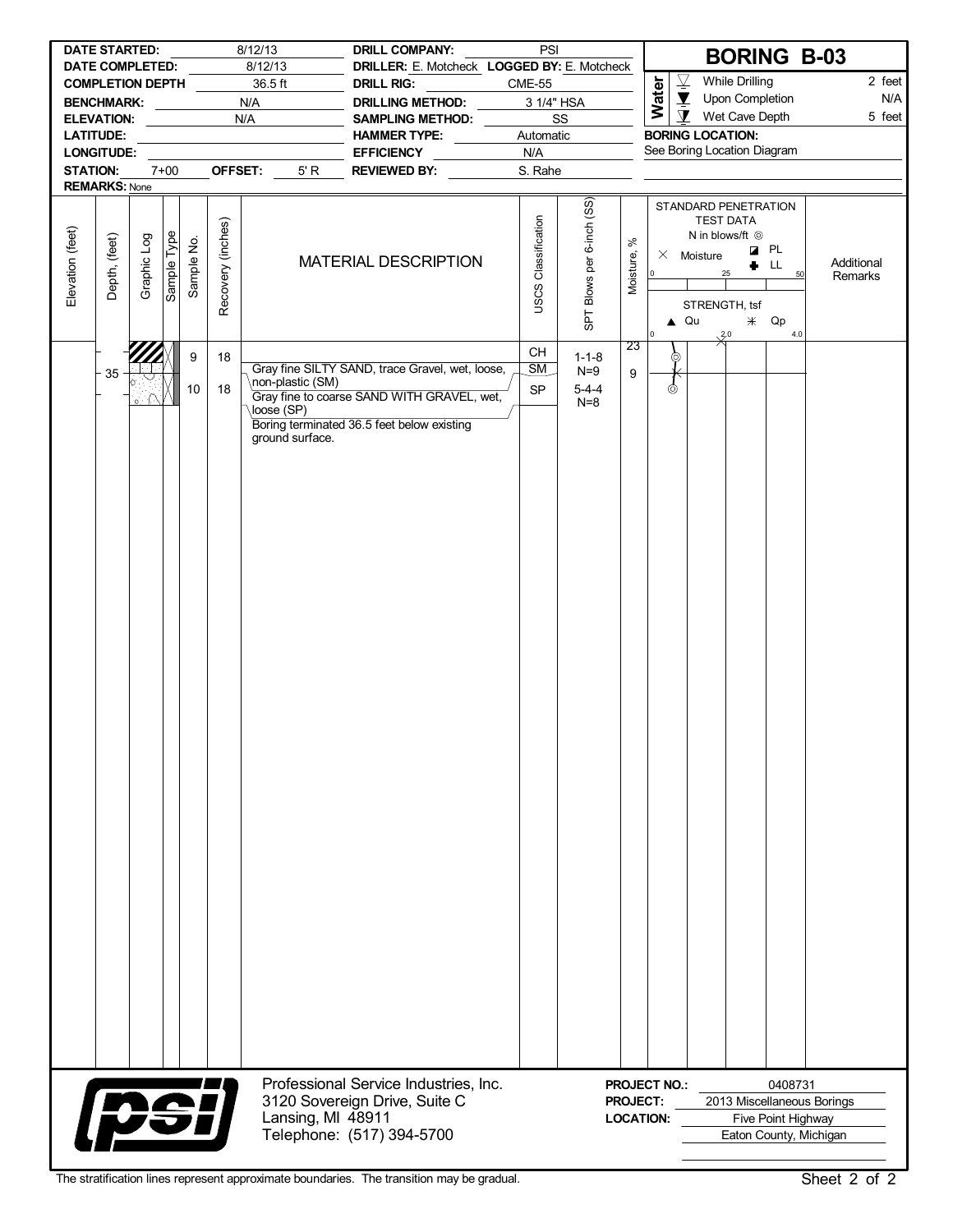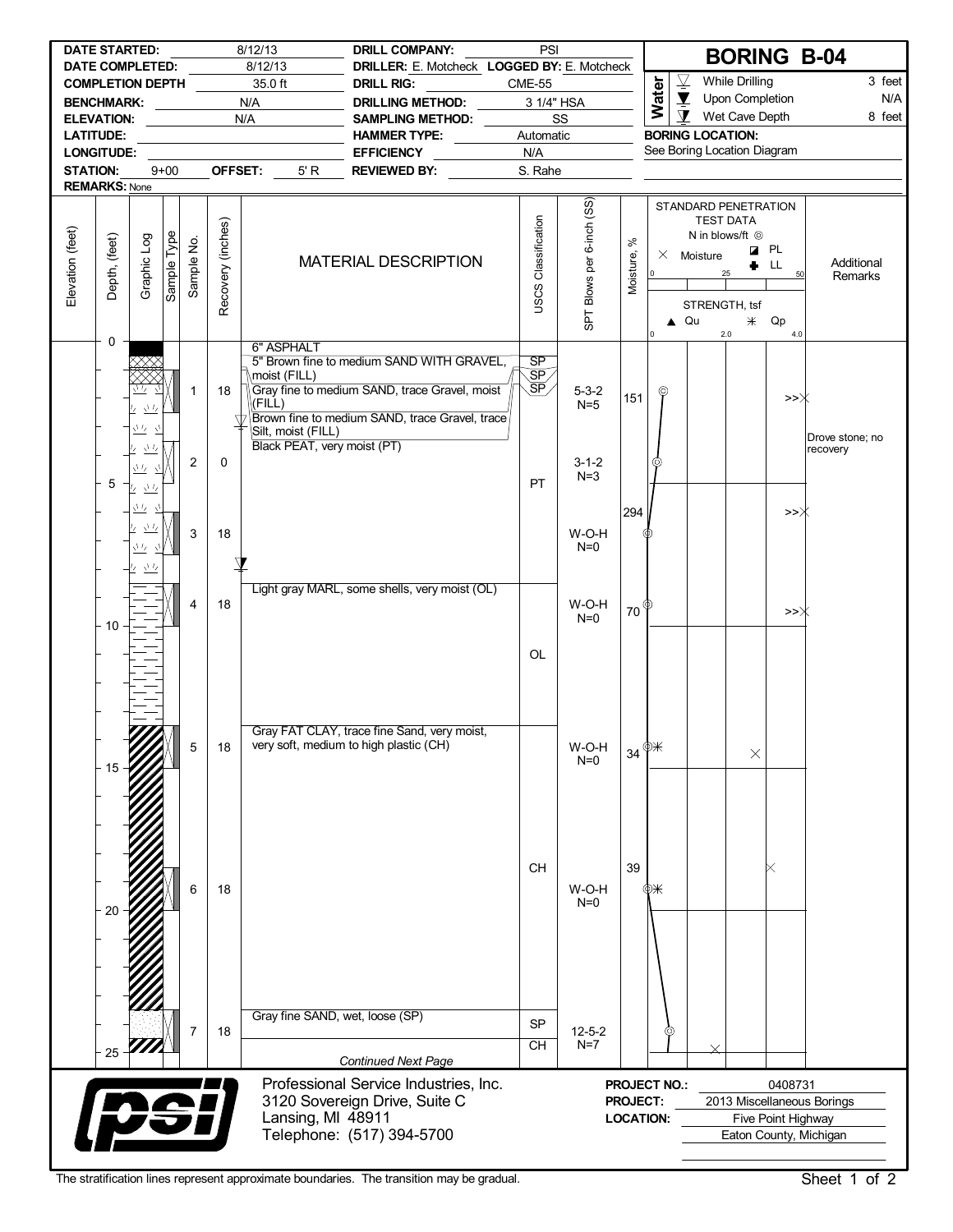|                  |                                       | <b>DATE STARTED:</b><br>DATE COMPLETED: |             |            |                   | 8/12/13<br>8/12/13                | <b>DRILL COMPANY:</b><br>DRILLER: E. Motcheck LOGGED BY: E. Motcheck                                | PSI                 |                           |                                     |                                 |                                                                                              |                               | <b>BORING B-04</b>                                   |
|------------------|---------------------------------------|-----------------------------------------|-------------|------------|-------------------|-----------------------------------|-----------------------------------------------------------------------------------------------------|---------------------|---------------------------|-------------------------------------|---------------------------------|----------------------------------------------------------------------------------------------|-------------------------------|------------------------------------------------------|
|                  |                                       | <b>COMPLETION DEPTH</b>                 |             |            |                   | 35.0 ft                           | <b>DRILL RIG:</b>                                                                                   | <b>CME-55</b>       |                           |                                     | $\overline{\underline{\nabla}}$ | <b>While Drilling</b>                                                                        |                               | 3 feet                                               |
|                  |                                       | <b>BENCHMARK:</b>                       |             |            |                   | N/A                               | <b>DRILLING METHOD:</b>                                                                             |                     | 3 1/4" HSA                |                                     | Water                           | $\overline{\mathbf{Y}}$<br>Upon Completion                                                   |                               | N/A                                                  |
|                  |                                       | ELEVATION: ____________                 |             |            |                   | N/A                               | SAMPLING METHOD:                                                                                    |                     | SS                        |                                     |                                 | $\mathbf{\Sigma}$<br>Wet Cave Depth                                                          |                               | 8 feet                                               |
|                  | <b>LATITUDE:</b><br><b>LONGITUDE:</b> |                                         |             |            |                   | the control of the control of the | HAMMER TYPE:<br><b>EFFICIENCY</b>                                                                   | Automatic<br>N/A    |                           |                                     |                                 | <b>BORING LOCATION:</b><br>See Boring Location Diagram                                       |                               |                                                      |
| <b>STATION:</b>  |                                       |                                         | $9 + 00$    |            |                   | OFFSET:<br>5' R                   | $\frac{1}{2}$ and $\frac{1}{2}$ and $\frac{1}{2}$<br>REVIEWED BY:                                   | S. Rahe             |                           |                                     |                                 |                                                                                              |                               |                                                      |
|                  | <b>REMARKS: None</b>                  |                                         |             |            |                   |                                   |                                                                                                     |                     |                           |                                     |                                 |                                                                                              |                               |                                                      |
| Elevation (feet) | Depth, (feet)                         | Graphic Log                             | Sample Type | Sample No. | Recovery (inches) |                                   | <b>MATERIAL DESCRIPTION</b>                                                                         | USCS Classification | SPT Blows per 6-inch (SS) | వి<br>Moisture,                     | lo l                            | STANDARD PENETRATION<br><b>TEST DATA</b><br>N in blows/ft $\odot$<br>$\times$ Moisture<br>25 | <b>Z</b> PL<br>LL<br>۰        | Additional<br>50<br>Remarks                          |
|                  |                                       |                                         |             |            |                   |                                   |                                                                                                     |                     |                           |                                     | $\mathbf 0$                     | STRENGTH, tsf<br>$\triangle$ Qu<br>2.0                                                       | $*$ Qp<br>4.0                 |                                                      |
|                  | 25                                    |                                         |             |            |                   | high plastic (CH)                 | Gray FAT CLAY, occasional fine to medium<br>Sand seams, very moist, very soft, medium to            |                     |                           | $\overline{22}$                     |                                 |                                                                                              |                               |                                                      |
|                  | 30                                    |                                         |             | 8          | $\overline{2}$    |                                   |                                                                                                     | <b>CH</b>           | $3 - 2 - 1$<br>$N=3$      | 27                                  | 礟                               | $\times$                                                                                     |                               | Drove stone; low<br>recovery                         |
|                  |                                       |                                         |             |            |                   |                                   | Gray fine to medium SAND, occasional Sandy                                                          |                     |                           |                                     |                                 |                                                                                              |                               |                                                      |
|                  | 35                                    |                                         |             | 9          | 18                | surface.                          | Clay pockets, wet, medium dense (SP)<br>Boring terminated 35 feet below existing ground             | <b>SP</b>           | $5 - 6 - 7$<br>$N=13$     | 17                                  |                                 | $\Phi_{\times}$                                                                              |                               |                                                      |
|                  |                                       |                                         |             |            |                   |                                   |                                                                                                     |                     |                           |                                     |                                 |                                                                                              |                               |                                                      |
|                  |                                       | <b>psi</b>                              |             |            |                   | Lansing, MI 48911                 | Professional Service Industries, Inc.<br>3120 Sovereign Drive, Suite C<br>Telephone: (517) 394-5700 |                     |                           | <b>PROJECT:</b><br><b>LOCATION:</b> | <b>PROJECT NO.:</b>             |                                                                                              | 0408731<br>Five Point Highway | 2013 Miscellaneous Borings<br>Eaton County, Michigan |

J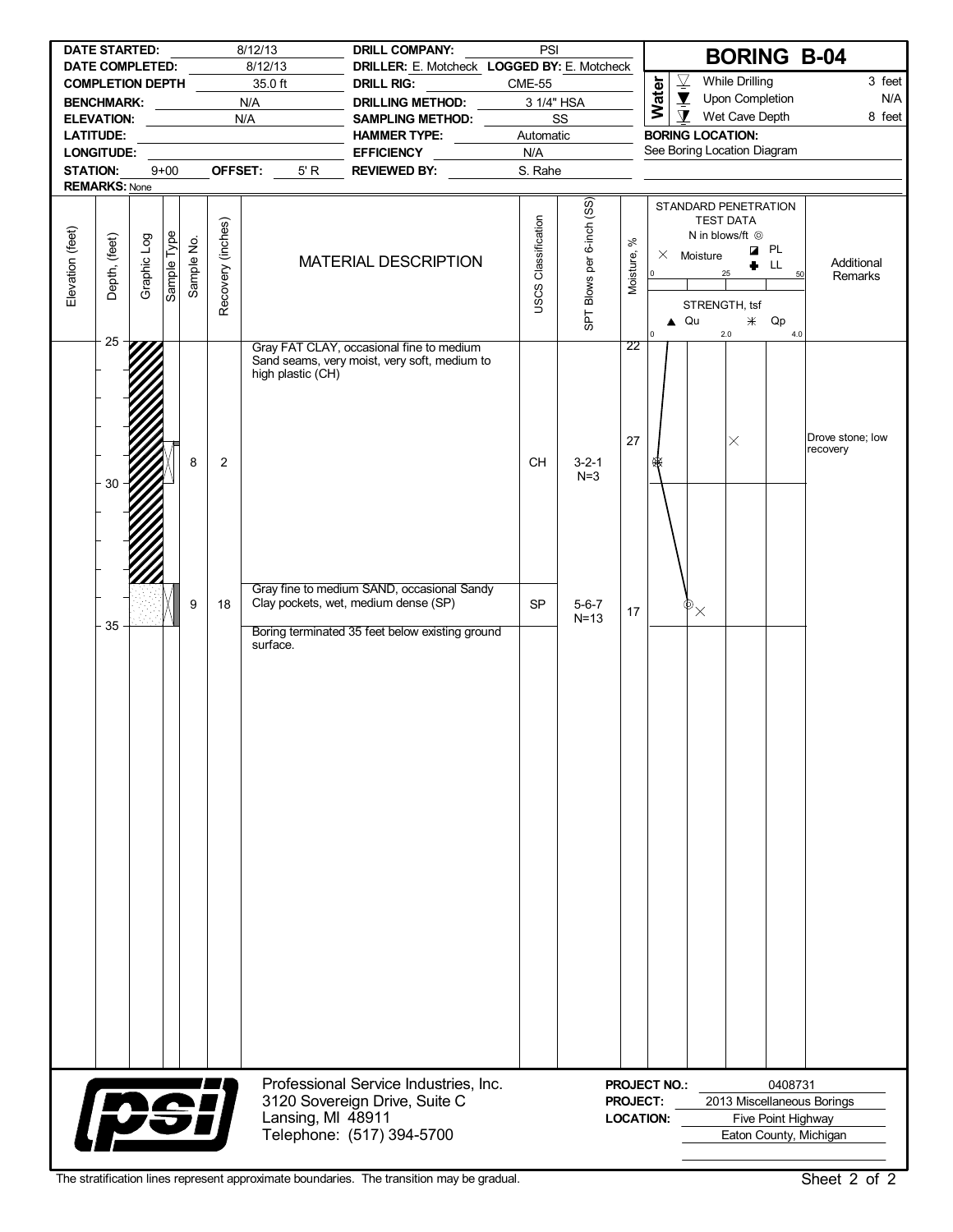|                  | <b>DATE STARTED:</b><br>DATE COMPLETED: |                             |             |                               |                            | 8/12/13<br>8/12/13                      | <b>DRILL COMPANY:</b><br>DRILLER: E. Motcheck LOGGED BY: E. Motcheck                                | PSI                        |                           |                 |                                         |                                                                                             |                       | <b>BORING B-05</b>                                                                    |            |
|------------------|-----------------------------------------|-----------------------------|-------------|-------------------------------|----------------------------|-----------------------------------------|-----------------------------------------------------------------------------------------------------|----------------------------|---------------------------|-----------------|-----------------------------------------|---------------------------------------------------------------------------------------------|-----------------------|---------------------------------------------------------------------------------------|------------|
|                  | <b>COMPLETION DEPTH</b>                 |                             |             |                               |                            | 20.0 ft                                 | <b>DRILL RIG:</b>                                                                                   | <b>CME-55</b>              |                           |                 |                                         | $\overline{\mathcal{L}}$                                                                    | <b>While Drilling</b> |                                                                                       | 7 feet     |
|                  | <b>BENCHMARK:</b>                       |                             |             |                               |                            | N/A                                     | <b>DRILLING METHOD:</b>                                                                             | 3 1/4" HSA                 |                           |                 | Water                                   | $\blacktriangledown$                                                                        | Upon Completion       |                                                                                       | N/A        |
|                  | <b>ELEVATION:</b>                       |                             |             | the company of the company of |                            | N/A                                     | SAMPLING METHOD:                                                                                    |                            | SS                        |                 |                                         | $\mathbf{\Sigma}$                                                                           | Wet Cave Depth        |                                                                                       | 9 feet     |
|                  | <b>LATITUDE:</b>                        |                             |             |                               |                            | <u> 1989 - Johann Barn, mars et al.</u> | <b>HAMMER TYPE:</b>                                                                                 | Automatic                  |                           |                 |                                         | <b>BORING LOCATION:</b>                                                                     |                       |                                                                                       |            |
|                  | <b>LONGITUDE:</b>                       |                             |             |                               |                            |                                         | <b>EFFICIENCY</b>                                                                                   | N/A                        |                           |                 |                                         | See Boring Location Diagram                                                                 |                       |                                                                                       |            |
| <b>STATION:</b>  |                                         |                             | $11+00$     |                               | OFFSET:                    | 5' R                                    | <b>REVIEWED BY:</b>                                                                                 | S. Rahe                    |                           |                 |                                         |                                                                                             |                       |                                                                                       |            |
|                  | <b>REMARKS: None</b>                    |                             |             |                               |                            |                                         |                                                                                                     |                            |                           |                 |                                         |                                                                                             |                       |                                                                                       |            |
| Elevation (feet) | Depth, (feet)                           | Graphic Log                 | Sample Type | Sample No.                    | Recovery (inches)          |                                         | <b>MATERIAL DESCRIPTION</b>                                                                         | <b>USCS Classification</b> | SPT Blows per 6-inch (SS) | వి              |                                         | STANDARD PENETRATION<br><b>TEST DATA</b><br>N in blows/ft <sup>@</sup><br>$\times$ Moisture | ۰                     | <b>Z</b> PL<br>LL.                                                                    | Additional |
|                  | 0                                       |                             |             |                               |                            |                                         |                                                                                                     |                            |                           | Moisture,       | lo l<br>I٥                              | 25<br>STRENGTH, tsf<br>$\triangle$ Qu<br>2.0                                                | $*$                   | 50<br>Qp<br>4.0                                                                       | Remarks    |
|                  |                                         |                             |             |                               |                            | 8" ASPHALT                              |                                                                                                     |                            |                           |                 |                                         |                                                                                             |                       |                                                                                       |            |
|                  |                                         |                             |             |                               |                            |                                         | 6" Brown fine to medium SAND WITH GRAVEL,                                                           | <b>SP</b>                  |                           |                 |                                         |                                                                                             |                       |                                                                                       |            |
|                  |                                         |                             |             | $\mathbf{1}$                  | 10                         | moist (FILL)                            | Dark brown fine to medium SAND, trace Gravel,                                                       | <b>SP</b>                  | $2 - 1 - 1$               |                 |                                         |                                                                                             |                       |                                                                                       |            |
|                  |                                         | 立ち                          |             |                               |                            | \trace Silt, moist (FILL)               |                                                                                                     |                            | $N=2$                     | 128             |                                         |                                                                                             |                       | >>Ж                                                                                   |            |
|                  |                                         | $\sqrt{1/\sqrt{2}}$<br>4    |             |                               |                            |                                         | Black PEAT, trace wood, very moist (PT)                                                             | PT.                        |                           |                 |                                         |                                                                                             |                       |                                                                                       |            |
|                  | 5                                       | 莝<br><u>ケ きな</u><br>さな      |             | $\overline{2}$                | 12                         | very moist (PT)                         | Gray and black MARL AND PEAT, trace shells,                                                         | <b>PT</b>                  | $2 - 1 - 1$<br>$N=2$      | 171             |                                         |                                                                                             |                       | >>〉                                                                                   |            |
|                  |                                         | $\mathcal{N}I_{\mathbb{Z}}$ |             |                               |                            |                                         | Black SANDY PEAT, very moist (PT)                                                                   |                            |                           |                 |                                         |                                                                                             |                       |                                                                                       |            |
|                  |                                         | 丛                           |             |                               |                            |                                         |                                                                                                     | PT.                        |                           | 45              |                                         |                                                                                             |                       | $\times$                                                                              |            |
|                  |                                         |                             |             | 3                             | 18 $\overline{\mathbb{V}}$ | loose to medium dense (SP)              | Dark gray fine to medium SAND, trace Silt, wet,                                                     |                            | $2 - 2 - 2$<br>$N=4$      |                 | O)                                      |                                                                                             |                       |                                                                                       |            |
|                  | $-10$                                   |                             |             | $\overline{4}$                | 18                         |                                         |                                                                                                     |                            | $2 - 2 - 2$<br>$N=4$      | 26              | ⊚                                       |                                                                                             |                       |                                                                                       |            |
|                  | $-15$                                   |                             | - 4         | 5                             | 18                         |                                         |                                                                                                     | <b>SP</b>                  | $4 - 6 - 8$<br>$N=14$     |                 |                                         |                                                                                             |                       |                                                                                       |            |
|                  | 20                                      |                             |             | 6                             | 18                         | surface.                                | Boring terminated 20 feet below existing ground                                                     |                            | $7 - 13 - 14$<br>$N=27$   |                 |                                         |                                                                                             | ⊚                     |                                                                                       |            |
|                  | <b>pei</b>                              |                             |             |                               |                            | Lansing, MI 48911                       | Professional Service Industries, Inc.<br>3120 Sovereign Drive, Suite C<br>Telephone: (517) 394-5700 |                            |                           | <b>PROJECT:</b> | <b>PROJECT NO.:</b><br><b>LOCATION:</b> |                                                                                             |                       | 0408731<br>2013 Miscellaneous Borings<br>Five Point Highway<br>Eaton County, Michigan |            |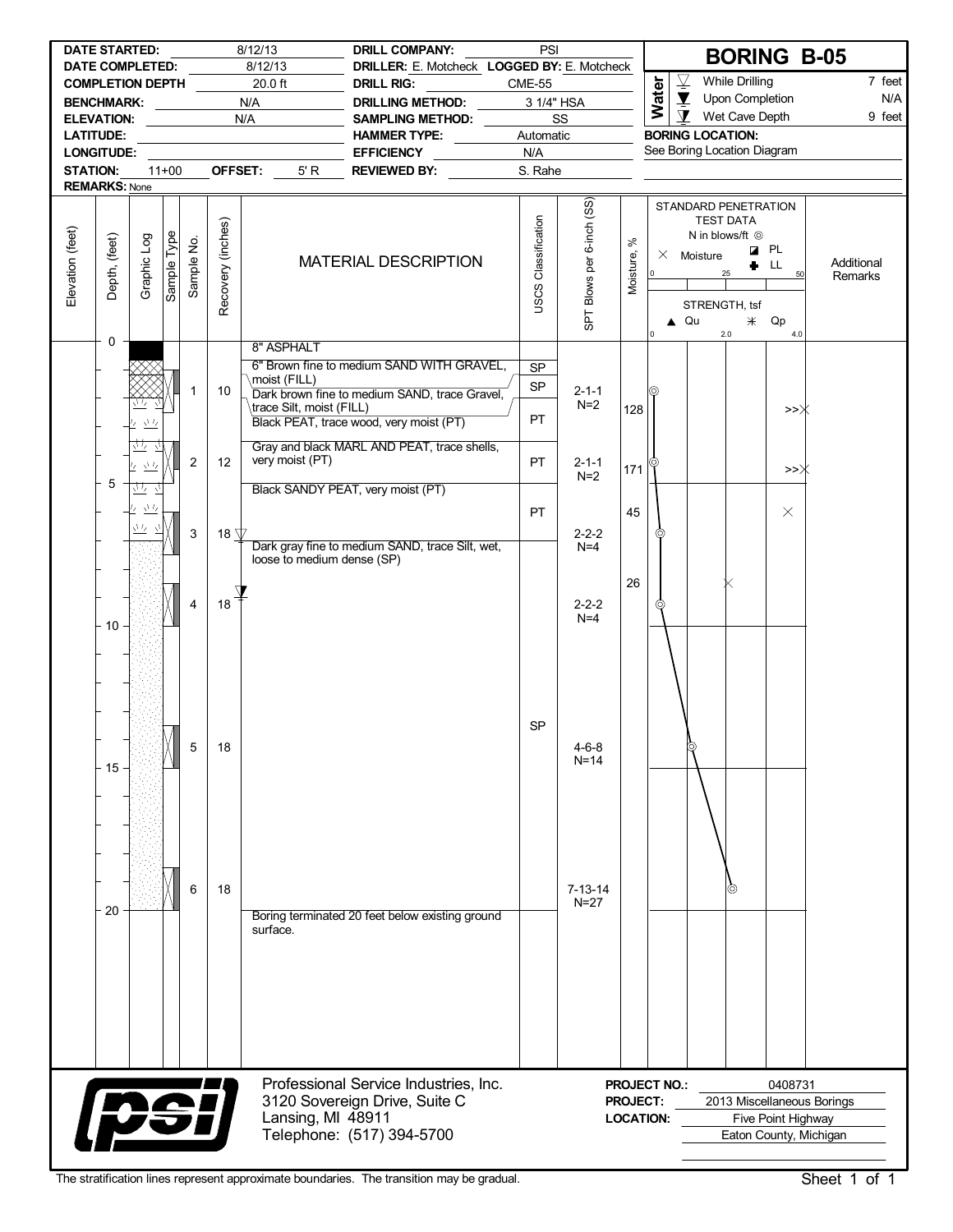|                  | <b>DATE STARTED:</b><br><b>DATE COMPLETED:</b>                      |                                |             |            |                   | 8/13/13<br>8/13/13                                 | <b>DRILL COMPANY:</b><br>DRILLER: E. Motcheck LOGGED BY: E. Motcheck                                | PSI                          |                           |                                                        |                     |                                                                                                                    | <b>BORING B-06</b>                                                         |         |                       |
|------------------|---------------------------------------------------------------------|--------------------------------|-------------|------------|-------------------|----------------------------------------------------|-----------------------------------------------------------------------------------------------------|------------------------------|---------------------------|--------------------------------------------------------|---------------------|--------------------------------------------------------------------------------------------------------------------|----------------------------------------------------------------------------|---------|-----------------------|
|                  | <b>COMPLETION DEPTH</b>                                             |                                |             |            |                   | 55.0 ft                                            | <b>DRILL RIG:</b>                                                                                   | <b>CME-55</b>                |                           |                                                        | <b>Water</b>        | $\overline{\underline{\nabla}}$                                                                                    | <b>While Drilling</b>                                                      |         | 8 feet                |
|                  | <b>BENCHMARK:</b>                                                   |                                |             |            |                   | N/A                                                | DRILLING METHOD:                                                                                    | 3 1/4" HSA                   |                           |                                                        |                     | $\blacktriangledown$                                                                                               | Upon Completion                                                            |         | N/A                   |
|                  | ELEVATION: _____________                                            |                                |             |            |                   | N/A                                                | SAMPLING METHOD:                                                                                    |                              | SS                        |                                                        |                     | $\mathbf{\Sigma}$                                                                                                  | Wet Cave Depth                                                             |         | 25 feet               |
|                  | <b>LATITUDE:</b>                                                    |                                |             |            |                   |                                                    | <b>HAMMER TYPE:</b>                                                                                 | Automatic                    |                           |                                                        |                     | <b>BORING LOCATION:</b>                                                                                            |                                                                            |         |                       |
|                  | <b>LONGITUDE:</b>                                                   |                                |             |            |                   |                                                    | <b>EFFICIENCY</b>                                                                                   | N/A                          |                           |                                                        |                     | See Boring Location Diagram                                                                                        |                                                                            |         |                       |
| <b>STATION:</b>  |                                                                     |                                | $13+00$     |            | OFFSET:           | 5' R                                               | REVIEWED BY:                                                                                        | S. Rahe                      |                           |                                                        |                     |                                                                                                                    |                                                                            |         |                       |
|                  | <b>REMARKS: None</b>                                                |                                |             |            |                   |                                                    |                                                                                                     |                              |                           |                                                        |                     |                                                                                                                    |                                                                            |         |                       |
| Elevation (feet) | Depth, (feet)                                                       | Graphic Log                    | Sample Type | Sample No. | Recovery (inches) |                                                    | <b>MATERIAL DESCRIPTION</b>                                                                         | <b>USCS Classification</b>   | SPT Blows per 6-inch (SS) | $\aleph$<br>Moisture,                                  | 0                   | STANDARD PENETRATION<br><b>TEST DATA</b><br>N in blows/ft <sup>@</sup><br>$\times$ Moisture<br>25<br>STRENGTH, tsf | <b>Z</b> PL<br>LL.                                                         |         | Additional<br>Remarks |
|                  | 0                                                                   |                                |             |            |                   | 5" ASPHALT                                         |                                                                                                     |                              |                           |                                                        | 0                   | $\triangle$ Qu<br>2.0                                                                                              | $*$ Qp                                                                     | 4.0     |                       |
|                  |                                                                     | ⋌⋇⋇∿                           |             | 1          | 18                | GRAVEL, moist (FILL)<br>1" ASPHALT<br>moist (FILL) | 3" Dark brown fine to medium SAND WITH<br>6" Black foundry SAND, trace crushed concrete,            | $\frac{SP}{SP}$<br><b>SP</b> | 18-20-26<br>$N=46$        | $\overline{7}$                                         | $\times$            |                                                                                                                    |                                                                            | ⊚       |                       |
|                  | $\overline{2}$<br>3<br>5<br>(FILL)<br>3<br>18                       |                                |             |            |                   | Silt, moist (FILL)                                 | Brown fine to medium SAND, trace Gravel, trace<br>Gray fine to coarse SAND, trace Gravel, moist     | <b>SP</b>                    | $6 - 9 - 6$<br>$N=15$     | 14                                                     |                     | Ç                                                                                                                  |                                                                            |         |                       |
|                  | $\frac{\sqrt{1}}{2}$<br>₽∠.<br>业<br>$\bar{\tau}_l$<br>さち<br>ι,<br>4 |                                |             |            |                   | Dark brown PEAT, very moist (PT)                   |                                                                                                     |                              | $1 - 1 - 1$<br>$N=2$      | 560                                                    |                     |                                                                                                                    |                                                                            | >>∦     |                       |
|                  | 18<br>立友立<br>10<br>セマル<br>业。<br>$\gamma$                            |                                |             |            |                   |                                                    |                                                                                                     | <b>PT</b>                    | W-O-H<br>$N=0$            | $^{\shortmid}$ 489 $^{\circ\!\!\! ( \varphi \!\!\! )}$ |                     |                                                                                                                    |                                                                            | >>      |                       |
|                  | 15                                                                  | $\frac{\sqrt{1}I_2}{2}$<br>立友立 |             | 5          | 6                 |                                                    | Light gray MARL, some shells, very moist (OL)                                                       |                              | W-O-H<br>$N=0$            | $\mathsf{I}228^\mathsf{\circledcirc}$                  |                     |                                                                                                                    |                                                                            | >>∦     |                       |
|                  | 20                                                                  |                                |             | 6          | 18                |                                                    |                                                                                                     | OL                           | W-O-H<br>$N=0$            | 193                                                    |                     |                                                                                                                    |                                                                            | >>∦     |                       |
|                  | 25                                                                  |                                |             | 7          | 18                | Dark gray, some Clay                               |                                                                                                     |                              | W-O-H<br>$N=0$            | 168                                                    |                     |                                                                                                                    |                                                                            | >>〉     |                       |
|                  |                                                                     |                                |             |            |                   |                                                    | <b>Continued Next Page</b>                                                                          |                              |                           |                                                        |                     |                                                                                                                    |                                                                            |         |                       |
|                  |                                                                     |                                |             |            |                   | Lansing, MI 48911                                  | Professional Service Industries, Inc.<br>3120 Sovereign Drive, Suite C<br>Telephone: (517) 394-5700 |                              |                           | <b>PROJECT:</b><br><b>LOCATION:</b>                    | <b>PROJECT NO.:</b> |                                                                                                                    | 2013 Miscellaneous Borings<br>Five Point Highway<br>Eaton County, Michigan | 0408731 |                       |

The stratification lines represent approximate boundaries. The transition may be gradual. Sheet 1 of 2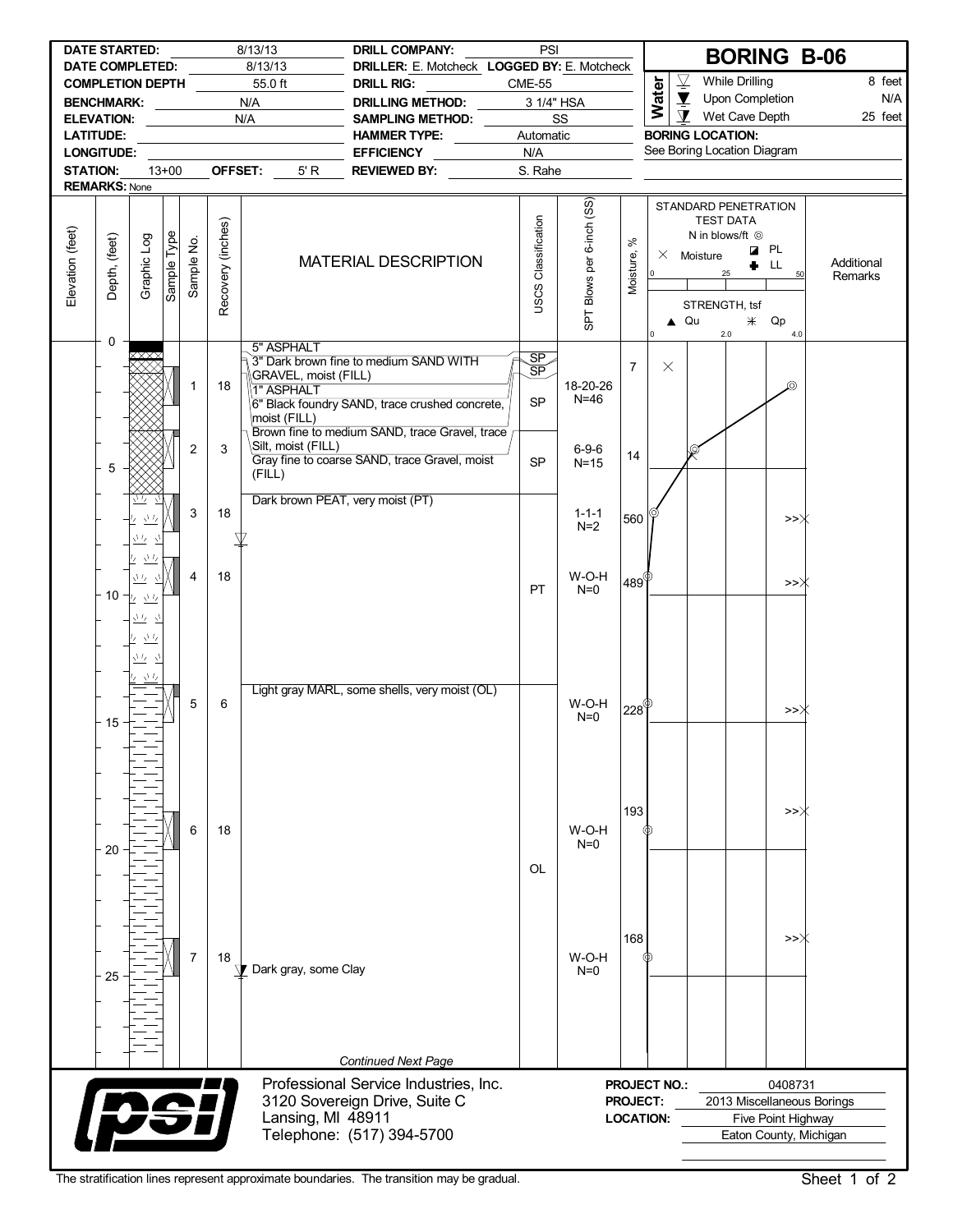|                  |                                          | <b>DATE STARTED:</b>                       |             |                            |                   | 8/13/13                           | <b>DRILL COMPANY:</b>                                                                       | PSI                        |                           |                       |                                |                          |                                                                   | <b>BORING B-06</b>         |            |
|------------------|------------------------------------------|--------------------------------------------|-------------|----------------------------|-------------------|-----------------------------------|---------------------------------------------------------------------------------------------|----------------------------|---------------------------|-----------------------|--------------------------------|--------------------------|-------------------------------------------------------------------|----------------------------|------------|
|                  |                                          | DATE COMPLETED:<br><b>COMPLETION DEPTH</b> |             |                            |                   | 8/13/13<br>55.0 ft                | DRILLER: E. Motcheck LOGGED BY: E. Motcheck<br><b>DRILL RIG:</b>                            | <b>CME-55</b>              |                           |                       |                                | $\overline{\mathcal{Y}}$ | <b>While Drilling</b>                                             |                            | 8 feet     |
|                  |                                          | BENCHMARK: __________                      |             |                            |                   | N/A                               | <b>DRILLING METHOD:</b>                                                                     |                            | 3 1/4" HSA                |                       | Water                          | $\overline{\mathbf{X}}$  | Upon Completion                                                   |                            | N/A        |
|                  | <b>ELEVATION:</b>                        |                                            |             | the company of the company |                   | N/A                               | <b>SAMPLING METHOD:</b>                                                                     |                            | SS                        |                       |                                | $\mathbf{\Sigma}$        | Wet Cave Depth                                                    |                            | 25 feet    |
|                  | <b>LATITUDE:</b>                         |                                            |             |                            |                   | the control of the control of the | <b>HAMMER TYPE:</b><br>$\frac{1}{2}$                                                        | Automatic                  |                           |                       |                                |                          | <b>BORING LOCATION:</b>                                           |                            |            |
|                  | LONGITUDE:                               |                                            |             |                            |                   |                                   | <b>EFFICIENCY</b>                                                                           | N/A                        |                           |                       |                                |                          | See Boring Location Diagram                                       |                            |            |
| <b>STATION:</b>  |                                          |                                            | $13+00$     |                            | OFFSET:           | 5' R                              | REVIEWED BY:                                                                                | S. Rahe                    |                           |                       |                                |                          |                                                                   |                            |            |
|                  | <b>REMARKS: None</b>                     |                                            |             |                            |                   |                                   |                                                                                             |                            |                           |                       |                                |                          |                                                                   |                            |            |
|                  |                                          |                                            |             |                            |                   |                                   |                                                                                             |                            | SPT Blows per 6-inch (SS) |                       |                                |                          | STANDARD PENETRATION<br><b>TEST DATA</b><br>N in blows/ft $\odot$ |                            |            |
| Elevation (feet) | Depth, (feet)                            | Graphic Log                                | Sample Type | Sample No.                 | Recovery (inches) |                                   | MATERIAL DESCRIPTION                                                                        | <b>USCS Classification</b> |                           | $\aleph$<br>Moisture, | 0                              | $\times$ Moisture        |                                                                   | <b>Z</b> PL<br>LL<br>50    | Additional |
|                  |                                          |                                            |             |                            |                   |                                   |                                                                                             |                            |                           |                       |                                |                          | STRENGTH, tsf                                                     |                            | Remarks    |
|                  |                                          |                                            |             |                            |                   |                                   |                                                                                             |                            |                           |                       |                                | $\triangle$ Qu           | $*$<br>2.0                                                        | Qp<br>4.0                  |            |
|                  |                                          |                                            |             |                            |                   |                                   | Light gray MARL, some shells, very moist (OL)                                               |                            |                           | 189                   |                                |                          |                                                                   | >>Ж                        |            |
|                  | 30                                       |                                            |             | 8                          | 18                |                                   |                                                                                             |                            | W-O-H<br>$N=0$            |                       | ℗                              |                          |                                                                   |                            |            |
|                  |                                          |                                            |             |                            |                   |                                   |                                                                                             |                            |                           |                       |                                |                          |                                                                   |                            |            |
|                  |                                          |                                            |             |                            |                   |                                   |                                                                                             |                            |                           |                       |                                |                          |                                                                   |                            |            |
|                  |                                          |                                            |             |                            |                   |                                   |                                                                                             | OL                         |                           | 126                   |                                |                          |                                                                   | >>〉                        |            |
|                  | 35                                       |                                            |             | 9                          | 18                |                                   |                                                                                             |                            | W-O-H<br>$N=0$            |                       | Ф                              |                          |                                                                   |                            |            |
|                  |                                          |                                            |             |                            |                   |                                   |                                                                                             |                            |                           |                       |                                |                          |                                                                   |                            |            |
|                  |                                          |                                            |             |                            |                   |                                   |                                                                                             |                            |                           |                       |                                |                          |                                                                   |                            |            |
|                  |                                          |                                            |             |                            |                   |                                   |                                                                                             |                            |                           |                       |                                |                          |                                                                   |                            |            |
|                  |                                          |                                            |             | 10                         | $\overline{4}$    |                                   | Gray FAT CLAY, occasional fine Sand seams,<br>very moist, very soft, medium to high plastic |                            | W-O-H<br>$N=0$            |                       | $36 \frac{\text{m}}{\text{m}}$ |                          |                                                                   | $\times$                   |            |
|                  | 40                                       |                                            |             |                            |                   | (CH)                              |                                                                                             |                            |                           |                       |                                |                          |                                                                   |                            |            |
|                  |                                          |                                            |             |                            |                   |                                   |                                                                                             |                            |                           |                       |                                |                          |                                                                   |                            |            |
|                  |                                          |                                            |             |                            |                   |                                   |                                                                                             |                            |                           |                       |                                |                          |                                                                   |                            |            |
|                  |                                          |                                            |             | 11                         | 18                |                                   |                                                                                             | CH                         | W-O-H                     | 26                    | ΦЖ                             |                          |                                                                   |                            |            |
|                  |                                          |                                            |             |                            |                   |                                   |                                                                                             |                            | $N=0$                     |                       |                                |                          |                                                                   |                            |            |
|                  |                                          |                                            |             |                            |                   |                                   |                                                                                             |                            |                           |                       |                                |                          |                                                                   |                            |            |
|                  |                                          |                                            |             |                            |                   |                                   |                                                                                             |                            |                           |                       |                                |                          |                                                                   |                            |            |
|                  |                                          |                                            |             | 12                         | 18                |                                   |                                                                                             |                            | $1 - 1 - 6$               | 20                    |                                | $\times$                 | $*$                                                               |                            |            |
|                  | 50                                       |                                            |             |                            |                   | low plastic (CL)                  | Gray LEAN CLAY, trace Gravel, moist, very stiff,                                            |                            | $N=7$                     |                       |                                |                          |                                                                   |                            |            |
|                  |                                          |                                            |             |                            |                   |                                   |                                                                                             |                            |                           |                       |                                |                          |                                                                   |                            |            |
|                  |                                          |                                            |             |                            |                   |                                   |                                                                                             | <b>CL</b>                  |                           |                       |                                |                          |                                                                   |                            |            |
|                  |                                          |                                            |             |                            |                   |                                   |                                                                                             |                            |                           | 15                    |                                |                          |                                                                   |                            |            |
|                  | 55                                       |                                            |             | 13                         | 18                |                                   | Occasional red Sandstone pockets<br>Boring terminated 55 feet below existing ground         |                            | $8 - 9 - 11$<br>$N=20$    |                       |                                | ⊚                        | Ж                                                                 |                            |            |
|                  |                                          |                                            |             |                            |                   | surface.                          |                                                                                             |                            |                           |                       |                                |                          |                                                                   |                            |            |
|                  |                                          |                                            |             |                            |                   |                                   | Professional Service Industries, Inc.                                                       |                            |                           |                       | PROJECT NO.:                   |                          |                                                                   | 0408731                    |            |
|                  |                                          |                                            |             |                            |                   |                                   | 3120 Sovereign Drive, Suite C                                                               |                            |                           | <b>PROJECT:</b>       |                                |                          |                                                                   | 2013 Miscellaneous Borings |            |
|                  |                                          |                                            |             |                            |                   | Lansing, MI 48911                 |                                                                                             |                            |                           |                       | <b>LOCATION:</b>               |                          |                                                                   | Five Point Highway         |            |
|                  | <b>Ipsi</b><br>Telephone: (517) 394-5700 |                                            |             |                            |                   |                                   |                                                                                             |                            |                           |                       |                                |                          |                                                                   | Eaton County, Michigan     |            |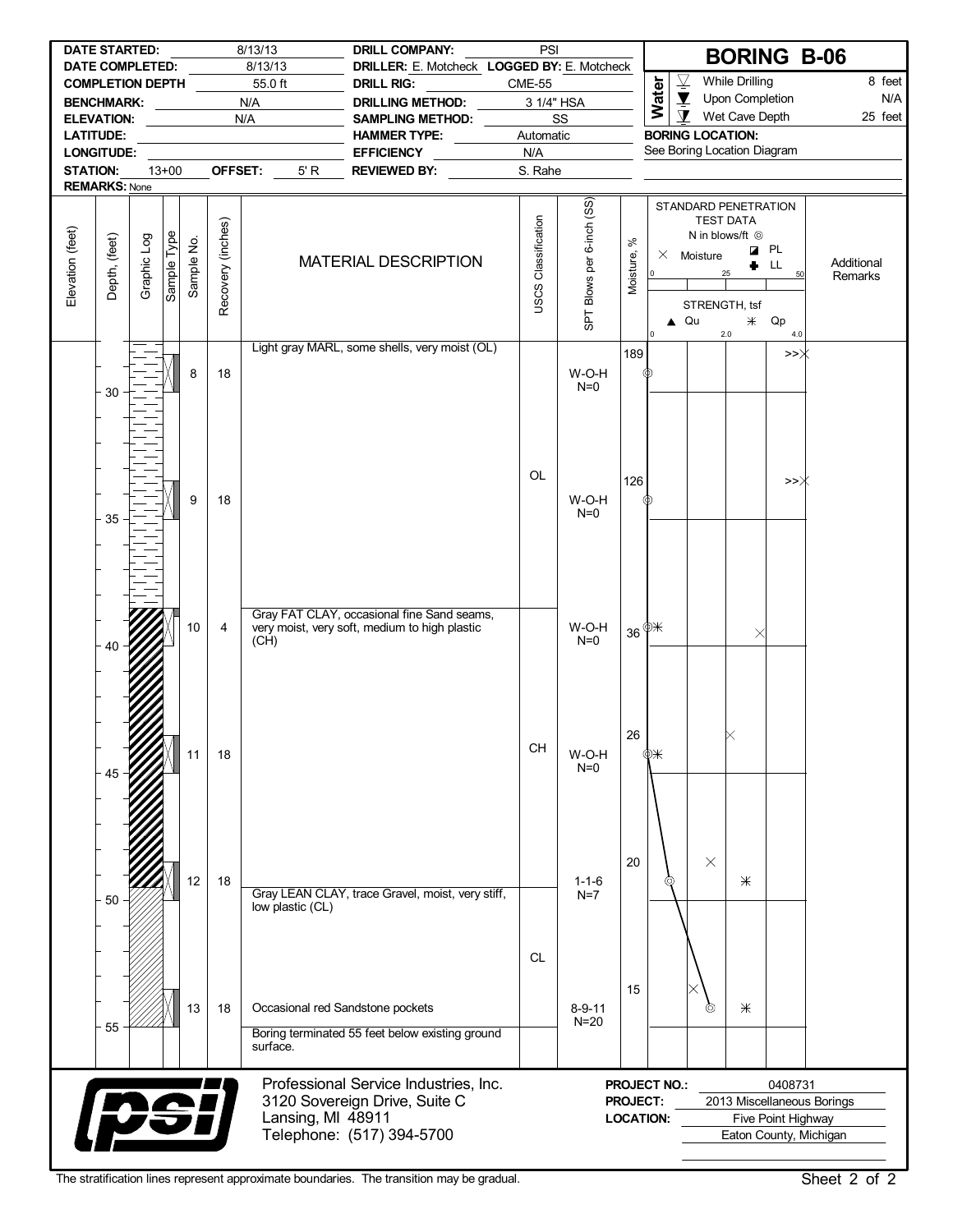|                  | <b>DATE STARTED:</b>                  |                                           |             |                |                   | 8/13/13                                 | <b>DRILL COMPANY:</b>                                                                                    | PSI                 |                           |                  |                     |                                                        |                                           |                    | <b>BORING B-07</b>         |
|------------------|---------------------------------------|-------------------------------------------|-------------|----------------|-------------------|-----------------------------------------|----------------------------------------------------------------------------------------------------------|---------------------|---------------------------|------------------|---------------------|--------------------------------------------------------|-------------------------------------------|--------------------|----------------------------|
|                  | <b>DATE COMPLETED:</b>                |                                           |             |                |                   | 8/13/13                                 | DRILLER: E. Motcheck LOGGED BY: E. Motcheck                                                              |                     |                           |                  |                     | $\overline{\mathcal{Y}}$                               | <b>While Drilling</b>                     |                    | 47.5 feet                  |
|                  | COMPLETION DEPTH                      |                                           |             |                |                   | 55.0 ft                                 | <b>DRILL RIG:</b>                                                                                        | <b>CME-55</b>       |                           |                  | Water               | $\blacktriangledown$                                   | Upon Completion                           |                    | N/A                        |
|                  | BENCHMARK: ___________                |                                           |             |                |                   | N/A                                     | DRILLING METHOD:                                                                                         | 3 1/4" HSA          |                           |                  |                     | $\mathbf{\Sigma}$                                      | Cave Depth                                |                    | N/A                        |
|                  | ELEVATION: _____________              |                                           |             |                |                   | N/A                                     | <b>SAMPLING METHOD:</b>                                                                                  |                     | SS                        |                  |                     |                                                        |                                           |                    |                            |
|                  | <b>LATITUDE:</b><br><b>LONGITUDE:</b> |                                           |             |                |                   | <u> 1980 - Johann Barbara, martxa a</u> | HAMMER TYPE: NAMMER TYPE:                                                                                | Automatic<br>N/A    |                           |                  |                     | <b>BORING LOCATION:</b><br>See Boring Location Diagram |                                           |                    |                            |
|                  |                                       |                                           | $14 + 00$   |                |                   |                                         | <b>EFFICIENCY</b><br>$\mathcal{L}^{\text{max}}_{\text{max}}$ and $\mathcal{L}^{\text{max}}_{\text{max}}$ |                     |                           |                  |                     |                                                        |                                           |                    |                            |
| <b>STATION:</b>  | <b>REMARKS: None</b>                  |                                           |             |                | OFFSET:           | 5' R                                    | REVIEWED BY:                                                                                             | S. Rahe             |                           |                  |                     |                                                        |                                           |                    |                            |
|                  |                                       |                                           |             |                |                   |                                         |                                                                                                          |                     |                           |                  |                     | STANDARD PENETRATION                                   |                                           |                    |                            |
|                  |                                       |                                           |             |                | Recovery (inches) |                                         |                                                                                                          | JSCS Classification | SPT Blows per 6-inch (SS) |                  |                     |                                                        | <b>TEST DATA</b><br>N in blows/ft $\odot$ |                    |                            |
| Elevation (feet) | Depth, (feet)                         | Graphic Log                               | Sample Type | Sample No.     |                   |                                         |                                                                                                          |                     |                           | $\aleph$         |                     | $\times$ Moisture                                      |                                           | <b>Z</b> PL        |                            |
|                  |                                       |                                           |             |                |                   |                                         | <b>MATERIAL DESCRIPTION</b>                                                                              |                     |                           | Moisture,        | lo l                |                                                        | 25                                        | LL.<br>50          | Additional<br>Remarks      |
|                  |                                       |                                           |             |                |                   |                                         |                                                                                                          |                     |                           |                  |                     |                                                        |                                           |                    |                            |
|                  |                                       |                                           |             |                |                   |                                         |                                                                                                          |                     |                           |                  |                     | STRENGTH, tsf                                          |                                           |                    |                            |
|                  |                                       |                                           |             |                |                   |                                         |                                                                                                          |                     |                           |                  |                     | $\triangle$ Qu                                         | $*$                                       | Qp                 |                            |
|                  | 0                                     |                                           |             |                |                   |                                         |                                                                                                          |                     |                           |                  | I٥                  |                                                        | 2.0                                       | 4.0                |                            |
|                  |                                       |                                           |             |                |                   | 12" Asphalt and subgrade                |                                                                                                          |                     |                           |                  |                     |                                                        |                                           |                    | Thickness<br>undetermined  |
|                  |                                       |                                           |             |                |                   |                                         | Mixed light brown, gray and black fine to coarse                                                         |                     |                           |                  |                     |                                                        |                                           |                    | because material           |
|                  |                                       |                                           |             | 1              | 18                | and crushed slag, moist (FILL)          | SAND WITH GRAVEL, possible foundry sand                                                                  | <b>SP</b>           | 14-50/3"                  | 9                | $\times$            |                                                        |                                           |                    | >>@was under water         |
|                  |                                       |                                           |             |                |                   |                                         |                                                                                                          |                     |                           |                  |                     |                                                        |                                           |                    |                            |
|                  |                                       |                                           |             |                |                   |                                         |                                                                                                          |                     |                           |                  |                     |                                                        |                                           |                    |                            |
|                  |                                       |                                           |             | $\overline{c}$ | 18                |                                         | Light brown and brown fine to coarse SILTY<br>SAND WITH GRAVEL, moist (FILL)                             |                     | 15-19-25                  |                  |                     |                                                        |                                           | 6                  |                            |
|                  | 5                                     |                                           |             |                |                   |                                         |                                                                                                          |                     | $N = 44$                  | 6                | $\times$            |                                                        |                                           |                    |                            |
|                  |                                       |                                           |             |                |                   |                                         |                                                                                                          |                     |                           |                  |                     |                                                        |                                           |                    |                            |
|                  |                                       |                                           |             |                |                   |                                         |                                                                                                          | <b>SM</b>           |                           |                  |                     |                                                        |                                           |                    |                            |
|                  | 3<br>18                               |                                           |             |                |                   |                                         |                                                                                                          |                     | $8 - 19 - 11$             | $\overline{7}$   | $\times$            |                                                        |                                           |                    |                            |
|                  |                                       |                                           |             |                |                   |                                         |                                                                                                          |                     | $N = 30$                  |                  |                     |                                                        |                                           |                    |                            |
|                  |                                       |                                           |             |                |                   |                                         |                                                                                                          |                     |                           |                  |                     |                                                        |                                           |                    | Drove stone; no            |
|                  |                                       |                                           |             | 4              | $\mathbf{0}$      |                                         | Dark brown PEAT, very moist (PT)                                                                         |                     | $8 - 7 - 6$               |                  |                     |                                                        |                                           |                    | recovery                   |
|                  |                                       | 10 业 业                                    |             |                |                   |                                         |                                                                                                          |                     | $N=13$                    | 455              |                     |                                                        |                                           | >>)                |                            |
|                  |                                       |                                           |             |                |                   |                                         |                                                                                                          |                     |                           |                  |                     |                                                        |                                           |                    |                            |
|                  |                                       | 立ち立                                       |             |                |                   |                                         |                                                                                                          |                     |                           |                  |                     |                                                        |                                           |                    |                            |
|                  |                                       | $\underline{\Delta L}$<br>Ι7              |             |                |                   |                                         |                                                                                                          |                     |                           |                  |                     |                                                        |                                           |                    |                            |
|                  |                                       | 立友 立                                      |             |                |                   |                                         |                                                                                                          |                     |                           |                  |                     |                                                        |                                           |                    |                            |
|                  |                                       | <u>ケ きち</u>                               |             |                |                   |                                         |                                                                                                          |                     |                           |                  |                     |                                                        |                                           |                    |                            |
|                  |                                       | いち                                        |             |                |                   |                                         |                                                                                                          | <b>PT</b>           |                           | 195              |                     |                                                        |                                           | >>Ж                |                            |
|                  |                                       | さち<br>Ŀ.                                  |             | 5              | 18                |                                         |                                                                                                          |                     | 2/18"<br>$N=1$            |                  |                     |                                                        |                                           |                    |                            |
|                  | 15                                    | $\Lambda L$                               |             |                |                   |                                         |                                                                                                          |                     |                           |                  |                     |                                                        |                                           |                    |                            |
|                  |                                       | $\frac{\sqrt{1}I_{\ell}}{I_{\ell}}$<br>Ι7 |             |                |                   |                                         |                                                                                                          |                     |                           |                  |                     |                                                        |                                           |                    |                            |
|                  |                                       | マッティ                                      |             |                |                   |                                         |                                                                                                          |                     |                           |                  |                     |                                                        |                                           |                    |                            |
|                  |                                       |                                           |             |                |                   |                                         |                                                                                                          |                     |                           |                  |                     |                                                        |                                           |                    |                            |
|                  |                                       | $\sqrt{L}$                                |             |                |                   |                                         |                                                                                                          |                     |                           |                  |                     |                                                        |                                           |                    |                            |
|                  |                                       |                                           |             |                |                   |                                         | Dark gray MARL, some shells, very moist (OL)                                                             |                     |                           |                  |                     |                                                        |                                           |                    |                            |
|                  |                                       |                                           |             | 6              | 18                |                                         |                                                                                                          |                     | W-O-H<br>$N=0$            | $208^\circ$      |                     |                                                        |                                           | >>〉                |                            |
|                  | 20                                    |                                           |             |                |                   |                                         |                                                                                                          |                     |                           |                  |                     |                                                        |                                           |                    |                            |
|                  |                                       |                                           |             |                |                   |                                         |                                                                                                          | OL                  |                           |                  |                     |                                                        |                                           |                    |                            |
|                  |                                       |                                           |             |                |                   |                                         |                                                                                                          |                     |                           |                  |                     |                                                        |                                           |                    |                            |
|                  |                                       |                                           |             |                |                   |                                         |                                                                                                          |                     |                           |                  |                     |                                                        |                                           |                    |                            |
|                  |                                       |                                           |             |                |                   |                                         |                                                                                                          |                     |                           |                  |                     |                                                        |                                           |                    |                            |
|                  |                                       | マワ                                        |             |                |                   |                                         | Dark brown CLAYEY PEAT, very moist (PT)                                                                  |                     |                           |                  |                     |                                                        |                                           |                    |                            |
|                  |                                       | 立ち<br>7                                   |             | 7              | 18                |                                         |                                                                                                          |                     | W-O-H                     | 126 $^{\circ}$   |                     |                                                        |                                           | >>∦                |                            |
|                  | 25<br>きち                              |                                           |             |                |                   |                                         |                                                                                                          |                     | $N=0$                     |                  |                     |                                                        |                                           |                    |                            |
|                  |                                       |                                           |             |                |                   |                                         |                                                                                                          | PT                  |                           |                  |                     |                                                        |                                           |                    |                            |
|                  |                                       | $\frac{\sqrt{L}}{L}$<br>17                |             |                |                   |                                         |                                                                                                          |                     |                           |                  |                     |                                                        |                                           |                    |                            |
|                  |                                       | 立ち 立                                      |             |                |                   |                                         |                                                                                                          |                     |                           |                  |                     |                                                        |                                           |                    |                            |
|                  |                                       | $\underline{\underbrace{\vee\vee}}$       |             |                |                   |                                         |                                                                                                          |                     |                           |                  |                     |                                                        |                                           |                    |                            |
|                  |                                       |                                           |             |                |                   |                                         | <b>Continued Next Page</b>                                                                               |                     |                           |                  |                     |                                                        |                                           |                    |                            |
|                  |                                       |                                           |             |                |                   |                                         | Professional Service Industries, Inc.                                                                    |                     |                           |                  | <b>PROJECT NO.:</b> |                                                        |                                           | 0408731            |                            |
|                  |                                       |                                           |             |                |                   |                                         | 3120 Sovereign Drive, Suite C                                                                            |                     |                           | <b>PROJECT:</b>  |                     |                                                        |                                           |                    | 2013 Miscellaneous Borings |
|                  |                                       | <b>DS!</b>                                |             |                |                   | Lansing, MI 48911                       |                                                                                                          |                     |                           | <b>LOCATION:</b> |                     |                                                        |                                           | Five Point Highway |                            |
|                  |                                       |                                           |             |                |                   |                                         | Telephone: (517) 394-5700                                                                                |                     |                           |                  |                     |                                                        |                                           |                    | Eaton County, Michigan     |
|                  |                                       |                                           |             |                |                   |                                         |                                                                                                          |                     |                           |                  |                     |                                                        |                                           |                    |                            |

The stratification lines represent approximate boundaries. The transition may be gradual. Sheet 1 of 2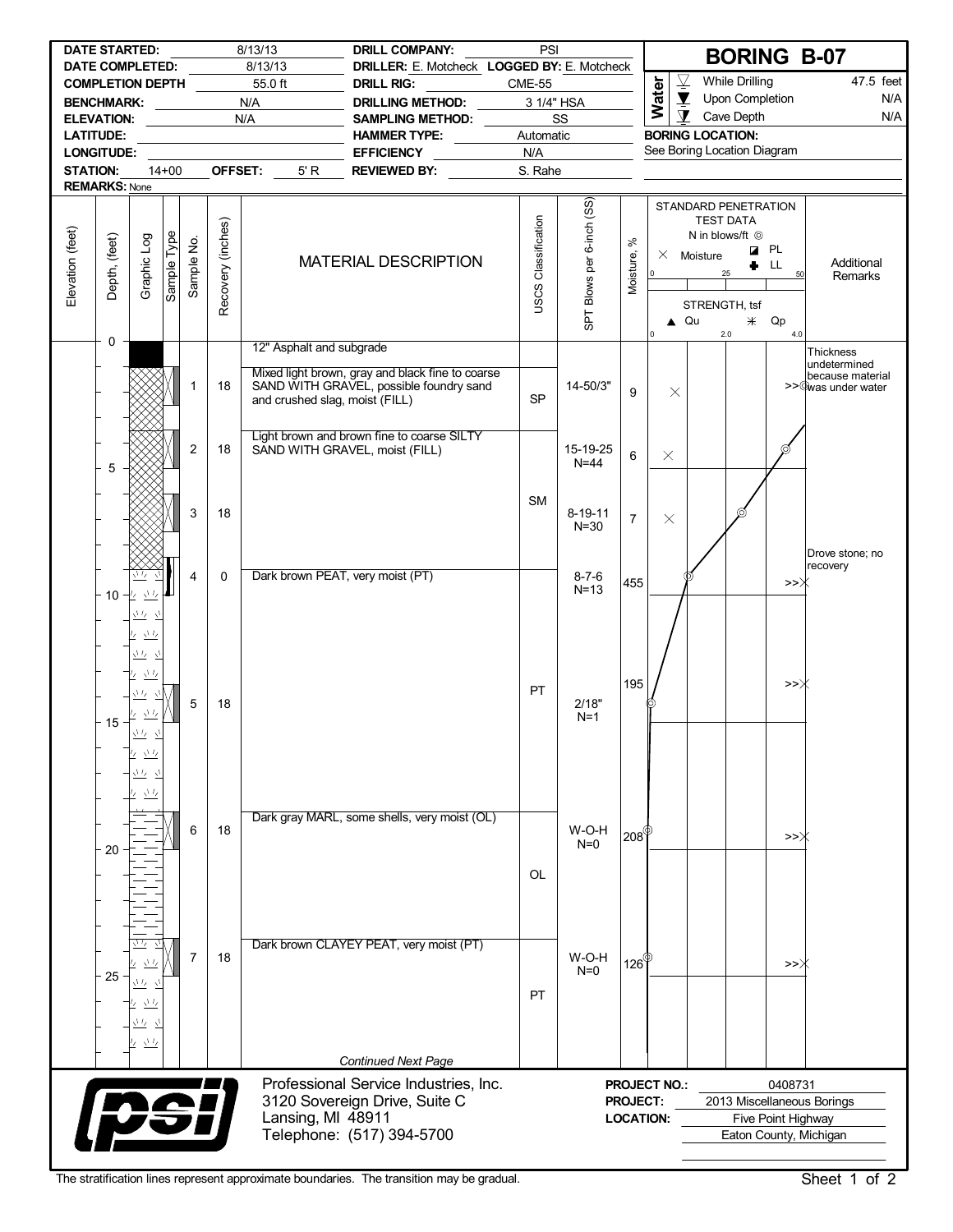|                  | <b>DATE STARTED:</b>                                       |                             |             |                 |                   | 8/13/13                                 | <b>DRILL COMPANY:</b>                                            | PSI                        |                           |                 |                     |                          |                                                                   | <b>BORING B-07</b>         |                       |
|------------------|------------------------------------------------------------|-----------------------------|-------------|-----------------|-------------------|-----------------------------------------|------------------------------------------------------------------|----------------------------|---------------------------|-----------------|---------------------|--------------------------|-------------------------------------------------------------------|----------------------------|-----------------------|
|                  | <b>DATE COMPLETED:</b><br>COMPLETION DEPTH                 |                             |             |                 |                   | 8/13/13<br>55.0 ft                      | DRILLER: E. Motcheck LOGGED BY: E. Motcheck<br><b>DRILL RIG:</b> | <b>CME-55</b>              |                           |                 |                     | $\overline{\mathcal{Y}}$ | <b>While Drilling</b>                                             |                            | 47.5 feet             |
|                  | BENCHMARK: N/A                                             |                             |             |                 |                   |                                         | DRILLING METHOD:                                                 | 3 1/4" HSA                 |                           |                 | Water               | $\blacktriangledown$     | Upon Completion                                                   |                            | N/A                   |
|                  | ELEVATION: ____________                                    |                             |             |                 |                   | N/A                                     | SAMPLING METHOD:                                                 |                            | SS                        |                 |                     | $\mathbf{\Sigma}$        | Cave Depth                                                        |                            | N/A                   |
|                  | <b>LATITUDE:</b>                                           |                             |             |                 |                   | <u> 1980 - Johann Barbara, martxa a</u> | <b>HAMMER TYPE:</b>                                              | Automatic                  |                           |                 |                     |                          | <b>BORING LOCATION:</b>                                           |                            |                       |
|                  | <b>LONGITUDE:</b>                                          |                             |             |                 |                   |                                         | EFFICIENCY ___________                                           | N/A                        |                           |                 |                     |                          | See Boring Location Diagram                                       |                            |                       |
| <b>STATION:</b>  |                                                            |                             | $14 + 00$   |                 | OFFSET:           | 5' R                                    | <b>REVIEWED BY:</b>                                              | S. Rahe                    |                           |                 |                     |                          |                                                                   |                            |                       |
|                  | <b>REMARKS: None</b>                                       |                             |             |                 |                   |                                         |                                                                  |                            |                           |                 |                     |                          |                                                                   |                            |                       |
|                  |                                                            |                             |             |                 |                   |                                         |                                                                  |                            | SPT Blows per 6-inch (SS) | $\aleph$        |                     |                          | STANDARD PENETRATION<br><b>TEST DATA</b><br>N in blows/ft $\odot$ |                            |                       |
| Elevation (feet) | Depth, (feet)                                              | Graphic Log                 | Sample Type | Sample No.      | Recovery (inches) |                                         | <b>MATERIAL DESCRIPTION</b>                                      | <b>USCS Classification</b> |                           | Moisture,       | l o                 | $\times$ Moisture        |                                                                   | <b>Z</b> PL<br>LL<br>50    | Additional<br>Remarks |
|                  |                                                            |                             |             |                 |                   |                                         |                                                                  |                            |                           |                 |                     | $\triangle$ Qu           | STRENGTH, tsf<br>$*$                                              | Qp                         |                       |
|                  |                                                            | クで カ                        |             |                 |                   |                                         | Dark brown CLAYEY PEAT, very moist (PT)                          |                            |                           |                 | I٥                  |                          | 2.0                                                               | 4.0                        |                       |
|                  |                                                            | 丛<br>Ľ.                     |             |                 |                   |                                         |                                                                  |                            |                           | 52              |                     |                          |                                                                   | $>>\times$                 |                       |
|                  |                                                            | $\mathcal{N}I_{\mathbb{Z}}$ |             | 8               | 18                |                                         |                                                                  |                            | W-O-H<br>$N=0$            |                 | ℗                   |                          |                                                                   |                            |                       |
|                  | 30                                                         | $\frac{\Delta L}{L}$<br>Ŀ.  |             |                 |                   |                                         |                                                                  |                            |                           |                 |                     |                          |                                                                   |                            |                       |
|                  |                                                            | $\sqrt{2}$ $\sqrt{2}$       |             |                 |                   |                                         |                                                                  | PT                         |                           |                 |                     |                          |                                                                   |                            |                       |
|                  |                                                            | セユン                         |             |                 |                   |                                         |                                                                  |                            |                           |                 |                     |                          |                                                                   |                            |                       |
|                  |                                                            | 立友 立                        |             |                 |                   |                                         |                                                                  |                            |                           |                 |                     |                          |                                                                   |                            |                       |
|                  |                                                            | 立ち                          |             |                 |                   |                                         |                                                                  |                            |                           |                 |                     |                          |                                                                   |                            |                       |
|                  | 9<br>18<br>Gray FAT CLAY, occasional fine Silty Sand<br>35 |                             |             |                 |                   |                                         |                                                                  |                            | W-O-H                     |                 | $\circledast$       |                          |                                                                   |                            |                       |
|                  |                                                            |                             |             |                 |                   |                                         | seams, very moist, very soft, medium to high                     |                            | $N=0$                     | 29              |                     |                          | $\times$                                                          |                            |                       |
|                  | plastic (CH)                                               |                             |             |                 |                   |                                         |                                                                  |                            |                           |                 |                     |                          |                                                                   |                            |                       |
|                  |                                                            |                             |             |                 |                   |                                         |                                                                  |                            |                           |                 |                     |                          |                                                                   |                            |                       |
|                  |                                                            |                             |             |                 |                   |                                         |                                                                  |                            |                           |                 |                     |                          |                                                                   |                            |                       |
|                  |                                                            |                             |             |                 |                   |                                         |                                                                  |                            |                           | 20              |                     | $\times$                 |                                                                   |                            |                       |
|                  |                                                            |                             |             | 10              | 18                |                                         |                                                                  |                            | W-O-H                     |                 | ФЖ                  |                          |                                                                   |                            |                       |
|                  |                                                            |                             |             |                 |                   |                                         |                                                                  |                            | $N=0$                     |                 |                     |                          |                                                                   |                            |                       |
|                  |                                                            |                             |             |                 |                   |                                         |                                                                  |                            |                           |                 |                     |                          |                                                                   |                            |                       |
|                  |                                                            |                             |             |                 |                   |                                         |                                                                  | <b>CH</b>                  |                           |                 |                     |                          |                                                                   |                            |                       |
|                  |                                                            |                             |             |                 |                   |                                         |                                                                  |                            |                           |                 |                     |                          |                                                                   |                            |                       |
|                  |                                                            |                             |             |                 |                   |                                         |                                                                  |                            |                           |                 |                     |                          |                                                                   |                            |                       |
|                  |                                                            |                             |             |                 |                   |                                         |                                                                  |                            |                           | 19              |                     | $\times$                 |                                                                   |                            |                       |
|                  |                                                            |                             |             | 11              | 18                |                                         |                                                                  |                            | W-O-H<br>$N=0$            |                 | ФЖ                  |                          |                                                                   |                            |                       |
|                  |                                                            |                             |             |                 |                   |                                         |                                                                  |                            |                           |                 |                     |                          |                                                                   |                            |                       |
|                  |                                                            |                             |             |                 |                   |                                         |                                                                  |                            |                           |                 |                     |                          |                                                                   |                            |                       |
|                  |                                                            |                             |             |                 |                   |                                         |                                                                  |                            |                           |                 |                     |                          |                                                                   |                            |                       |
|                  |                                                            |                             |             |                 |                   |                                         | Brown fine to medium SILTY CLAYEY SAND,                          |                            |                           |                 |                     |                          |                                                                   |                            |                       |
|                  |                                                            |                             |             |                 |                   | plastic (SC-SM)                         | some coarse Sand, trace Gravel, wet, loose, low                  |                            |                           | 17              |                     | $\times$                 |                                                                   |                            |                       |
|                  |                                                            |                             |             | 12 <sup>°</sup> | 14                |                                         |                                                                  |                            | $2 - 3 - 4$               |                 |                     |                          |                                                                   |                            |                       |
|                  | 50                                                         |                             |             |                 |                   |                                         |                                                                  |                            | $N=7$                     |                 |                     |                          |                                                                   |                            |                       |
|                  |                                                            |                             |             |                 |                   |                                         |                                                                  | <b>SC-SM</b>               |                           |                 |                     |                          |                                                                   |                            |                       |
|                  |                                                            |                             |             |                 |                   |                                         |                                                                  |                            |                           |                 |                     |                          |                                                                   |                            |                       |
|                  |                                                            |                             |             |                 |                   |                                         |                                                                  |                            |                           |                 |                     |                          |                                                                   |                            |                       |
|                  |                                                            |                             |             |                 |                   |                                         |                                                                  |                            |                           |                 |                     |                          |                                                                   |                            |                       |
|                  |                                                            |                             |             | 13              | 18                | (SP)                                    | Brown fine SAND, trace Silt, wet, medium dense                   | <b>SP</b>                  | $5 - 6 - 6$               |                 |                     |                          |                                                                   |                            |                       |
|                  | 55                                                         |                             |             |                 |                   |                                         |                                                                  |                            | $N=12$                    | 27              |                     |                          | $\times$                                                          |                            |                       |
|                  |                                                            |                             |             |                 |                   | surface.                                | Boring terminated 55 feet below existing ground                  |                            |                           |                 |                     |                          |                                                                   |                            |                       |
|                  |                                                            |                             |             |                 |                   |                                         |                                                                  |                            |                           |                 |                     |                          |                                                                   |                            |                       |
|                  |                                                            |                             |             |                 |                   |                                         | Professional Service Industries, Inc.                            |                            |                           |                 | <b>PROJECT NO.:</b> |                          |                                                                   | 0408731                    |                       |
|                  |                                                            |                             |             |                 |                   |                                         | 3120 Sovereign Drive, Suite C                                    |                            |                           | <b>PROJECT:</b> |                     |                          |                                                                   | 2013 Miscellaneous Borings |                       |
|                  |                                                            | psi                         |             |                 |                   | Lansing, MI 48911                       |                                                                  |                            |                           |                 | <b>LOCATION:</b>    |                          |                                                                   | Five Point Highway         |                       |
|                  |                                                            |                             |             |                 |                   |                                         | Telephone: (517) 394-5700                                        |                            |                           |                 |                     |                          |                                                                   | Eaton County, Michigan     |                       |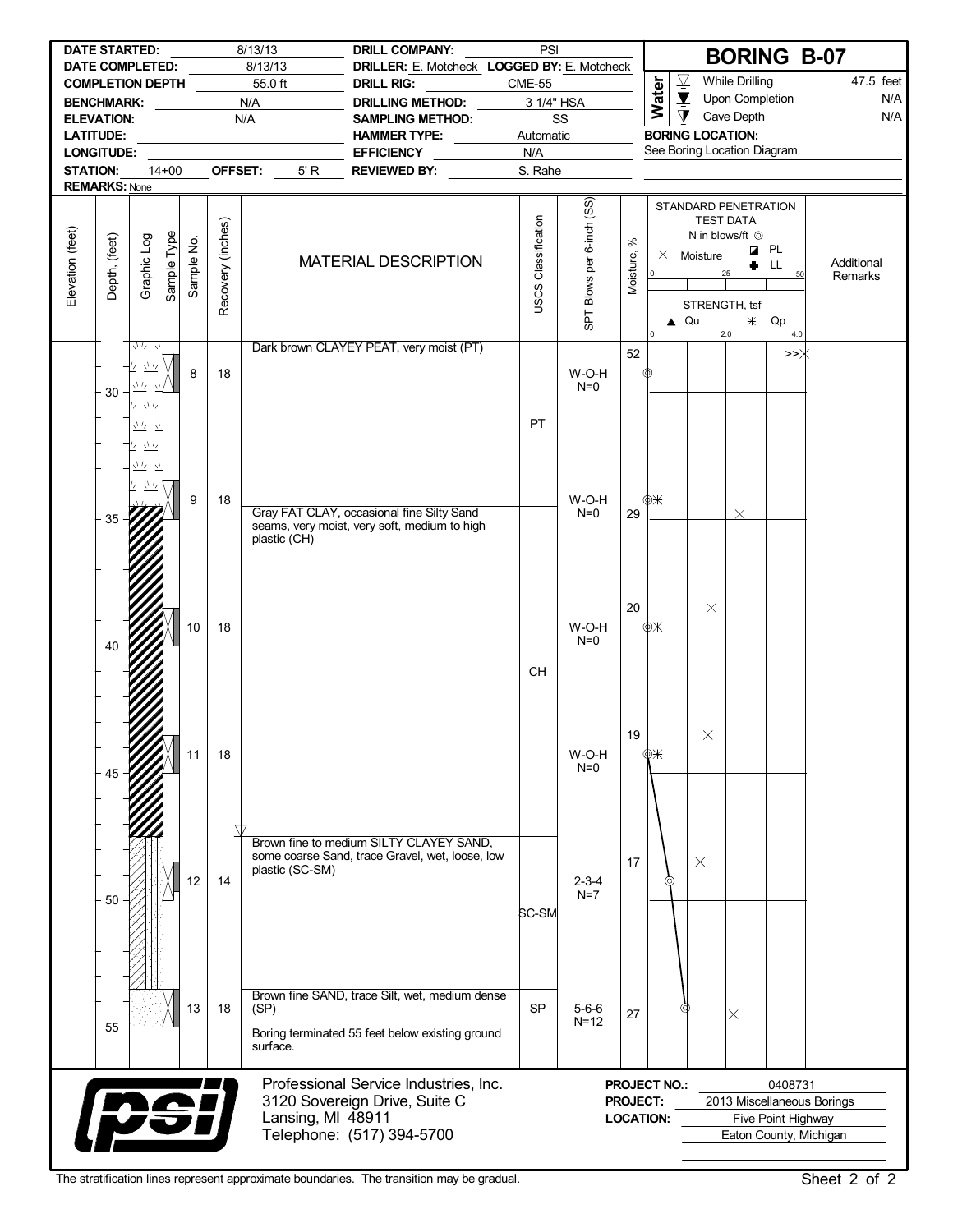|                  | <b>DATE STARTED:</b><br><b>DATE COMPLETED:</b> |                                  |             |                |                   | 8/13/13<br>8/13/13          | <b>DRILL COMPANY:</b><br>DRILLER: E. Motcheck LOGGED BY: E. Motcheck | PSI                    |                           |                   |                     |                                 | <b>BORING B-08</b>                             |                    |                            |
|------------------|------------------------------------------------|----------------------------------|-------------|----------------|-------------------|-----------------------------|----------------------------------------------------------------------|------------------------|---------------------------|-------------------|---------------------|---------------------------------|------------------------------------------------|--------------------|----------------------------|
|                  | <b>COMPLETION DEPTH</b>                        |                                  |             |                |                   | 50.0 ft                     | <b>DRILL RIG:</b>                                                    | <b>CME-55</b>          |                           |                   |                     | $\overline{\underline{\nabla}}$ | <b>While Drilling</b>                          |                    | 43.5 feet                  |
|                  | <b>BENCHMARK:</b>                              |                                  |             |                |                   | N/A                         | DRILLING METHOD:                                                     |                        | 3 1/4" HSA                |                   | <b>Water</b>        | $\blacktriangledown$            | Upon Completion                                |                    | N/A                        |
|                  | <b>ELEVATION:</b>                              |                                  |             |                |                   | N/A                         | SAMPLING METHOD:                                                     |                        | SS                        |                   |                     | $\mathbf{\Sigma}$               | Dry Cave Depth                                 |                    | $2.5$ feet                 |
|                  | <b>LATITUDE:</b>                               |                                  |             |                |                   |                             | <b>HAMMER TYPE:</b>                                                  | Automatic              |                           |                   |                     | <b>BORING LOCATION:</b>         |                                                |                    |                            |
|                  | <b>LONGITUDE:</b>                              |                                  |             |                |                   |                             | <b>EFFICIENCY</b>                                                    | N/A                    |                           |                   |                     | See Boring Location Diagram     |                                                |                    |                            |
| <b>STATION:</b>  |                                                |                                  | $15 + 00$   |                | OFFSET:           | 5'R                         | REVIEWED BY:                                                         | S. Rahe                |                           |                   |                     |                                 |                                                |                    |                            |
|                  | <b>REMARKS: None</b>                           |                                  |             |                |                   |                             |                                                                      |                        |                           |                   |                     |                                 |                                                |                    |                            |
|                  |                                                |                                  |             |                |                   |                             |                                                                      |                        | SPT Blows per 6-inch (SS) |                   |                     | STANDARD PENETRATION            | <b>TEST DATA</b><br>N in blows/ft <sup>O</sup> |                    |                            |
| Elevation (feet) | Depth, (feet)                                  | Graphic Log                      | Sample Type | Sample No.     |                   |                             | <b>MATERIAL DESCRIPTION</b>                                          |                        |                           | వి<br>Moisture,   |                     | $\times$ Moisture               | <b>Z</b> PL<br>25                              | LL.                | Additional                 |
|                  |                                                |                                  |             |                | Recovery (inches) |                             |                                                                      | USCS Classification    |                           |                   | $\overline{0}$      | STRENGTH, tsf                   |                                                | 50                 | Remarks                    |
|                  | 0                                              |                                  |             |                |                   |                             |                                                                      |                        |                           |                   | $\overline{0}$      | $\triangle$ Qu                  | $*$ Qp<br>2.0                                  | 4.0                |                            |
|                  |                                                |                                  |             |                |                   | 5" ASPHALT                  | 5" FOUNDRY SAND, trace debris (slag), moist                          | $\overline{\text{SP}}$ |                           |                   |                     |                                 |                                                |                    |                            |
|                  |                                                |                                  |             |                |                   | $\Lambda$ (FILL)            |                                                                      | <b>SP</b>              |                           |                   |                     |                                 |                                                |                    |                            |
|                  |                                                |                                  |             | 1              | 18                | 4" ASPHALT                  |                                                                      |                        | $11 - 14 - 6$<br>$N=20$   |                   |                     | ⊚                               |                                                |                    |                            |
|                  |                                                | $\sqrt{V}$<br>Ľ.                 |             |                |                   | trace Silt, moist (FILL)    | 10" Brown fine to medium SAND, trace Gravel,                         | PT.                    |                           | 166               |                     |                                 |                                                | >>Ж                |                            |
|                  |                                                | 业                                |             |                |                   | Dark brown PEAT, moist (PT) |                                                                      |                        |                           |                   |                     |                                 |                                                |                    |                            |
|                  |                                                | $\sqrt{L}$                       |             | $\overline{2}$ | 18                |                             | Black PEAT, trace wood, very moist (PT)                              |                        | $2 - 2 - 2$               | 632               |                     |                                 |                                                |                    |                            |
|                  | 5                                              | η,                               |             |                |                   |                             |                                                                      |                        | $N=4$                     |                   |                     |                                 |                                                | >>                 |                            |
|                  |                                                | 立 立                              |             |                |                   |                             |                                                                      |                        |                           |                   |                     |                                 |                                                |                    | Drove stone; no            |
|                  |                                                | 业<br>Ŀ                           |             |                |                   |                             |                                                                      |                        |                           |                   |                     |                                 |                                                |                    | recovery                   |
|                  |                                                | いち                               |             | 3              | $\mathbf 0$       |                             |                                                                      | PT                     | $1 - 1 - 1$<br>$N=2$      |                   |                     |                                 |                                                |                    |                            |
|                  |                                                | $\frac{\sqrt{1}}{2}$<br><u>V</u> |             |                |                   |                             |                                                                      |                        |                           |                   |                     |                                 |                                                |                    |                            |
|                  |                                                | いち                               |             |                |                   |                             |                                                                      |                        |                           | 173               |                     |                                 |                                                | >>Ж                |                            |
|                  |                                                | $\frac{1}{2}$                    |             | 4              | 18                |                             |                                                                      |                        | W-O-H                     |                   |                     |                                 |                                                |                    |                            |
|                  | 10                                             |                                  |             |                |                   |                             |                                                                      |                        | $N=0$                     |                   |                     |                                 |                                                |                    |                            |
|                  |                                                |                                  |             |                |                   | (OL)                        | Gray MARL, trace shells, trace Clay, very moist                      |                        |                           |                   |                     |                                 |                                                |                    |                            |
|                  |                                                |                                  |             |                |                   |                             |                                                                      |                        |                           |                   |                     |                                 |                                                |                    |                            |
|                  |                                                |                                  |             |                |                   |                             |                                                                      |                        |                           |                   |                     |                                 |                                                |                    |                            |
|                  |                                                |                                  |             |                |                   |                             |                                                                      |                        |                           |                   |                     |                                 |                                                |                    |                            |
|                  |                                                |                                  |             |                |                   |                             |                                                                      |                        |                           | 177               |                     |                                 |                                                | >>Ж                |                            |
|                  |                                                |                                  |             | 5              | 18                |                             |                                                                      |                        | W-O-H                     |                   | ℗                   |                                 |                                                |                    |                            |
|                  |                                                |                                  |             |                |                   |                             |                                                                      |                        | $N=0$                     |                   |                     |                                 |                                                |                    |                            |
|                  | 15                                             |                                  |             |                |                   |                             |                                                                      |                        |                           |                   |                     |                                 |                                                |                    |                            |
|                  |                                                |                                  |             |                |                   |                             |                                                                      |                        |                           |                   |                     |                                 |                                                |                    |                            |
|                  |                                                |                                  |             |                |                   |                             |                                                                      | <b>OL</b>              |                           |                   |                     |                                 |                                                |                    |                            |
|                  |                                                |                                  |             |                |                   |                             |                                                                      |                        |                           |                   |                     |                                 |                                                |                    |                            |
|                  |                                                |                                  |             |                |                   |                             |                                                                      |                        |                           |                   |                     |                                 |                                                |                    |                            |
|                  |                                                |                                  |             |                |                   |                             |                                                                      |                        |                           | 173               |                     |                                 |                                                | >>Ж                |                            |
|                  |                                                |                                  |             | 6              | 18                |                             |                                                                      |                        | W-O-H<br>$N=0$            |                   |                     |                                 |                                                |                    |                            |
|                  | 20                                             |                                  |             |                |                   |                             |                                                                      |                        |                           |                   |                     |                                 |                                                |                    |                            |
|                  |                                                |                                  |             |                |                   |                             |                                                                      |                        |                           |                   |                     |                                 |                                                |                    |                            |
|                  |                                                |                                  |             |                |                   |                             |                                                                      |                        |                           |                   |                     |                                 |                                                |                    |                            |
|                  |                                                |                                  |             |                |                   |                             |                                                                      |                        |                           |                   |                     |                                 |                                                |                    |                            |
|                  |                                                |                                  |             |                |                   |                             |                                                                      |                        |                           |                   |                     |                                 |                                                |                    |                            |
|                  |                                                |                                  |             |                |                   |                             |                                                                      |                        |                           |                   |                     |                                 |                                                |                    |                            |
|                  |                                                |                                  |             | 7              | 18                |                             | Dark brown CLAYEY MARL, trace shells, some                           |                        | W-O-H                     | $140^{\circledR}$ |                     |                                 |                                                | >>〉                |                            |
|                  |                                                | $25 - 11$                        |             |                |                   | PEAT, very moist (OL)       |                                                                      |                        | $N=0$                     |                   |                     |                                 |                                                |                    |                            |
|                  |                                                | <u>ハマース</u>                      |             |                |                   |                             |                                                                      | <b>PT</b>              |                           |                   |                     |                                 |                                                |                    |                            |
|                  |                                                | $\sqrt{L}$                       |             |                |                   |                             |                                                                      |                        |                           |                   |                     |                                 |                                                |                    |                            |
|                  |                                                | <u>ハバース</u>                      |             |                |                   |                             |                                                                      |                        |                           |                   |                     |                                 |                                                |                    |                            |
|                  |                                                |                                  |             |                |                   |                             |                                                                      |                        |                           |                   |                     |                                 |                                                |                    |                            |
|                  |                                                |                                  |             |                |                   |                             | <b>Continued Next Page</b>                                           |                        |                           |                   |                     |                                 |                                                |                    |                            |
|                  |                                                |                                  |             |                |                   |                             | Professional Service Industries, Inc.                                |                        |                           |                   | <b>PROJECT NO.:</b> |                                 |                                                | 0408731            |                            |
|                  |                                                |                                  |             |                |                   |                             | 3120 Sovereign Drive, Suite C                                        |                        |                           | <b>PROJECT:</b>   |                     |                                 |                                                |                    | 2013 Miscellaneous Borings |
|                  |                                                | vśi                              |             |                |                   | Lansing, MI 48911           |                                                                      |                        |                           | <b>LOCATION:</b>  |                     |                                 |                                                | Five Point Highway |                            |
|                  |                                                |                                  |             |                |                   |                             | Telephone: (517) 394-5700                                            |                        |                           |                   |                     |                                 | Eaton County, Michigan                         |                    |                            |
|                  |                                                |                                  |             |                |                   |                             |                                                                      |                        |                           |                   |                     |                                 |                                                |                    |                            |

The stratification lines represent approximate boundaries. The transition may be gradual. Sheet 1 of 2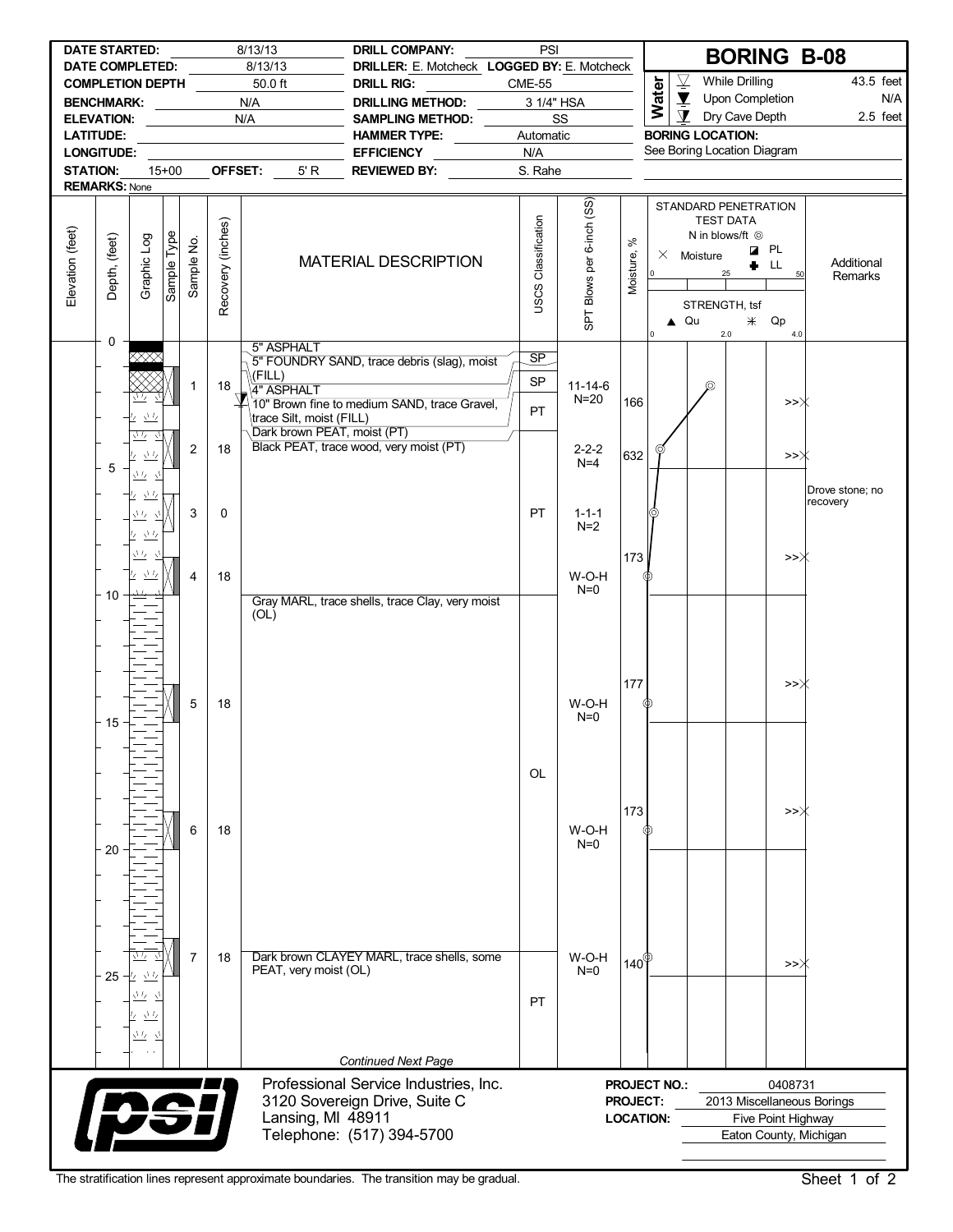|                  | <b>DATE STARTED:</b>                              |             |             |            |                   | 8/13/13                                      | <b>DRILL COMPANY:</b>                                                                        | PSI                 |                           |                       |                     |                                                                              |                                                                                         | <b>BORING B-08</b>         |                       |
|------------------|---------------------------------------------------|-------------|-------------|------------|-------------------|----------------------------------------------|----------------------------------------------------------------------------------------------|---------------------|---------------------------|-----------------------|---------------------|------------------------------------------------------------------------------|-----------------------------------------------------------------------------------------|----------------------------|-----------------------|
|                  | <b>DATE COMPLETED:</b><br><b>COMPLETION DEPTH</b> |             |             |            |                   | 8/13/13<br>50.0 ft                           | DRILLER: E. Motcheck LOGGED BY: E. Motcheck<br><b>DRILL RIG:</b>                             | <b>CME-55</b>       |                           |                       |                     | $\overline{\mathcal{Y}}$                                                     | <b>While Drilling</b>                                                                   |                            | 43.5 feet             |
|                  | BENCHMARK:                                        |             |             |            |                   | N/A                                          | <b>DRILLING METHOD:</b>                                                                      | 3 1/4" HSA          |                           |                       | Water               | $\blacktriangledown$                                                         | Upon Completion                                                                         |                            | N/A                   |
|                  |                                                   |             |             |            |                   | N/A                                          | SAMPLING METHOD:                                                                             |                     | SS                        |                       |                     | $\mathbf T$                                                                  | Dry Cave Depth                                                                          |                            | $2.5$ feet            |
|                  | <b>LATITUDE:</b>                                  |             |             |            |                   | the control of the control of the control of | HAMMER TYPE: NAMMER TYPE:                                                                    | Automatic           |                           |                       |                     | <b>BORING LOCATION:</b>                                                      |                                                                                         |                            |                       |
|                  | <b>LONGITUDE:</b>                                 |             |             |            |                   |                                              | <b>EFFICIENCY</b>                                                                            | N/A                 |                           |                       |                     | See Boring Location Diagram                                                  |                                                                                         |                            |                       |
| <b>STATION:</b>  |                                                   |             | $15+00$     |            |                   | OFFSET:<br>5' R                              | <b>REVIEWED BY:</b>                                                                          | S. Rahe             |                           |                       |                     |                                                                              |                                                                                         |                            |                       |
|                  | <b>REMARKS: None</b>                              |             |             |            |                   |                                              |                                                                                              |                     |                           |                       |                     |                                                                              |                                                                                         |                            |                       |
| Elevation (feet) | Depth, (feet)                                     | Graphic Log | Sample Type | Sample No. | Recovery (inches) |                                              | <b>MATERIAL DESCRIPTION</b>                                                                  | USCS Classification | SPT Blows per 6-inch (SS) | $\aleph$<br>Moisture, | 0                   | STANDARD PENETRATION<br>$\times$ Moisture<br>STRENGTH, tsf<br>$\triangle$ Qu | <b>TEST DATA</b><br>N in blows/ft <sup>@</sup><br><b>Z</b> PL<br>25<br>$\divideontimes$ | LL<br>50<br>Qp             | Additional<br>Remarks |
|                  |                                                   | 示立          |             |            |                   |                                              | Dark brown CLAYEY MARL, trace shells, some                                                   |                     |                           |                       | I٥                  |                                                                              | 2.0                                                                                     | 4.0                        |                       |
|                  |                                                   | さち          |             |            |                   | PEAT, very moist (OL)                        |                                                                                              | PT                  |                           | 113                   |                     |                                                                              |                                                                                         | >>Ж                        |                       |
|                  | 30                                                |             |             | 8          | 18                |                                              |                                                                                              |                     | W-O-H<br>$N=0$            |                       |                     |                                                                              |                                                                                         |                            |                       |
|                  | 9                                                 |             |             |            |                   | (CH)                                         | Gray FAT CLAY, occasional Silty Sand seams,<br>very moist, very soft, medium to high plastic |                     |                           |                       |                     |                                                                              |                                                                                         |                            |                       |
|                  |                                                   |             |             |            |                   |                                              |                                                                                              |                     |                           | 37                    |                     |                                                                              |                                                                                         |                            |                       |
|                  |                                                   | 18          |             |            |                   |                                              |                                                                                              | <b>CH</b>           | W-O-H<br>$N=0$            |                       | ФЖ                  |                                                                              |                                                                                         |                            |                       |
|                  |                                                   |             |             |            |                   |                                              |                                                                                              |                     |                           |                       |                     |                                                                              |                                                                                         |                            |                       |
|                  |                                                   |             |             |            |                   |                                              |                                                                                              |                     |                           |                       |                     |                                                                              |                                                                                         |                            |                       |
|                  |                                                   |             |             |            |                   |                                              |                                                                                              |                     |                           |                       |                     |                                                                              |                                                                                         |                            |                       |
|                  |                                                   |             |             |            |                   |                                              |                                                                                              |                     |                           |                       |                     |                                                                              |                                                                                         |                            |                       |
|                  |                                                   |             |             |            |                   |                                              |                                                                                              |                     |                           |                       |                     |                                                                              |                                                                                         |                            |                       |
|                  |                                                   |             |             |            |                   |                                              | Gray FAT CLAY, moist, very soft, medium to                                                   |                     |                           |                       |                     |                                                                              |                                                                                         |                            |                       |
|                  |                                                   |             |             | 10         | 18                | high plastic (CH)                            |                                                                                              |                     | W-O-H<br>$N=0$            |                       | 15 $\mathbb{R}^*$   | $\mathord{\times}$                                                           |                                                                                         |                            |                       |
|                  |                                                   |             |             |            |                   |                                              |                                                                                              |                     |                           |                       |                     |                                                                              |                                                                                         |                            |                       |
|                  |                                                   |             |             |            |                   |                                              |                                                                                              | CН                  |                           |                       |                     |                                                                              |                                                                                         |                            |                       |
|                  |                                                   |             |             |            |                   |                                              |                                                                                              |                     |                           |                       |                     |                                                                              |                                                                                         |                            |                       |
|                  |                                                   |             |             |            |                   |                                              |                                                                                              |                     |                           |                       |                     |                                                                              |                                                                                         |                            |                       |
|                  |                                                   |             |             |            |                   |                                              |                                                                                              |                     |                           |                       |                     |                                                                              |                                                                                         |                            |                       |
|                  |                                                   |             |             | 11         | 18                |                                              | Gray fine to medium SAND WITH SILT, trace<br>Gravel, occasional fine Silty Sand seams, wet,  |                     | $5 - 6 - 6$               |                       |                     | ⊚                                                                            |                                                                                         |                            |                       |
|                  | 45                                                |             |             |            |                   | medium dense (SP-SM)                         |                                                                                              |                     | $N=12$                    | 18                    |                     | $\times$                                                                     |                                                                                         |                            |                       |
|                  |                                                   |             |             |            |                   |                                              |                                                                                              |                     |                           |                       |                     |                                                                              |                                                                                         |                            |                       |
|                  |                                                   |             |             |            |                   |                                              |                                                                                              | SP-SM               |                           |                       |                     |                                                                              |                                                                                         |                            |                       |
|                  |                                                   |             |             |            |                   |                                              |                                                                                              |                     |                           |                       |                     |                                                                              |                                                                                         |                            |                       |
|                  |                                                   |             |             |            |                   |                                              |                                                                                              |                     |                           |                       |                     |                                                                              |                                                                                         |                            |                       |
|                  |                                                   |             |             |            |                   |                                              | Gray fine to coarse SAND WITH GRAVEL, trace                                                  |                     |                           |                       |                     |                                                                              |                                                                                         |                            |                       |
|                  |                                                   |             |             | 12         | 18                |                                              | red Sandstone, wet, medium dense (SP)                                                        | <b>SP</b>           | $9 - 9 - 5$               | 13                    |                     | ®                                                                            |                                                                                         |                            |                       |
|                  | 50                                                |             |             |            |                   |                                              | Boring terminated 50 feet below existing ground                                              |                     | $N=14$                    |                       |                     |                                                                              |                                                                                         |                            |                       |
|                  |                                                   |             |             |            |                   | surface.                                     |                                                                                              |                     |                           |                       |                     |                                                                              |                                                                                         |                            |                       |
|                  |                                                   |             |             |            |                   |                                              |                                                                                              |                     |                           |                       |                     |                                                                              |                                                                                         |                            |                       |
|                  |                                                   |             |             |            |                   |                                              |                                                                                              |                     |                           |                       |                     |                                                                              |                                                                                         |                            |                       |
|                  |                                                   |             |             |            |                   |                                              |                                                                                              |                     |                           |                       |                     |                                                                              |                                                                                         |                            |                       |
|                  |                                                   |             |             |            |                   |                                              |                                                                                              |                     |                           |                       |                     |                                                                              |                                                                                         |                            |                       |
|                  |                                                   |             |             |            |                   |                                              |                                                                                              |                     |                           |                       |                     |                                                                              |                                                                                         |                            |                       |
|                  |                                                   |             |             |            |                   |                                              |                                                                                              |                     |                           |                       |                     |                                                                              |                                                                                         |                            |                       |
|                  |                                                   |             |             |            |                   |                                              |                                                                                              |                     |                           |                       |                     |                                                                              |                                                                                         |                            |                       |
|                  |                                                   |             |             |            |                   |                                              | Professional Service Industries, Inc.                                                        |                     |                           |                       | <b>PROJECT NO.:</b> |                                                                              |                                                                                         | 0408731                    |                       |
|                  |                                                   |             |             |            |                   |                                              | 3120 Sovereign Drive, Suite C                                                                |                     |                           | <b>PROJECT:</b>       |                     |                                                                              |                                                                                         | 2013 Miscellaneous Borings |                       |
|                  | <b>Ipsi</b>                                       |             |             |            |                   | Lansing, MI 48911                            |                                                                                              |                     |                           |                       | <b>LOCATION:</b>    |                                                                              |                                                                                         | Five Point Highway         |                       |
|                  |                                                   |             |             |            |                   |                                              | Telephone: (517) 394-5700                                                                    |                     |                           |                       |                     |                                                                              |                                                                                         | Eaton County, Michigan     |                       |
|                  |                                                   |             |             |            |                   |                                              |                                                                                              |                     |                           |                       |                     |                                                                              |                                                                                         |                            |                       |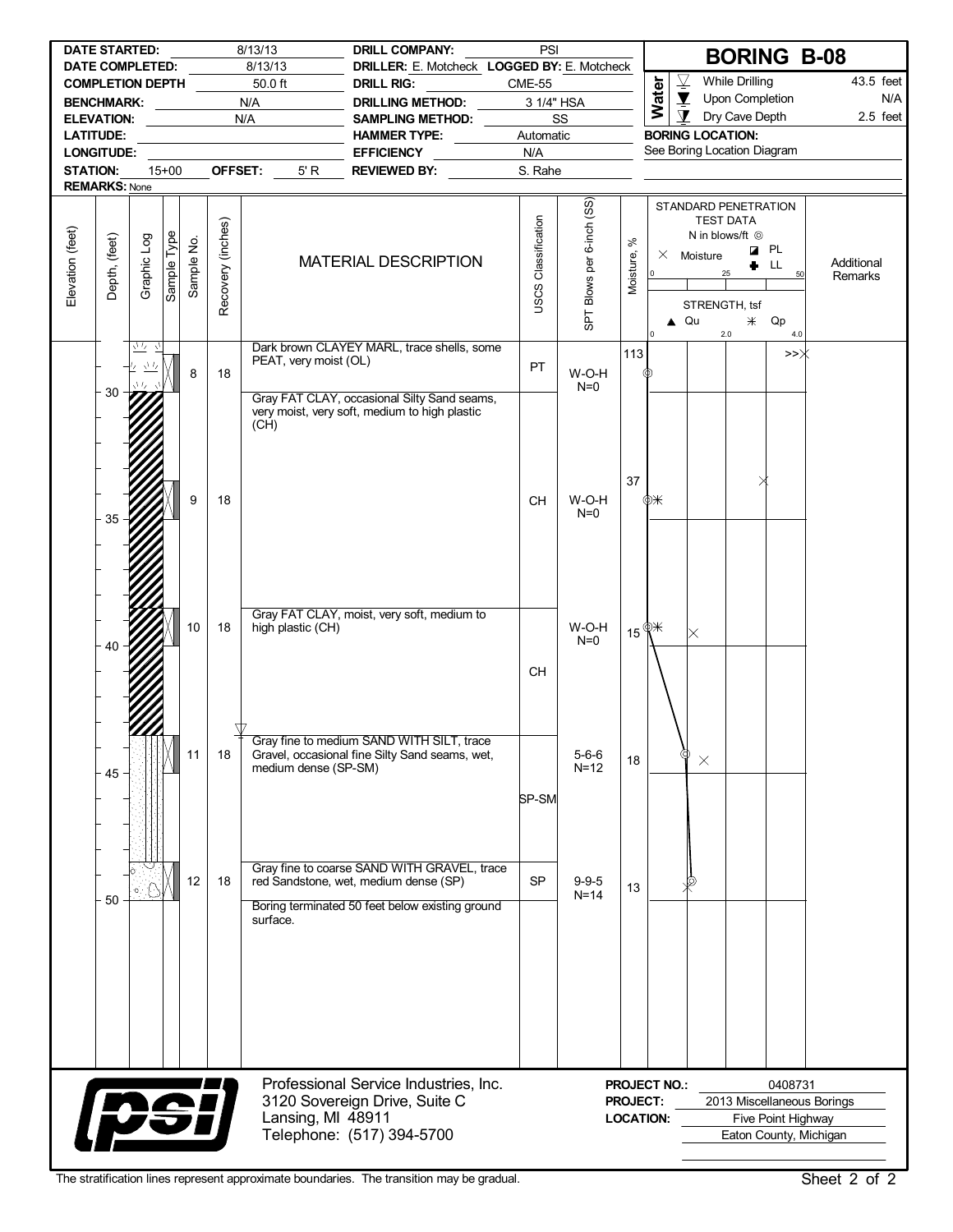| <b>DATE STARTED:</b><br>8/14/13                   |                   |                                               |             |                |                   | PSI<br><b>DRILL COMPANY:</b>                      |                                                  |                            |                           |                    | <b>BORING B-09</b>                                |                                                        |                       |                        |                       |
|---------------------------------------------------|-------------------|-----------------------------------------------|-------------|----------------|-------------------|---------------------------------------------------|--------------------------------------------------|----------------------------|---------------------------|--------------------|---------------------------------------------------|--------------------------------------------------------|-----------------------|------------------------|-----------------------|
| <b>DATE COMPLETED:</b><br><b>COMPLETION DEPTH</b> |                   |                                               |             |                |                   | 8/14/13                                           | DRILLER: E. Motcheck LOGGED BY: E. Motcheck      |                            |                           |                    | $\overline{\mathcal{Y}}$<br><b>While Drilling</b> |                                                        |                       |                        |                       |
|                                                   |                   |                                               |             |                |                   | 32.0 ft                                           | <b>DRILL RIG:</b>                                | <b>CME-55</b>              |                           |                    | Water                                             | $\blacktriangledown$                                   | Upon Completion       |                        | 16.5 feet<br>N/A      |
|                                                   |                   | BENCHMARK: __________                         |             |                |                   | N/A                                               | <b>DRILLING METHOD:</b>                          | 3 1/4" HSA                 |                           |                    |                                                   | $\mathbf{\Sigma}$                                      | Wet Cave Depth        |                        |                       |
|                                                   |                   | ELEVATION: _____________                      |             |                |                   | N/A                                               | <b>SAMPLING METHOD:</b>                          |                            | SS                        |                    |                                                   |                                                        |                       |                        | 4.5 feet              |
| <b>LATITUDE:</b>                                  |                   |                                               |             |                |                   | <u> 1989 - Johann Barnett, fransk politiker (</u> | HAMMER TYPE:                                     | Automatic                  |                           |                    |                                                   | <b>BORING LOCATION:</b><br>See Boring Location Diagram |                       |                        |                       |
| <b>LONGITUDE:</b><br>$17+00$<br>OFFSET:           |                   |                                               |             |                |                   |                                                   | <b>EFFICIENCY</b>                                | N/A                        |                           |                    |                                                   |                                                        |                       |                        |                       |
| <b>STATION:</b><br><b>REMARKS: None</b>           |                   |                                               |             |                |                   | 5' R                                              | <b>REVIEWED BY:</b>                              | S. Rahe                    |                           |                    |                                                   |                                                        |                       |                        |                       |
|                                                   |                   |                                               |             |                |                   |                                                   |                                                  |                            |                           |                    |                                                   | STANDARD PENETRATION                                   |                       |                        |                       |
|                                                   |                   |                                               |             |                |                   |                                                   |                                                  |                            | SPT Blows per 6-inch (SS) |                    |                                                   |                                                        | <b>TEST DATA</b>      |                        |                       |
|                                                   |                   |                                               |             |                |                   |                                                   |                                                  |                            |                           | $\aleph$           |                                                   |                                                        | N in blows/ft $\odot$ |                        |                       |
|                                                   |                   |                                               |             |                |                   |                                                   |                                                  |                            |                           |                    |                                                   | $\times$ Moisture                                      |                       | <b>Z</b> PL            |                       |
|                                                   |                   |                                               |             |                |                   |                                                   | <b>MATERIAL DESCRIPTION</b>                      |                            |                           |                    | l 0                                               |                                                        |                       | LL<br>50               | Additional<br>Remarks |
| Elevation (feet)                                  | Depth, (feet)     | Graphic Log                                   | Sample Type | Sample No.     |                   |                                                   |                                                  | <b>USCS Classification</b> |                           | Moisture,          |                                                   |                                                        |                       |                        |                       |
|                                                   |                   |                                               |             |                | Recovery (inches) |                                                   |                                                  |                            |                           |                    |                                                   | STRENGTH, tsf                                          |                       |                        |                       |
|                                                   |                   |                                               |             |                |                   |                                                   |                                                  |                            |                           |                    |                                                   | $\triangle$ Qu                                         | $*$                   | Qp                     |                       |
|                                                   | 0                 |                                               |             |                |                   | 7" ASPHALT                                        |                                                  |                            |                           |                    | I٥                                                |                                                        | 2.0                   | 4.0                    |                       |
|                                                   |                   |                                               |             |                |                   |                                                   | 11" Brown fine to medium SAND WITH               |                            |                           |                    |                                                   |                                                        |                       |                        |                       |
|                                                   |                   |                                               |             |                |                   | GRAVEL, moist (FILL)                              |                                                  | <b>SP</b>                  |                           |                    |                                                   |                                                        |                       |                        |                       |
|                                                   |                   |                                               |             | $\mathbf{1}$   | 18                |                                                   | Black PEAT, trace wood, very moist (PT)          |                            | $3 - 2 - 3$               | 249                | φ                                                 |                                                        |                       | >>〉                    |                       |
|                                                   |                   | $\sqrt{L}$<br>$\frac{I_{\ell}}{I_{\ell}}$     |             |                |                   |                                                   |                                                  |                            | $N=5$                     |                    |                                                   |                                                        |                       |                        |                       |
|                                                   |                   | 立友立                                           |             |                |                   |                                                   |                                                  |                            |                           |                    |                                                   |                                                        |                       |                        |                       |
|                                                   |                   | 丛                                             |             |                |                   |                                                   |                                                  | PT.                        |                           | 475                |                                                   |                                                        |                       | >>∦                    |                       |
|                                                   |                   | $\frac{\sqrt{L_f}}{L}$                        |             | $\overline{2}$ | 18 $\sqrt{ }$     |                                                   |                                                  |                            | $1 - 1 - 1$<br>$N=2$      |                    |                                                   |                                                        |                       |                        |                       |
|                                                   | 5                 | 12 VB                                         |             |                |                   |                                                   |                                                  |                            |                           |                    |                                                   |                                                        |                       |                        |                       |
|                                                   |                   |                                               |             |                |                   |                                                   |                                                  |                            |                           |                    |                                                   |                                                        |                       |                        |                       |
|                                                   |                   |                                               |             |                |                   |                                                   | Gray MARL, some shells, very moist (OL)          |                            |                           |                    |                                                   |                                                        |                       |                        |                       |
|                                                   |                   |                                               |             | 3              | 8                 |                                                   |                                                  |                            | W-O-H<br>$N=0$            | 117 $^{\circ}$     |                                                   |                                                        |                       | >>Ж                    |                       |
|                                                   |                   |                                               |             |                |                   |                                                   |                                                  | <b>OL</b>                  |                           |                    |                                                   |                                                        |                       |                        |                       |
|                                                   |                   |                                               |             |                |                   |                                                   |                                                  |                            |                           |                    |                                                   |                                                        |                       |                        |                       |
|                                                   |                   |                                               |             |                |                   |                                                   |                                                  |                            |                           |                    |                                                   |                                                        |                       |                        |                       |
|                                                   |                   | $\sqrt{I_Z}$                                  |             | 4              | 18                |                                                   | Dark brown MARL, trace shells, some peat, very   |                            | W-O-H<br>$N=0$            |                    | ⊕                                                 |                                                        |                       |                        |                       |
|                                                   | $-10$             | <b>ターマー</b>                                   |             |                |                   | moist (OL)                                        |                                                  |                            |                           | 131                |                                                   |                                                        |                       | ٌ≤≤                    |                       |
|                                                   |                   |                                               |             |                |                   |                                                   |                                                  |                            |                           |                    |                                                   |                                                        |                       |                        |                       |
|                                                   |                   | 立友立                                           |             |                |                   |                                                   |                                                  | <b>PT</b>                  |                           |                    |                                                   |                                                        |                       |                        |                       |
|                                                   |                   | $\underline{\underbrace{\Lambda\,I_I}}$<br>ı, |             |                |                   |                                                   |                                                  |                            |                           |                    |                                                   |                                                        |                       |                        |                       |
|                                                   |                   | 立立                                            |             |                |                   |                                                   |                                                  |                            |                           |                    |                                                   |                                                        |                       |                        |                       |
|                                                   |                   | $\overline{\gamma_1\gamma}$                   |             |                |                   |                                                   |                                                  |                            |                           |                    |                                                   |                                                        |                       |                        |                       |
|                                                   |                   | $ +$ $+$                                      |             |                |                   | (OL)                                              | Gray MARL, trace shells, trace roots, very moist |                            |                           |                    |                                                   |                                                        |                       |                        |                       |
|                                                   |                   |                                               |             | 5              | 18                |                                                   |                                                  |                            | W-O-H<br>$N=0$            | $97^{\circ}$       |                                                   |                                                        |                       | >>                     |                       |
|                                                   | 15                |                                               |             |                |                   |                                                   |                                                  |                            |                           |                    |                                                   |                                                        |                       |                        |                       |
|                                                   |                   |                                               |             |                |                   |                                                   |                                                  |                            |                           |                    |                                                   |                                                        |                       |                        |                       |
|                                                   |                   |                                               |             |                |                   |                                                   |                                                  | OL                         |                           |                    |                                                   |                                                        |                       |                        |                       |
|                                                   |                   |                                               |             |                |                   |                                                   |                                                  |                            |                           |                    |                                                   |                                                        |                       |                        |                       |
|                                                   |                   |                                               |             |                |                   |                                                   |                                                  |                            |                           |                    |                                                   |                                                        |                       |                        |                       |
|                                                   |                   |                                               |             |                |                   |                                                   |                                                  |                            |                           | 64                 |                                                   |                                                        |                       | >>Ж                    |                       |
|                                                   |                   |                                               |             | 6              | 18                |                                                   |                                                  |                            | W-O-H                     |                    |                                                   |                                                        |                       |                        |                       |
|                                                   | 20                |                                               |             |                |                   |                                                   | Brownish gray SANDY SILTY CLAY, very moist,      |                            | $N=0$                     |                    |                                                   |                                                        |                       |                        |                       |
|                                                   |                   |                                               |             |                |                   |                                                   | very soft, slightly to low plastic (CL-ML)       |                            |                           |                    |                                                   |                                                        |                       |                        |                       |
|                                                   |                   |                                               |             |                |                   |                                                   |                                                  |                            |                           |                    |                                                   |                                                        |                       |                        |                       |
|                                                   |                   |                                               |             |                |                   |                                                   |                                                  |                            |                           |                    |                                                   |                                                        |                       |                        |                       |
|                                                   |                   |                                               |             |                |                   |                                                   |                                                  | CL-ML                      |                           |                    |                                                   |                                                        |                       |                        |                       |
|                                                   |                   |                                               |             |                |                   |                                                   |                                                  |                            |                           |                    |                                                   |                                                        |                       |                        |                       |
|                                                   |                   |                                               |             |                |                   |                                                   |                                                  |                            |                           | 32                 |                                                   |                                                        | $\times$              |                        |                       |
|                                                   |                   |                                               |             | 7              | 6                 |                                                   |                                                  |                            | W-O-H                     |                    |                                                   |                                                        |                       |                        |                       |
|                                                   | 25                |                                               |             |                |                   |                                                   |                                                  |                            | $N=0$                     |                    |                                                   |                                                        |                       |                        |                       |
|                                                   |                   |                                               |             |                |                   |                                                   | <b>Continued Next Page</b>                       |                            |                           |                    |                                                   |                                                        |                       |                        |                       |
|                                                   |                   |                                               |             |                |                   |                                                   | Professional Service Industries, Inc.            |                            |                           |                    | <b>PROJECT NO.:</b>                               |                                                        |                       | 0408731                |                       |
| 3120 Sovereign Drive, Suite C                     |                   |                                               |             |                |                   |                                                   |                                                  | <b>PROJECT:</b>            |                           |                    |                                                   | 2013 Miscellaneous Borings                             |                       |                        |                       |
|                                                   | Lansing, MI 48911 |                                               |             |                |                   | <b>LOCATION:</b>                                  |                                                  |                            |                           | Five Point Highway |                                                   |                                                        |                       |                        |                       |
|                                                   |                   |                                               |             |                |                   |                                                   | Telephone: (517) 394-5700                        |                            |                           |                    |                                                   |                                                        |                       | Eaton County, Michigan |                       |
|                                                   |                   |                                               |             |                |                   |                                                   |                                                  |                            |                           |                    |                                                   |                                                        |                       |                        |                       |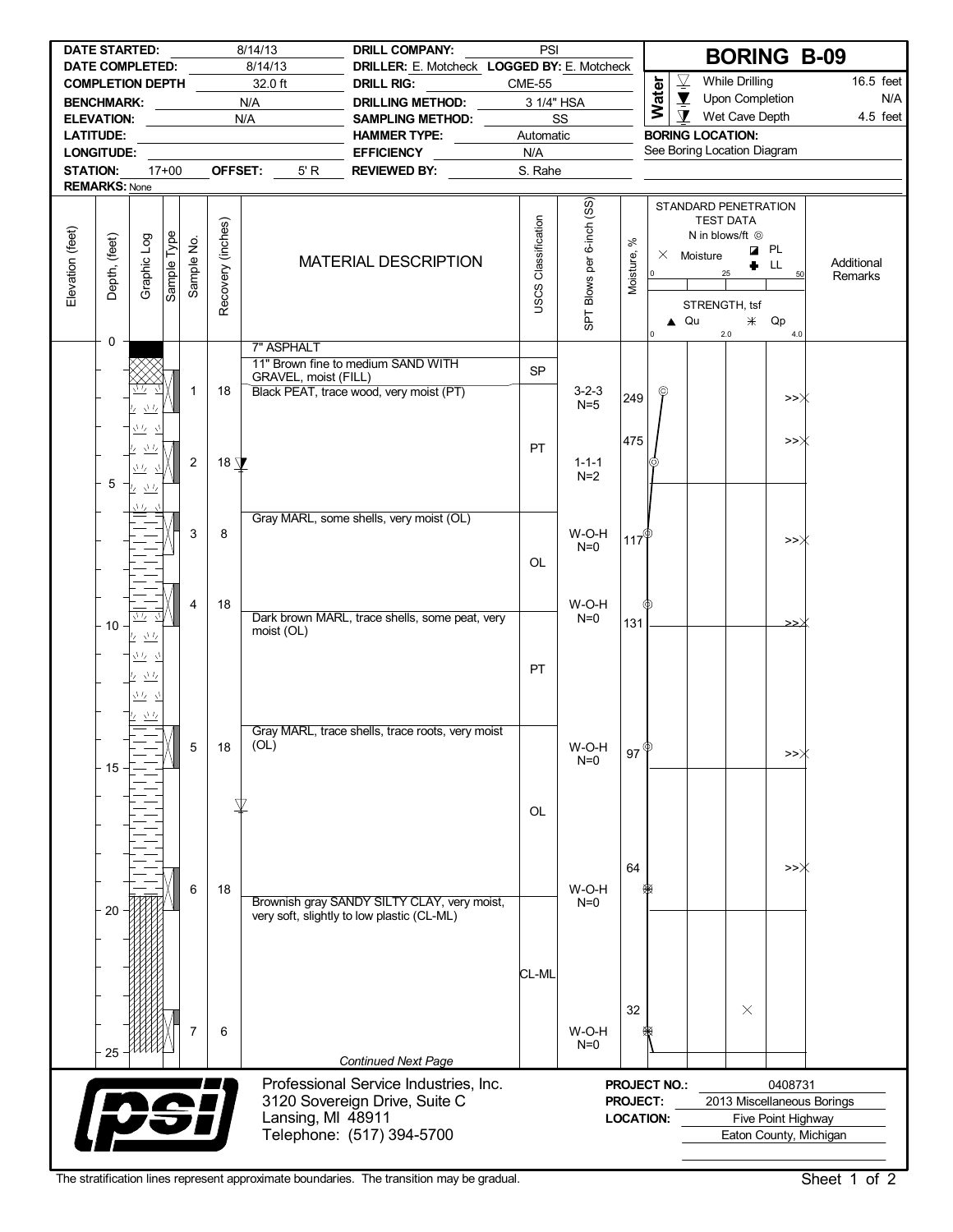|                  |                         | 8/14/13<br><b>DATE STARTED:</b><br><b>DATE COMPLETED:</b> |             |            |                   | 8/14/13           | <b>DRILL COMPANY:</b><br>DRILLER: E. Motcheck LOGGED BY: E. Motcheck                      | PSI                        |                           |                       |                                                       | <b>BORING B-09</b>                                                     |                                              |                       |
|------------------|-------------------------|-----------------------------------------------------------|-------------|------------|-------------------|-------------------|-------------------------------------------------------------------------------------------|----------------------------|---------------------------|-----------------------|-------------------------------------------------------|------------------------------------------------------------------------|----------------------------------------------|-----------------------|
|                  | <b>COMPLETION DEPTH</b> |                                                           |             |            |                   | 32.0 ft           | <b>DRILL RIG:</b>                                                                         | <b>CME-55</b>              |                           |                       | $\overline{\underline{\nabla}}$                       | <b>While Drilling</b>                                                  |                                              | 16.5 feet             |
|                  | <b>BENCHMARK:</b>       |                                                           |             |            |                   | N/A               | DRILLING METHOD:                                                                          |                            | 3 1/4" HSA                |                       | Water<br>$\overline{\mathbf{Y}}$                      | Upon Completion                                                        |                                              | N/A                   |
|                  | <b>ELEVATION:</b>       |                                                           |             |            |                   | N/A               | SAMPLING METHOD:                                                                          |                            | SS                        |                       | $\mathbf{\Sigma}$                                     | Wet Cave Depth                                                         |                                              | 4.5 feet              |
|                  | <b>LATITUDE:</b>        |                                                           |             |            |                   |                   | <b>HAMMER TYPE:</b>                                                                       | Automatic                  |                           |                       |                                                       | <b>BORING LOCATION:</b><br>See Boring Location Diagram                 |                                              |                       |
| <b>STATION:</b>  | LONGITUDE:              |                                                           | $17+00$     |            | OFFSET:           | 5' R              | <b>EFFICIENCY</b><br><b>REVIEWED BY:</b>                                                  | N/A<br>S. Rahe             |                           |                       |                                                       |                                                                        |                                              |                       |
|                  | <b>REMARKS: None</b>    |                                                           |             |            |                   |                   |                                                                                           |                            |                           |                       |                                                       |                                                                        |                                              |                       |
|                  |                         |                                                           |             |            |                   |                   |                                                                                           |                            |                           |                       |                                                       | STANDARD PENETRATION<br><b>TEST DATA</b><br>N in blows/ft <sup>@</sup> |                                              |                       |
| Elevation (feet) | Depth, (feet)           | Graphic Log                                               | Sample Type | Sample No. | Recovery (inches) |                   | MATERIAL DESCRIPTION                                                                      | <b>USCS Classification</b> | SPT Blows per 6-inch (SS) | $\aleph$<br>Moisture, | $\times$ Moisture<br>$\overline{0}$<br>$\triangle$ Qu | ۰<br>25<br>STRENGTH, tsf<br>$\divideontimes$                           | <b>Z</b> PL<br>LL<br>50<br>Qp                | Additional<br>Remarks |
|                  | 25                      |                                                           |             |            |                   |                   | Brownish gray SANDY SILTY CLAY, very moist,<br>very soft, slightly to low plastic (CL-ML) | CL-ML                      |                           |                       |                                                       | 2.0                                                                    | 4.0                                          |                       |
|                  | 30                      |                                                           |             | 8          | 18                |                   | Gray fine to medium SAND, occasional Clay<br>pockets, wet, loose to medium dense (SP)     | <b>SP</b>                  | $5 - 6 - 6$<br>$N=12$     | 24                    |                                                       |                                                                        |                                              |                       |
|                  |                         |                                                           |             | 9          | 24                | surface.          | Boring terminated 32 feet below existing ground                                           |                            | $3 - 4 - 5$<br>$N=9$      | 19                    | ⊚                                                     | $\times$                                                               |                                              |                       |
|                  |                         |                                                           |             |            |                   |                   | Professional Service Industries, Inc.                                                     |                            |                           |                       | <b>PROJECT NO.:</b>                                   |                                                                        | 0408731                                      |                       |
|                  | psi                     |                                                           |             |            |                   | Lansing, MI 48911 | 3120 Sovereign Drive, Suite C<br>Telephone: (517) 394-5700                                |                            |                           | <b>PROJECT:</b>       | <b>LOCATION:</b>                                      | 2013 Miscellaneous Borings                                             | Five Point Highway<br>Eaton County, Michigan |                       |

I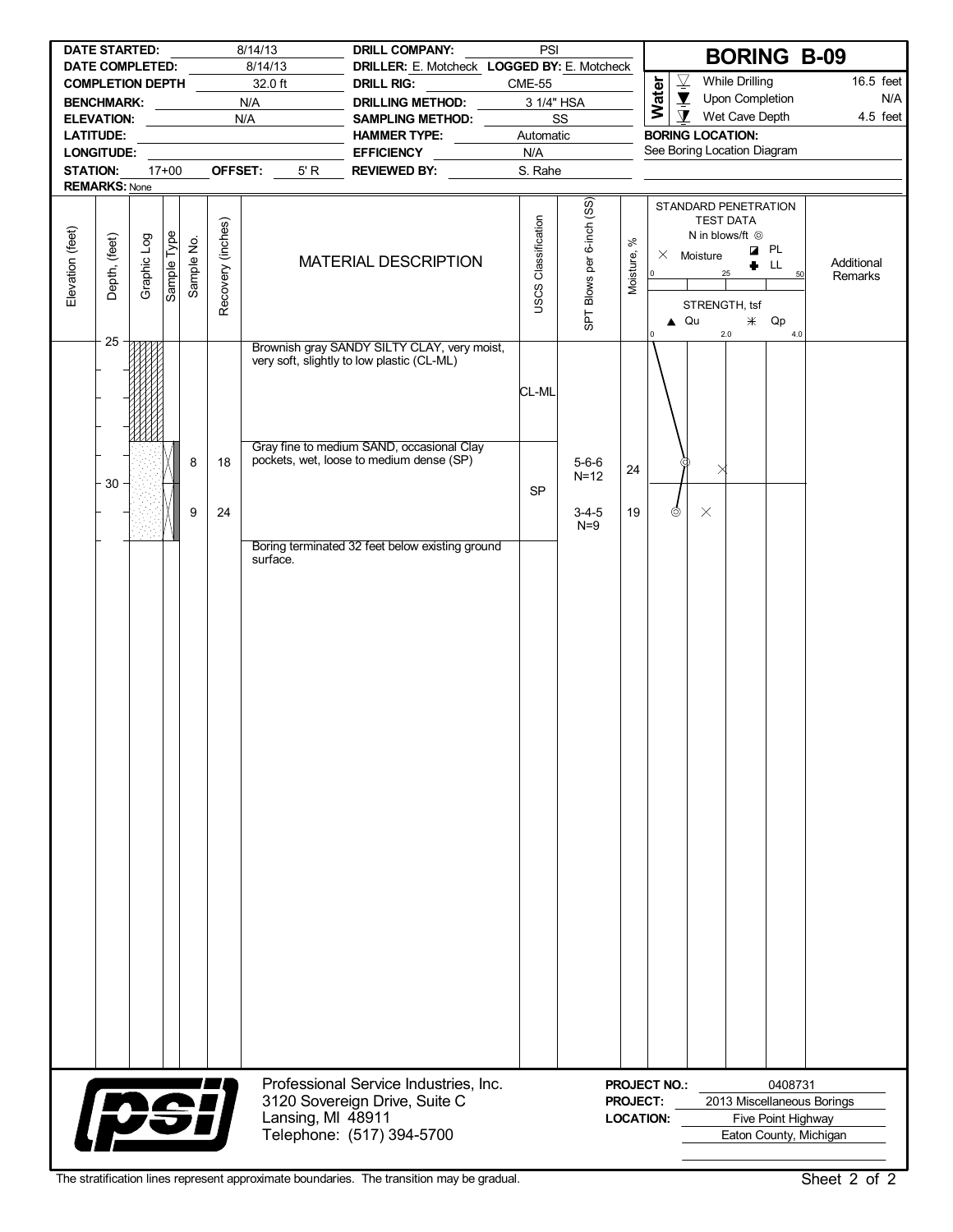| <b>DATE STARTED:</b><br>8/14/13<br>8/14/13<br><b>DATE COMPLETED:</b> |                                                           |                                                         |             |                |                   | PSI<br><b>DRILL COMPANY:</b><br>DRILLER: E. Motcheck LOGGED BY: E. Motcheck |                                                 |                                     |                           | <b>BORING B-10</b>      |                                                  |                                                                                                                |                                      |                 |                       |
|----------------------------------------------------------------------|-----------------------------------------------------------|---------------------------------------------------------|-------------|----------------|-------------------|-----------------------------------------------------------------------------|-------------------------------------------------|-------------------------------------|---------------------------|-------------------------|--------------------------------------------------|----------------------------------------------------------------------------------------------------------------|--------------------------------------|-----------------|-----------------------|
|                                                                      | <b>COMPLETION DEPTH</b>                                   |                                                         |             |                |                   | $10.0$ ft                                                                   | <b>DRILL RIG:</b>                               | <b>CME-55</b>                       |                           |                         |                                                  | $\overline{\underline{\nabla}}$                                                                                | <b>While Drilling</b>                |                 | $7.5$ feet            |
| N/A<br><b>BENCHMARK:</b>                                             |                                                           |                                                         |             |                |                   |                                                                             | <b>DRILLING METHOD:</b>                         |                                     | 3 1/4" HSA                |                         | Water                                            | $\blacktriangledown$                                                                                           | Upon Completion                      |                 | N/A                   |
| N/A<br>ELEVATION: ___________                                        |                                                           |                                                         |             |                | SAMPLING METHOD:  |                                                                             | SS                                              |                                     |                           | $\mathbf \Sigma$        | Dry Cave Depth                                   |                                                                                                                | 3 feet                               |                 |                       |
| <b>LATITUDE:</b><br><u> 1989 - Johann Barbara, martxa a</u>          |                                                           |                                                         |             |                | HAMMER TYPE:      | Automatic                                                                   |                                                 |                                     |                           | <b>BORING LOCATION:</b> |                                                  |                                                                                                                |                                      |                 |                       |
|                                                                      | <b>LONGITUDE:</b>                                         |                                                         |             |                |                   |                                                                             | <b>EFFICIENCY</b>                               | N/A                                 |                           |                         |                                                  | See Boring Location Diagram                                                                                    |                                      |                 |                       |
| <b>STATION:</b>                                                      | <b>REMARKS: None</b>                                      |                                                         | $19+00$     |                |                   | OFFSET:<br>5' R                                                             | REVIEWED BY:                                    | S. Rahe                             |                           |                         |                                                  |                                                                                                                |                                      |                 |                       |
|                                                                      |                                                           |                                                         |             |                |                   |                                                                             |                                                 |                                     |                           |                         |                                                  | STANDARD PENETRATION                                                                                           |                                      |                 |                       |
| Elevation (feet)                                                     | Depth, (feet)                                             | Graphic Log                                             | Sample Type | Sample No.     | Recovery (inches) |                                                                             | <b>MATERIAL DESCRIPTION</b>                     | USCS Classification                 | SPT Blows per 6-inch (SS) | వి<br>Moisture,         | $\vert$ 0<br>I٥                                  | <b>TEST DATA</b><br>N in blows/ft $\odot$<br>$\times$ Moisture<br>25<br>STRENGTH, tsf<br>$\triangle$ Qu<br>2.0 | <b>Z</b> PL<br>LL.<br>۰<br>Qp<br>$*$ | 50<br>4.0       | Additional<br>Remarks |
|                                                                      | 0                                                         |                                                         |             |                |                   | 6" ASPHALT                                                                  | 10" Brown fine to medium SAND WITH              |                                     |                           |                         |                                                  |                                                                                                                |                                      |                 |                       |
|                                                                      |                                                           |                                                         |             |                |                   | GRAVEL, moist (FILL)                                                        |                                                 | <b>SP</b>                           |                           |                         |                                                  |                                                                                                                |                                      |                 |                       |
|                                                                      |                                                           | Μ,                                                      |             | 1              | 18                | $\setminus$ (FILL)                                                          | 6" Gray fine to medium SAND, trace Silt, moist  | SP                                  | $4 - 3 - 4$<br>$N=7$      |                         | ⊚                                                |                                                                                                                |                                      |                 |                       |
|                                                                      |                                                           | 立友<br>17                                                |             |                |                   | Black PEAT, very moist (PT)                                                 |                                                 |                                     |                           | 170                     |                                                  |                                                                                                                |                                      | >>∦             |                       |
|                                                                      |                                                           | $\sqrt{I_Z}$<br>-71                                     |             |                |                   |                                                                             |                                                 |                                     |                           | 190                     |                                                  |                                                                                                                |                                      | $\rightarrow >$ |                       |
|                                                                      |                                                           | $\underline{\underbrace{\Lambda\,I_{\mathbf{Z}}}}$<br>4 |             | $\overline{2}$ | 18                | <b>Brown</b>                                                                |                                                 | PT                                  | $3 - 2 - 1$               |                         | ⊚                                                |                                                                                                                |                                      |                 |                       |
|                                                                      | 5                                                         | 业                                                       |             |                |                   |                                                                             |                                                 |                                     | $N=3$                     |                         |                                                  |                                                                                                                |                                      |                 |                       |
|                                                                      |                                                           | $\underline{\Delta L}$<br>ι,                            |             |                |                   |                                                                             |                                                 |                                     |                           |                         |                                                  |                                                                                                                |                                      |                 |                       |
|                                                                      |                                                           | きち                                                      |             |                |                   |                                                                             | Occasional fine to medium Sand pockets          |                                     |                           | 101                     |                                                  |                                                                                                                |                                      | >>Ж             |                       |
|                                                                      |                                                           |                                                         |             | 3              | 14                |                                                                             | Gray fine to medium SAND, wet, medium dense     |                                     | W-O-H<br>$N=0$            |                         |                                                  |                                                                                                                |                                      |                 |                       |
|                                                                      |                                                           |                                                         |             |                |                   | (SP)                                                                        |                                                 |                                     |                           |                         |                                                  |                                                                                                                |                                      |                 |                       |
|                                                                      |                                                           |                                                         |             |                |                   |                                                                             |                                                 | <b>SP</b>                           |                           | 22                      |                                                  | $\times$                                                                                                       |                                      |                 |                       |
|                                                                      |                                                           |                                                         |             | 4              | 18                |                                                                             |                                                 |                                     | $5 - 6 - 7$               |                         |                                                  |                                                                                                                |                                      |                 |                       |
|                                                                      | $-10$                                                     |                                                         |             |                |                   |                                                                             |                                                 |                                     | $N=13$                    |                         |                                                  |                                                                                                                |                                      |                 |                       |
|                                                                      |                                                           |                                                         |             |                |                   | surface.                                                                    | Boring terminated 10 feet below existing ground |                                     |                           |                         |                                                  |                                                                                                                |                                      |                 |                       |
|                                                                      |                                                           |                                                         |             |                |                   |                                                                             |                                                 |                                     |                           |                         |                                                  |                                                                                                                |                                      |                 |                       |
|                                                                      |                                                           |                                                         |             |                |                   |                                                                             |                                                 |                                     |                           |                         |                                                  |                                                                                                                |                                      |                 |                       |
|                                                                      |                                                           |                                                         |             |                |                   |                                                                             |                                                 |                                     |                           |                         |                                                  |                                                                                                                |                                      |                 |                       |
|                                                                      |                                                           |                                                         |             |                |                   |                                                                             |                                                 |                                     |                           |                         |                                                  |                                                                                                                |                                      |                 |                       |
|                                                                      |                                                           |                                                         |             |                |                   |                                                                             |                                                 |                                     |                           |                         |                                                  |                                                                                                                |                                      |                 |                       |
|                                                                      |                                                           |                                                         |             |                |                   |                                                                             |                                                 |                                     |                           |                         |                                                  |                                                                                                                |                                      |                 |                       |
|                                                                      |                                                           |                                                         |             |                |                   |                                                                             |                                                 |                                     |                           |                         |                                                  |                                                                                                                |                                      |                 |                       |
|                                                                      |                                                           |                                                         |             |                |                   |                                                                             |                                                 |                                     |                           |                         |                                                  |                                                                                                                |                                      |                 |                       |
|                                                                      |                                                           |                                                         |             |                |                   |                                                                             |                                                 |                                     |                           |                         |                                                  |                                                                                                                |                                      |                 |                       |
|                                                                      |                                                           |                                                         |             |                |                   |                                                                             |                                                 |                                     |                           |                         |                                                  |                                                                                                                |                                      |                 |                       |
|                                                                      |                                                           |                                                         |             |                |                   |                                                                             |                                                 |                                     |                           |                         |                                                  |                                                                                                                |                                      |                 |                       |
|                                                                      |                                                           |                                                         |             |                |                   |                                                                             |                                                 |                                     |                           |                         |                                                  |                                                                                                                |                                      |                 |                       |
|                                                                      |                                                           |                                                         |             |                |                   |                                                                             |                                                 |                                     |                           |                         |                                                  |                                                                                                                |                                      |                 |                       |
|                                                                      |                                                           |                                                         |             |                |                   |                                                                             |                                                 |                                     |                           |                         |                                                  |                                                                                                                |                                      |                 |                       |
|                                                                      |                                                           |                                                         |             |                |                   |                                                                             |                                                 |                                     |                           |                         |                                                  |                                                                                                                |                                      |                 |                       |
|                                                                      |                                                           |                                                         |             |                |                   |                                                                             |                                                 |                                     |                           |                         |                                                  |                                                                                                                |                                      |                 |                       |
|                                                                      |                                                           |                                                         |             |                |                   |                                                                             |                                                 |                                     |                           |                         |                                                  |                                                                                                                |                                      |                 |                       |
|                                                                      |                                                           |                                                         |             |                |                   |                                                                             |                                                 |                                     |                           |                         |                                                  |                                                                                                                |                                      |                 |                       |
|                                                                      |                                                           |                                                         |             |                |                   |                                                                             |                                                 |                                     |                           |                         |                                                  |                                                                                                                |                                      |                 |                       |
|                                                                      |                                                           |                                                         |             |                |                   |                                                                             |                                                 |                                     |                           |                         |                                                  |                                                                                                                |                                      |                 |                       |
|                                                                      |                                                           |                                                         |             |                |                   |                                                                             |                                                 |                                     |                           |                         |                                                  |                                                                                                                |                                      |                 |                       |
|                                                                      |                                                           |                                                         |             |                |                   |                                                                             |                                                 |                                     |                           |                         |                                                  |                                                                                                                |                                      |                 |                       |
|                                                                      |                                                           |                                                         |             |                |                   |                                                                             | Professional Service Industries, Inc.           |                                     |                           |                         | <b>PROJECT NO.:</b>                              |                                                                                                                |                                      | 0408731         |                       |
|                                                                      | pei<br>3120 Sovereign Drive, Suite C<br>Lansing, MI 48911 |                                                         |             |                |                   |                                                                             |                                                 | <b>PROJECT:</b><br><b>LOCATION:</b> |                           |                         | 2013 Miscellaneous Borings<br>Five Point Highway |                                                                                                                |                                      |                 |                       |
|                                                                      |                                                           |                                                         |             |                |                   |                                                                             | Telephone: (517) 394-5700                       |                                     |                           |                         |                                                  |                                                                                                                | Eaton County, Michigan               |                 |                       |
|                                                                      |                                                           |                                                         |             |                |                   |                                                                             |                                                 |                                     |                           |                         |                                                  |                                                                                                                |                                      |                 |                       |

Į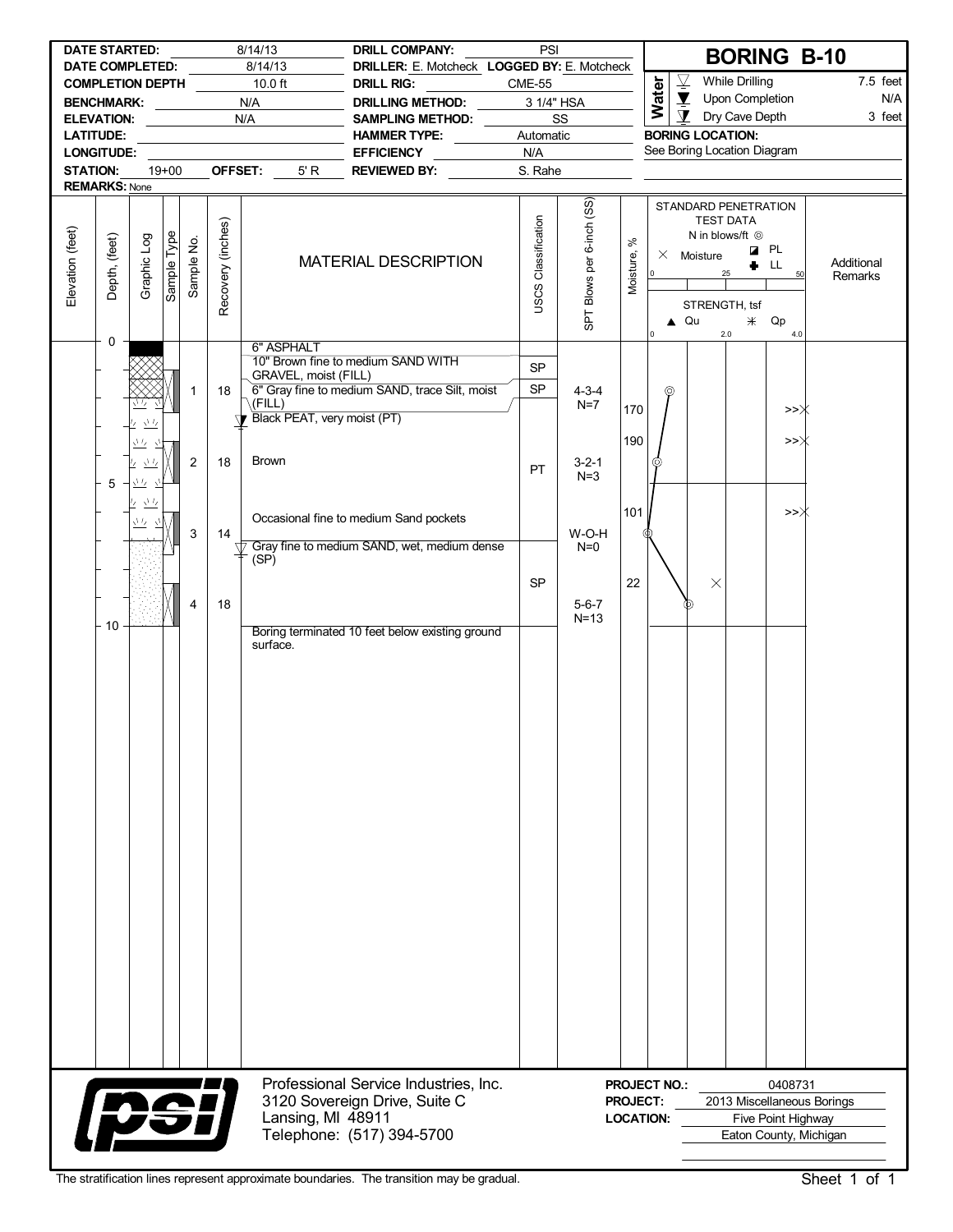| 8/14/13<br><b>DATE STARTED:</b><br>DATE COMPLETED: |                    |                                                                                             |             | PSI<br><b>DRILL COMPANY:</b><br>8/14/13<br>DRILLER: E. Motcheck LOGGED BY: E. Motcheck |                   |                                                         |                                                                                                                                                                                                                                           |                              |                           |                                     | <b>BORING B-11</b>                       |                                                                                                                           |                                   |                 |                                                      |
|----------------------------------------------------|--------------------|---------------------------------------------------------------------------------------------|-------------|----------------------------------------------------------------------------------------|-------------------|---------------------------------------------------------|-------------------------------------------------------------------------------------------------------------------------------------------------------------------------------------------------------------------------------------------|------------------------------|---------------------------|-------------------------------------|------------------------------------------|---------------------------------------------------------------------------------------------------------------------------|-----------------------------------|-----------------|------------------------------------------------------|
| <b>COMPLETION DEPTH</b>                            |                    |                                                                                             |             |                                                                                        |                   | $15.0$ ft                                               | <b>DRILL RIG:</b>                                                                                                                                                                                                                         | <b>CME-55</b>                |                           |                                     | $\overline{\mathcal{Y}}$                 |                                                                                                                           | <b>While Drilling</b>             |                 | 8 feet                                               |
| N/A<br><b>BENCHMARK:</b>                           |                    |                                                                                             |             |                                                                                        |                   |                                                         | DRILLING METHOD:                                                                                                                                                                                                                          | 3 1/4" HSA                   |                           |                                     | Water                                    | $\overline{\mathbf{Y}}$<br>$\mathbf{\Sigma}$                                                                              | Upon Completion<br>Dry Cave Depth |                 | N/A                                                  |
| N/A<br><b>ELEVATION:</b><br><b>LATITUDE:</b>       |                    |                                                                                             |             |                                                                                        |                   |                                                         | SAMPLING METHOD:<br>HAMMER TYPE: _______                                                                                                                                                                                                  | Automatic                    | SS                        |                                     |                                          | <b>BORING LOCATION:</b>                                                                                                   |                                   |                 | 5.5 feet                                             |
| <b>LONGITUDE:</b>                                  |                    |                                                                                             |             |                                                                                        |                   |                                                         | <b>EFFICIENCY</b>                                                                                                                                                                                                                         | N/A                          |                           |                                     |                                          | See Boring Location Diagram                                                                                               |                                   |                 |                                                      |
| <b>STATION:</b>                                    |                    |                                                                                             | $1 + 00$    |                                                                                        | OFFSET:           | 5' R                                                    | REVIEWED BY:                                                                                                                                                                                                                              | S. Rahe                      |                           |                                     |                                          |                                                                                                                           |                                   |                 |                                                      |
| <b>REMARKS: None</b>                               |                    |                                                                                             |             |                                                                                        |                   |                                                         |                                                                                                                                                                                                                                           |                              |                           |                                     |                                          |                                                                                                                           |                                   |                 |                                                      |
| Elevation (feet)                                   | Depth, (feet)<br>0 | Graphic Log                                                                                 | Sample Type | Sample No.                                                                             | Recovery (inches) |                                                         | <b>MATERIAL DESCRIPTION</b>                                                                                                                                                                                                               | USCS Classification          | SPT Blows per 6-inch (SS) | $\aleph$<br>Moisture,               | $\circ$<br>$\triangle$ Qu<br>$\mathbf 0$ | STANDARD PENETRATION<br><b>TEST DATA</b><br>N in blows/ft <sup>@</sup><br>$\times$ Moisture<br>25<br>STRENGTH, tsf<br>2.0 | <b>Z</b> PL<br>$*$ Qp             | LL<br>50<br>4.0 | Additional<br>Remarks                                |
|                                                    |                    |                                                                                             |             | 1                                                                                      | 18                | 6" ASPHALT<br>moist (FILL)<br>\trace Silt, moist (FILL) | 6" Brown fine to medium SAND WITH GRAVEL,<br>6" Brown fine to medium SAND, trace Gravel,<br>Brown fine to medium SAND, trace Gravel, trace<br>Silt, occasional clay lenses, moist (FILL)<br>Gray fine SAND, occasional Clay lenses, moist | <b>SP</b><br><b>SP</b><br>SP | $6 - 9 - 9$<br>$N=18$     | $\overline{7}$                      | $\times$                                 | ⊚                                                                                                                         |                                   |                 |                                                      |
|                                                    | 5                  |                                                                                             |             | 2                                                                                      | 18                | to wet (FILL)                                           |                                                                                                                                                                                                                                           | <b>SP</b>                    | $6 - 7 - 11$<br>$N=18$    | 11                                  | $\times$                                 |                                                                                                                           |                                   |                 | Drove stone; no                                      |
|                                                    |                    | $\sqrt{l}/l$<br>立ち 立<br>$\underline{\Lambda}I_I$                                            |             | 3                                                                                      | 0                 |                                                         |                                                                                                                                                                                                                                           |                              | 50/2"                     | 18                                  |                                          | $\times$                                                                                                                  |                                   | >>®             | recovery                                             |
|                                                    | $-10$              | <u> バーバ</u><br>$\sqrt{L}$<br>$\overline{'}$<br>元 互<br>$\sqrt{I}$<br>Ι7                      |             | $\overline{4}$                                                                         | 18                |                                                         | Black occasional fine to medium Sand seams                                                                                                                                                                                                | PT                           | $3 - 3 - 4$<br>$N=7$      | 57                                  | ⊚                                        |                                                                                                                           |                                   | >>Ж             |                                                      |
|                                                    | 15                 | ウ 立<br>$\underline{\Delta^1\prime}$<br>Γ.<br>$\frac{\sqrt{1}J_2}{2}$ – $\frac{\sqrt{1}}{2}$ | $\sqrt{ }$  | 5                                                                                      | 18                | surface.                                                | Gray medium SAND, trace Peat, wet, loose (SP)<br>Boring terminated 15 feet below existing ground                                                                                                                                          | <b>SP</b>                    | $3 - 4 - 2$<br>$N=6$      | 27                                  | ⊚                                        |                                                                                                                           | $\times$                          |                 |                                                      |
|                                                    |                    | psi                                                                                         |             |                                                                                        |                   | Lansing, MI 48911                                       | Professional Service Industries, Inc.<br>3120 Sovereign Drive, Suite C<br>Telephone: (517) 394-5700                                                                                                                                       |                              |                           | <b>PROJECT:</b><br><b>LOCATION:</b> | <b>PROJECT NO.:</b>                      |                                                                                                                           | Five Point Highway                | 0408731         | 2013 Miscellaneous Borings<br>Eaton County, Michigan |

I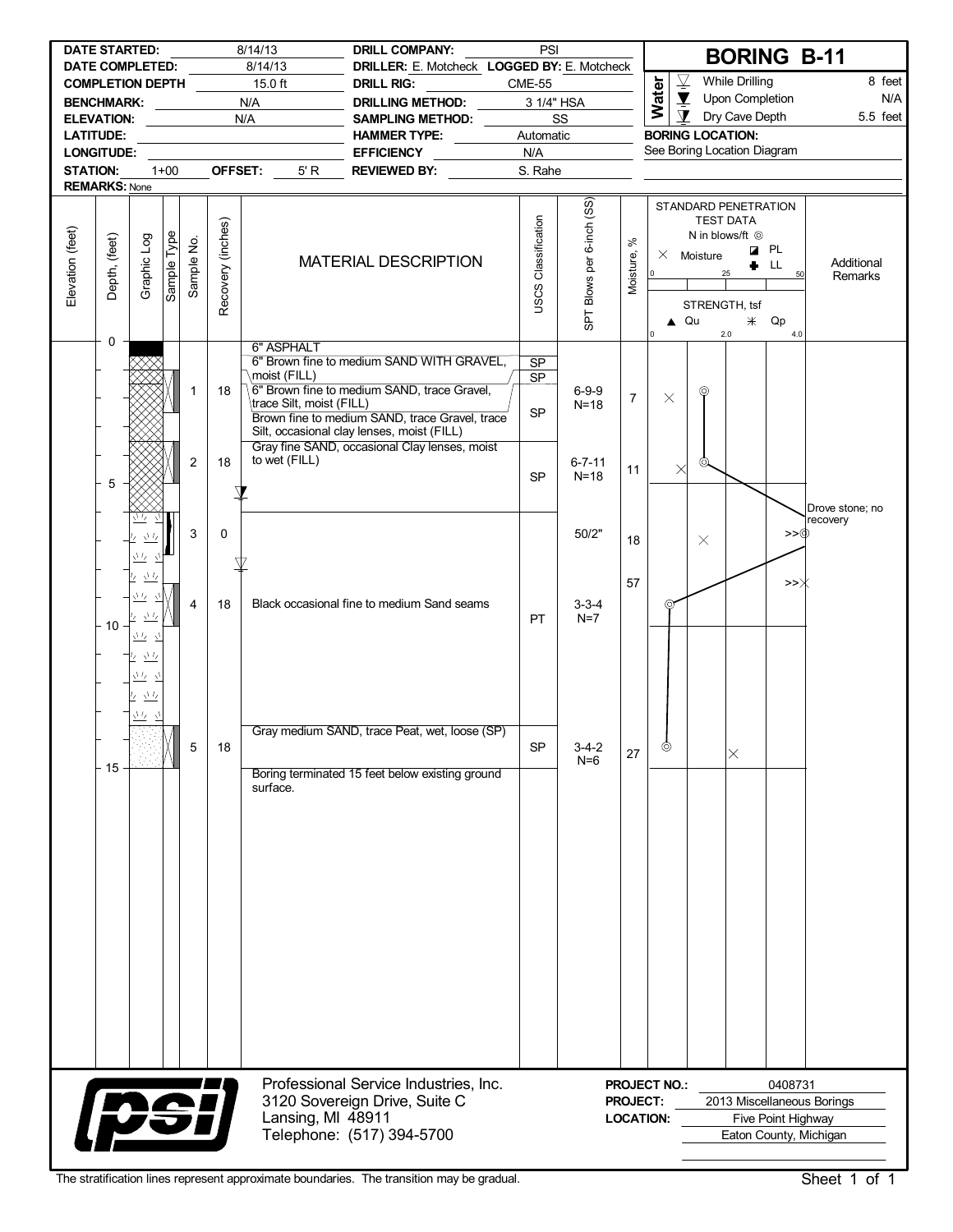

## **GENERAL NOTES**

#### **SAMPLE IDENTIFICATION**

The Unified Soil Classification System (USCS), AASHTO 1988 and ASTM designations D2487 and D-2488 are used to identify the encountered materials unless otherwise noted. Coarse-grained soils are defined as having more than 50% of their dry weight retained on a #200 sieve (0.075mm); they are described as: boulders, cobbles, gravel or sand. Fine-grained soils have less than 50% of their dry weight retained on a #200 sieve; they are defined as silts or clay depending on their Atterberg Limit attributes. Major constituents may be added as modifiers and minor constituents may be added according to the relative proportions based on grain size.

#### **DRILLING AND SAMPLING SYMBOLS**

- SFA: Solid Flight Auger typically 4" diameter flights, except where noted.
- HSA: Hollow Stem Auger typically 3¼" or 4¼ I.D. openings, except where noted.
- M.R.: Mud Rotary Uses a rotary head with Bentonite or Polymer Slurry
- R.C.: Diamond Bit Core Sampler
- H.A.: Hand Auger
- P.A.: Power Auger Handheld motorized auger

### **SOIL PROPERTY SYMBOLS**

- SS: Split-Spoon 1 3/8" I.D., 2" O.D., except M. where noted.
	- ST: Shelby Tube 3" O.D., except where noted.
	- RC: Rock Core
- $\mathbf{\mathbf{\mathsf{L}}}$ TC: Texas Cone
- $\mathbb{C}$ BS: Bulk Sample
- PM: Pressuremeter
- CPT-U: Cone Penetrometer Testing with Pore-Pressure Readings
- N: Standard "N" penetration: Blows per foot of a 140 pound hammer falling 30 inches on a 2-inch O.D. Split-Spoon.
- $N_{60}$ : A "N" penetration value corrected to an equivalent 60% hammer energy transfer efficiency (ETR)
- $\mathsf{Q}_\mathsf{u}\text{:}$  Unconfined compressive strength, TSF
- $Q_{p}$ : Pocket penetrometer value, unconfined compressive strength, TSF
- w%: Moisture/water content, %
- LL: Liquid Limit, %
- PL: Plastic Limit, %
- $PI:$  Plasticity Index = (LL-PL),%
- DD: Dry unit weight, pcf
- , $\mathfrak{T}, \mathfrak{T}$  Apparent groundwater level at time noted

### **RELATIVE DENSITY OF COARSE-GRAINED SOILS ANGULARITY OF COARSE-GRAINED PARTICLES**

| <b>Relative Density</b> | N - Blows/foot         | <b>Description</b> | <b>Criteria</b>                                                                              |
|-------------------------|------------------------|--------------------|----------------------------------------------------------------------------------------------|
| Very Loose              | $0 - 4$                |                    | Angular: Particles have sharp edges and relatively plane<br>sides with unpolished surfaces   |
| Loose<br>Medium Dense   | $4 - 10$<br>$10 - 30$  |                    | Subangular: Particles are similar to angular description, but have<br>rounded edges          |
| Dense<br>Very Dense     | $30 - 50$<br>$50 - 80$ |                    | Subrounded: Particles have nearly plane sides, but have                                      |
| <b>Extremely Dense</b>  | $80+$                  |                    | well-rounded corners and edges<br>Rounded: Particles have smoothly curved sides and no edges |

#### **GRAIN-SIZE TERMINOLOGY PARTICLE SHAPE**

Modifier:

>12%

| Component | <b>Size Range</b>                                         | <b>Description</b> | <b>Criteria</b>                                             |
|-----------|-----------------------------------------------------------|--------------------|-------------------------------------------------------------|
|           | Boulders: Over 300 mm (>12 in.)                           |                    | Flat: Particles with width/thickness ratio > 3              |
|           | Cobbles: 75 mm to 300 mm (3 in. to 12 in.)                |                    | Elongated: Particles with length/width ratio > 3            |
|           | Coarse-Grained Gravel: 19 mm to 75 mm (% in. to 3 in.)    |                    | Flat & Elongated: Particles meet criteria for both flat and |
|           | Fine-Grained Gravel: 4.75 mm to 19 mm (No.4 to 34 in.)    |                    | elongated                                                   |
|           | Coarse-Grained Sand: 2 mm to 4.75 mm (No.10 to No.4)      |                    |                                                             |
|           | Medium-Grained Sand: 0.42 mm to 2 mm (No.40 to No.10)     |                    | <b>RELATIVE PROPORTIONS OF FINES</b>                        |
|           | Fine-Grained Sand: 0.075 mm to 0.42 mm (No. 200 to No.40) |                    | Descriptive Term % Dry Weight                               |
|           | Silt: 0.005 mm to 0.075 mm                                |                    | Trace:<br>$< 5\%$                                           |
|           | Clay: $< 0.005$ mm                                        |                    | With:<br>5% to 12%                                          |

Page 1 of 2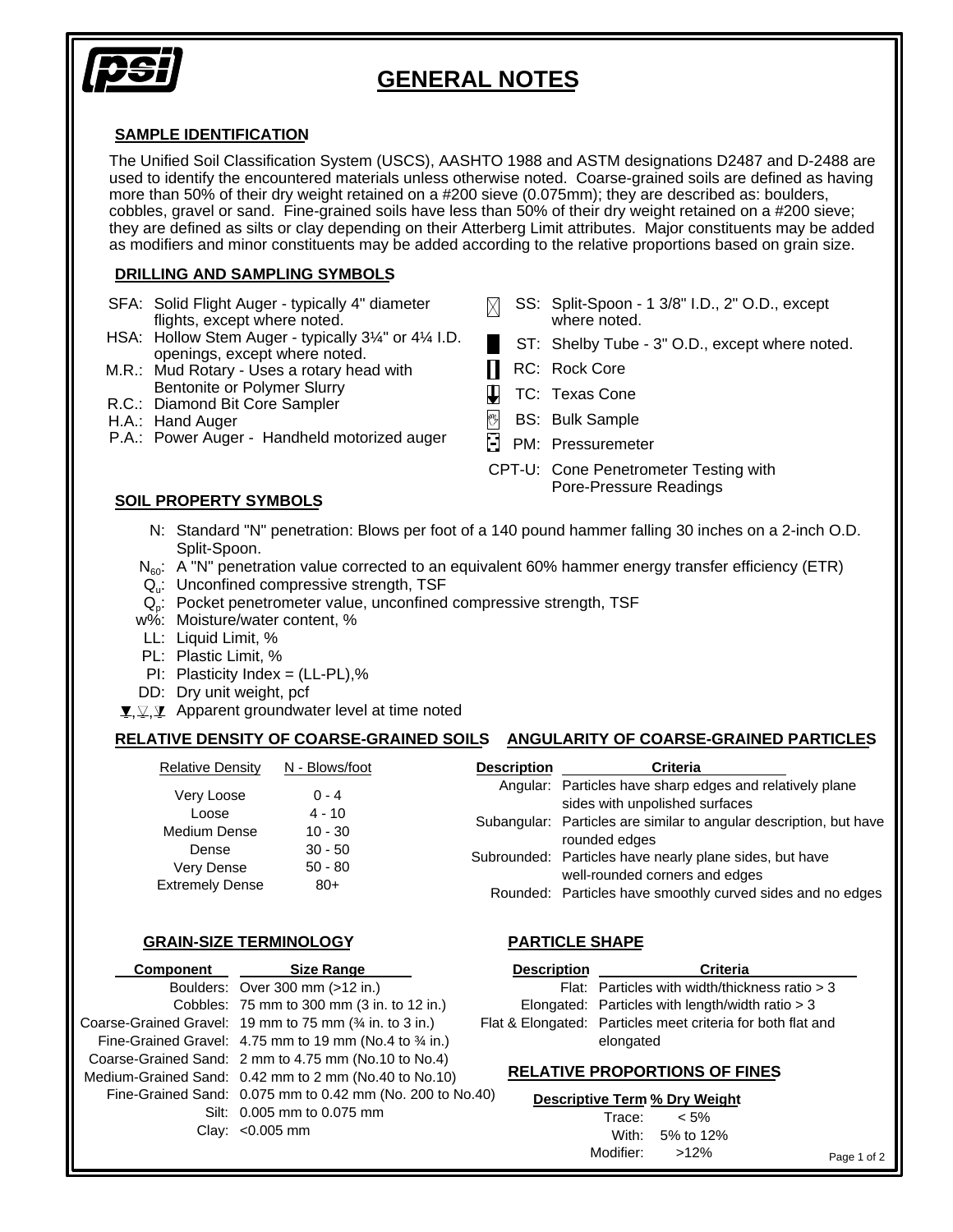

# **GENERAL NOTES**

(Continued)

### **CONSISTENCY OF FINE-GRAINED SOILS**

| <u>Q<sub>u</sub> - TSF</u> | N - Blows/foot | Consistency         |
|----------------------------|----------------|---------------------|
| $0 - 0.25$                 | $0 - 2$        | Very Soft           |
| $0.25 - 0.50$              | $2 - 4$        | Soft                |
| $0.50 - 1.00$              | $4 - 8$        | Firm (Medium Stiff) |
| $1.00 - 2.00$              | $8 - 15$       | Stiff               |
| $2.00 - 4.00$              | $15 - 30$      | <b>Very Stiff</b>   |
| $4.00 - 8.00$              | $30 - 50$      | Hard                |
| $8.00+$                    | $50+$          | Very Hard           |

### **MOISTURE CONDITION DESCRIPTION**

| <b>Description</b> | <b>Criteria</b>                                      |
|--------------------|------------------------------------------------------|
|                    | Dry: Absence of moisture, dusty, dry to the touch    |
|                    | Moist: Damp but no visible water                     |
|                    | Wet: Vioible free water, usually soil is below water |

Wet: Visible free water, usually soil is below water table

#### **RELATIVE PROPORTIONS OF SAND AND GRAVEL**

**Descriptive Term % Dry Weight** < 15% Trace: 15% to 30% With: Modifier: >30%

### **STRUCTURE DESCRIPTION**

| <b>Description</b> | <b>Criteria</b>                                                                                                      | Description | <b>Criteria</b>                                                                                               |
|--------------------|----------------------------------------------------------------------------------------------------------------------|-------------|---------------------------------------------------------------------------------------------------------------|
|                    | Stratified: Alternating layers of varying material or color with<br>layers at least $\frac{1}{4}$ -inch (6 mm) thick |             | Blocky: Cohesive soil that can be broken down into small<br>angular lumps which resist further breakdown      |
|                    | Laminated: Alternating layers of varying material or color with<br>layers less than $\frac{1}{4}$ -inch (6 mm) thick |             | Lensed: Inclusion of small pockets of different soils<br>Layer: Inclusion greater than 3 inches thick (75 mm) |
|                    | Fissured: Breaks along definite planes of fracture with little<br>resistance to fracturing                           | Seam:       | Inclusion 1/8-inch to 3 inches (3 to 75 mm) thick<br>extending through the sample                             |
|                    | Slickensided: Fracture planes appear polished or glossy,<br>sometimes striated                                       | Parting:    | Inclusion less than 1/8-inch (3 mm) thick                                                                     |
|                    |                                                                                                                      |             |                                                                                                               |

### **SCALE OF RELATIVE ROCK HARDNESS ROCK BEDDING THICKNESSES**

| $Q_{11}$ - TSF  | Consistency            |
|-----------------|------------------------|
| $2.5 - 10$      | <b>Extremely Soft</b>  |
| $10 - 50$       | Very Soft              |
| $50 - 250$      | Soft                   |
| $250 - 525$     | Medium Hard            |
| 525 - 1,050     | <b>Moderately Hard</b> |
| $1,050 - 2,600$ | Hard                   |
| >2,600          | Very Hard              |

#### **ROCK VOIDS**

| <b>Voids</b> | <b>Void Diameter</b>                                      |
|--------------|-----------------------------------------------------------|
|              | Pit $<$ 6 mm ( $<$ 0.25 in)                               |
|              | Vug 6 mm to 50 mm $(0.25$ in to 2 in)                     |
|              | Cavity 50 mm to 600 mm $(2 \text{ in to } 24 \text{ in})$ |
|              | Cave >600 mm (>24 in)                                     |

#### **ROCK QUALITY DESCRIPTION**

| <b>RQD Value</b> |
|------------------|
| $90 - 100$       |
| 75 - 90          |
| $50 - 75$        |
| $25 - 50$        |
| Less than 25     |
|                  |

| <b>Description</b> | <b>Criteria</b>                                                                |  |  |  |
|--------------------|--------------------------------------------------------------------------------|--|--|--|
|                    | Very Thick Bedded Greater than 3-foot (>1.0 m)                                 |  |  |  |
|                    | Thick Bedded 1-foot to 3-foot (0.3 m to 1.0 m)                                 |  |  |  |
|                    | Medium Bedded $4$ -inch to 1-foot (0.1 m to 0.3 m)                             |  |  |  |
|                    | Thin Bedded $1\frac{1}{4}$ -inch to 4-inch (30 mm to 100 mm)                   |  |  |  |
|                    | Very Thin Bedded $\frac{1}{2}$ -inch to 1 $\frac{1}{4}$ -inch (10 mm to 30 mm) |  |  |  |
|                    | Thickly Laminated $1/8$ -inch to $\frac{1}{2}$ -inch (3 mm to 10 mm)           |  |  |  |
|                    | Thinly Laminated 1/8-inch or less "paper thin" (<3 mm)                         |  |  |  |

#### **GRAIN-SIZED TERMINOLOGY**

| (Typically Sedimentary Rock)<br>Component ___ | <b>Size Range</b>               |  |  |  |
|-----------------------------------------------|---------------------------------|--|--|--|
| Very Coarse Grained >4.76 mm                  |                                 |  |  |  |
|                                               | Coarse Grained 2.0 mm - 4.76 mm |  |  |  |
|                                               | Medium Grained 0.42 mm - 2.0 mm |  |  |  |
|                                               | Fine Grained 0.075 mm - 0.42 mm |  |  |  |
| Very Fine Grained < 0.075 mm                  |                                 |  |  |  |

#### **DEGREE OF WEATHERING**

Page 2 of 2 Slightly Weathered: Rock generally fresh, joints stained and discoloration extends into rock up to 25 mm (1 in), open joints may contain clay, core rings under hammer impact. Weathered: Rock mass is decomposed 50% or less, significant portions of the rock show discoloration and weathering effects, cores cannot be broken by hand or scraped by knife. Highly Weathered: Rock mass is more than 50% decomposed, complete discoloration of rock fabric, core may be extremely broken and gives clunk sound when struck by hammer, may be shaved with a knife.